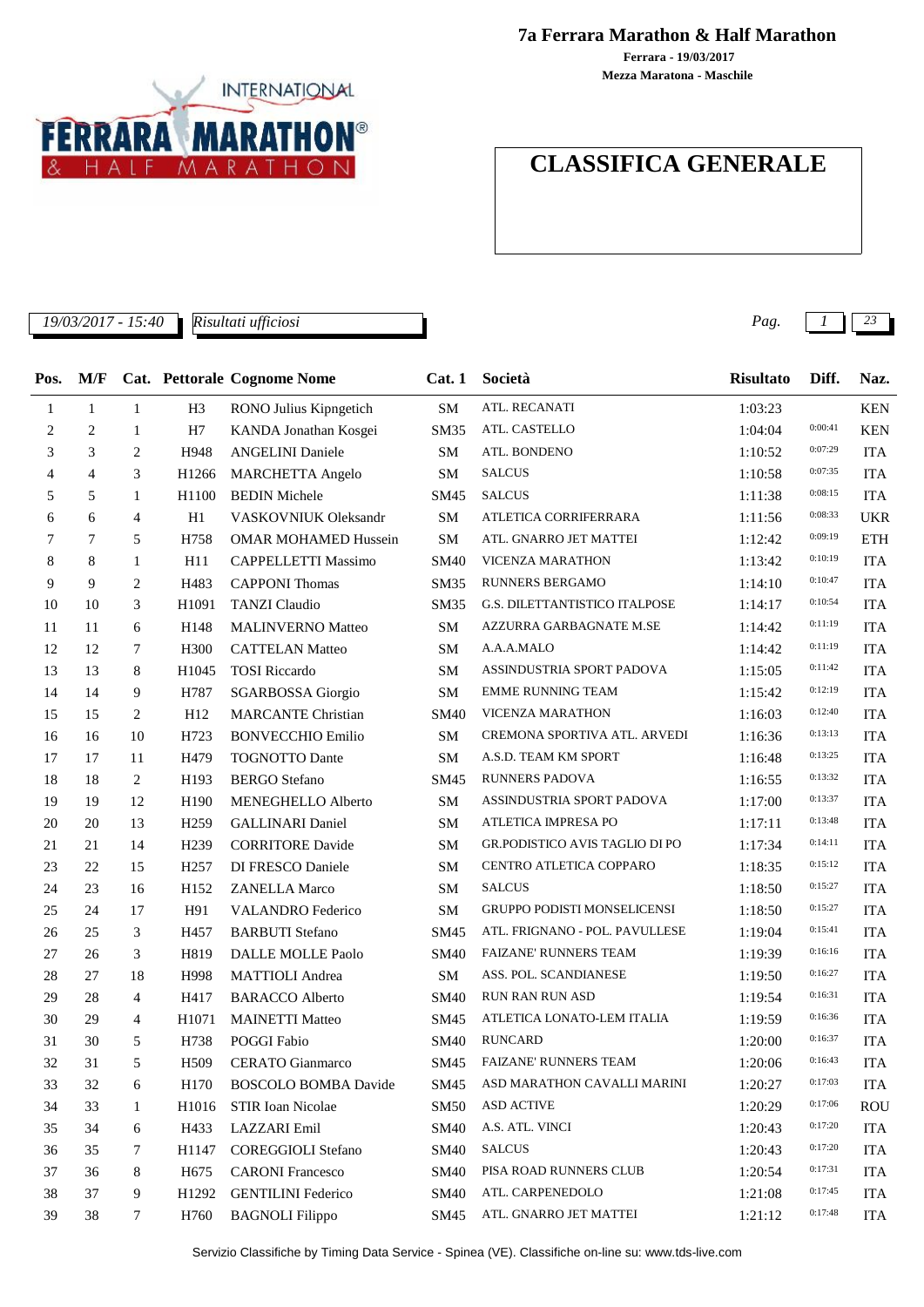| Pos.   | M/F |                |                   | Cat. Pettorale Cognome Nome | Cat.1       | Società                               | <b>Risultato</b> | Diff.   | Naz.       |
|--------|-----|----------------|-------------------|-----------------------------|-------------|---------------------------------------|------------------|---------|------------|
| 40     | 39  | 10             | H107              | SIGUARD Pier Luigi          | SM40        | CAMBIASO RISSO RUNNING TEAM GE        | 1:21:13          | 0:17:50 | <b>ITA</b> |
| 41     | 40  | 19             | H499              | <b>MANTOVANI Michele</b>    | SM          | A.S.D. FARO FORMIGNANA                | 1:21:21          | 0:17:58 | <b>ITA</b> |
| 42     | 41  | $\overline{2}$ | H836              | <b>GRENZI Alessandro</b>    | <b>SM50</b> | ATLETICA CORRIFERRARA                 | 1:21:36          | 0:18:13 | <b>ITA</b> |
| 43     | 42  | 11             | H1291             | <b>BALDASSARI Massimo</b>   | <b>SM40</b> | LIBERTAS VALLESABBIA                  | 1:21:48          | 0:18:25 | <b>ITA</b> |
| 45     | 43  | 12             | H761              | <b>GRECO</b> Antonio        | <b>SM40</b> | ATL. GNARRO JET MATTEI                | 1:21:51          | 0:18:28 | <b>ITA</b> |
| 46     | 44  | $\overline{4}$ | H <sub>211</sub>  | <b>VISIONE Adriano</b>      | <b>SM35</b> | <b>RUNCARD</b>                        | 1:21:58          | 0:18:35 | <b>ITA</b> |
| 47     | 45  | 20             | H465              | <b>BOVANINI Filippo</b>     | <b>SM</b>   | <b>S.E.F. VIRTUS EMILSIDER BO</b>     | 1:22:01          | 0:18:38 | <b>ITA</b> |
| 48     | 46  | 21             | H1117             | <b>LELLI</b> Alberto        | ${\bf SM}$  | <b>RUNCARD</b>                        | 1:22:07          | 0:18:44 | <b>ITA</b> |
| 49     | 47  | 13             | H1084             | <b>ARTIOLI Miller</b>       | SM40        | <b>RUNCARD</b>                        | 1:22:20          | 0:18:57 | <b>ITA</b> |
| 50     | 48  | 8              | H857              | <b>BENUZZI</b> Simone       | SM45        | PASSO CAPPONI ASD                     | 1:22:25          | 0:19:02 | <b>ITA</b> |
| 51     | 49  | 9              | H <sub>271</sub>  | <b>CIRNELLI Antonello</b>   | SM45        | ATHLETIC CLUB APICILIA                | 1:22:26          | 0:19:03 | <b>ITA</b> |
| 52     | 50  | 14             | H1124             | LUPPI Mattia                | <b>SM40</b> | LIBERO MOVIMENTO PO RIVER ASD         | 1:22:35          | 0:19:12 | <b>ITA</b> |
| 53     | 51  | 5              | H78               | <b>SARTO Fabio</b>          | SM35        | GR.PODISTICO AVIS TAGLIO DI PO        | 1:22:45          | 0:19:22 | <b>ITA</b> |
| 54     | 52  | 6              | H108              | PERILLI Domenico Ilario     | SM35        | <b>RUNCARD</b>                        | 1:22:48          | 0:19:25 | <b>ITA</b> |
| 55     | 53  | 22             | H1000             | <b>BELLAN</b> Giacomo       | SM          | <b>GR.PODISTICO AVIS TAGLIO DI PO</b> | 1:22:49          | 0:19:26 | <b>ITA</b> |
| 56     | 54  | $\tau$         | H22               | <b>TORRESAN Diego</b>       | SM35        | HAPPY RUNNER CLUB                     | 1:22:52          | 0:19:29 | <b>ITA</b> |
| 57     | 55  | 23             | H786              | <b>MARCON</b> Gianluca      | ${\bf SM}$  | ASSOCIAZIONE ATLETICA N.E.VI.         | 1:22:55          | 0:19:31 | <b>ITA</b> |
| 58     | 56  | 15             | H120              | <b>ANTONIOLI Francesco</b>  | SM40        | A.S.D. MISANO PODISMO                 | 1:23:00          | 0:19:37 | <b>ITA</b> |
| 59     | 57  | 16             | H379              | <b>BAGATELLA Luca</b>       | <b>SM40</b> | <b>SALCUS</b>                         | 1:23:06          | 0:19:43 | <b>ITA</b> |
| 60     | 58  | 8              | H986              | <b>GNESINI</b> Fulvio       | <b>SM35</b> | <b>TRIIRON</b>                        | 1:23:08          | 0:19:45 | <b>ITA</b> |
| 61     | 59  | 9              | H994              | <b>ZENDRINI</b> Cristian    | <b>SM35</b> | A.S.D. ATLETICA LUPATOTINA            | 1:23:10          | 0:19:47 | <b>ITA</b> |
| 62     | 60  | 24             | H1135             | <b>BONFANTE Alessandro</b>  | ${\bf SM}$  | <b>VICENZA MARATHON</b>               | 1:23:13          | 0:19:50 | <b>ITA</b> |
| 63     | 61  | 17             | H <sub>62</sub>   | <b>ZANNONI Fabrizio</b>     | SM40        | ATLETICA 85 FAENZA                    | 1:23:14          | 0:19:50 | <b>ITA</b> |
| 65     | 62  | 3              | H <sub>549</sub>  | <b>COLOMBARI</b> Marcello   | <b>SM50</b> | A.S.D. POL. QUADRILATERO              | 1:23:18          | 0:19:55 | <b>ITA</b> |
| 66     | 63  | 18             | H1112             | VIGNOLI Andrea              | <b>SM40</b> | ASD TEAM GRANAROLO                    | 1:23:24          | 0:20:01 | <b>ITA</b> |
| 67     | 64  | 25             | H1150             | <b>ROSATI</b> Andrea        | ${\bf SM}$  | ATLETICA CORRIFERRARA                 | 1:23:28          | 0:20:05 | <b>ITA</b> |
| 68     | 65  | 10             | H1149             | <b>BRUZZI</b> Alessandro    | SM45        | TEAM MUD & SNOW ASD                   | 1:23:28          | 0:20:05 | <b>ITA</b> |
| 69     | 66  | 26             | H1148             | <b>SGARAVATTO Elia</b>      | SM          | ATLETICA CORRIFERRARA                 | 1:23:28          | 0:20:05 | <b>ITA</b> |
| 70     | 67  | 27             | H301              | DAL PERO Andrea             | ${\bf SM}$  | A.A.A.MALO                            | 1:23:29          | 0:20:06 | <b>ITA</b> |
| 71     | 68  | 19             | H1022             | <b>GAVAGNIN Thomas</b>      | SM40        | ATL.BIOTEKNA MARCON                   | 1:23:30          | 0:20:07 | <b>ITA</b> |
| 72     | 69  | 10             | H102              | <b>BRANCALION Marco</b>     | SM35        | <b>RUNCARD</b>                        | 1:23:30          | 0:20:07 | <b>ITA</b> |
| 73     | 70  | 20             | H <sub>210</sub>  | CAPPELLARI Damiano          | SM40        | <b>RUNCARD</b>                        | 1:23:42          | 0:20:19 | <b>ITA</b> |
| 74     | 71  | 11             | H1020             | DI BLASI Andrea             | SM35        | PARMARATHON ASD                       | 1:23:43          | 0:20:20 | <b>ITA</b> |
| 75     | 72  | 12             | H1174             | <b>GUIDI</b> Stefano        | SM35        | VALDISERCHIO RUNNING TEAM             | 1:23:58          | 0:20:35 | <b>ITA</b> |
| 76     | 73  | 21             | H89               | PANICALI Michele            | SM40        | ATL.'BANCA DI PESARO'C.STORICO        | 1:24:03          | 0:20:40 | <b>ITA</b> |
| 77     | 74  | 22             | H10               | <b>BOMBONATI Michele</b>    | SM40        | <b>SALCUS</b>                         | 1:24:13          | 0:20:50 | <b>ITA</b> |
| $78\,$ | 75  | 28             | H <sub>146</sub>  | <b>AMATO</b> Alessandro     | ${\bf SM}$  | ASSINDUSTRIA SPORT PADOVA             | 1:24:15          | 0:20:52 | <b>ITA</b> |
| 79     | 76  | 13             | H167              | <b>MASIN</b> Matteo         | SM35        | <b>RUNCARD</b>                        | 1:24:17          | 0:20:54 | <b>ITA</b> |
| 80     | 77  | 11             | H357              | <b>CANTACHIN Camillo</b>    | SM45        | G.S.D. VALDALPONE DE MEGNI            | 1:24:33          | 0:21:10 | <b>ITA</b> |
| 81     | 78  | 14             | H <sub>626</sub>  | <b>MARI</b> Matteo          | SM35        | ATLETICA CORRIFERRARA                 | 1:24:39          | 0:21:16 | <b>ITA</b> |
| 82     | 79  | $\mathbf{1}$   | H <sub>601</sub>  | <b>SCILIBERTO Federico</b>  | PM          | <b>RUNCARD</b>                        | 1:25:00          | 0:21:37 | <b>ITA</b> |
| 83     | 80  | 23             | H425              | <b>BERLIN</b> Luca          | SM40        | ATL.VICENTINA                         | 1:25:01          | 0:21:38 | <b>ITA</b> |
| 84     | 81  | 29             | H482              | <b>BETTELLA</b> Giordano    | ${\bf SM}$  | ASSINDUSTRIA SPORT PADOVA             | 1:25:08          | 0:21:45 | <b>ITA</b> |
| 85     | 82  | 12             | H646              | TUFFANELLI Michele          | SM45        | ATLETICA CORRIFERRARA                 | 1:25:10          | 0:21:47 | <b>ITA</b> |
| 86     | 83  | 30             | H <sub>272</sub>  | FORNACIARI Andrea           | SM          | ATLETICA MDS PANARIAGROUP ASD         | 1:25:17          | 0:21:54 | <b>ITA</b> |
| 87     | 84  | 13             | H380              | <b>BOCCARDO</b> Stefano     | SM45        | <b>SALCUS</b>                         | 1:25:18          | 0:21:55 | <b>ITA</b> |
| 88     | 85  | $\mathbf{1}$   | H450              | <b>RIGONI Roberto</b>       | <b>SM55</b> | <b>FAIZANE' RUNNERS TEAM</b>          | 1:25:20          | 0:21:56 | <b>ITA</b> |
| 89     | 86  | 15             | H <sub>1021</sub> | SPINETTI Massimiliano       | SM35        | CITTADELLA 1592 PARMA                 | 1:25:28          | 0:22:05 | <b>ITA</b> |
| 90     | 87  | 14             | H40               | ZORZI Emiliano              | SM45        | PERCORRERE IL SILE                    | 1:25:30          | 0:22:07 | <b>ITA</b> |
| 91     | 88  | 4              | H109              | MICHIELI Corrado            | SM50        | ATL LIB MIRANO                        | 1:25:39          | 0:22:15 | <b>ITA</b> |
| 92     | 89  | 16             | H <sub>501</sub>  | PIAZZI Christian            | SM35        | A.S.D. FARO FORMIGNANA                | 1:25:44          | 0:22:21 | <b>ITA</b> |
|        |     |                |                   |                             |             |                                       |                  |         |            |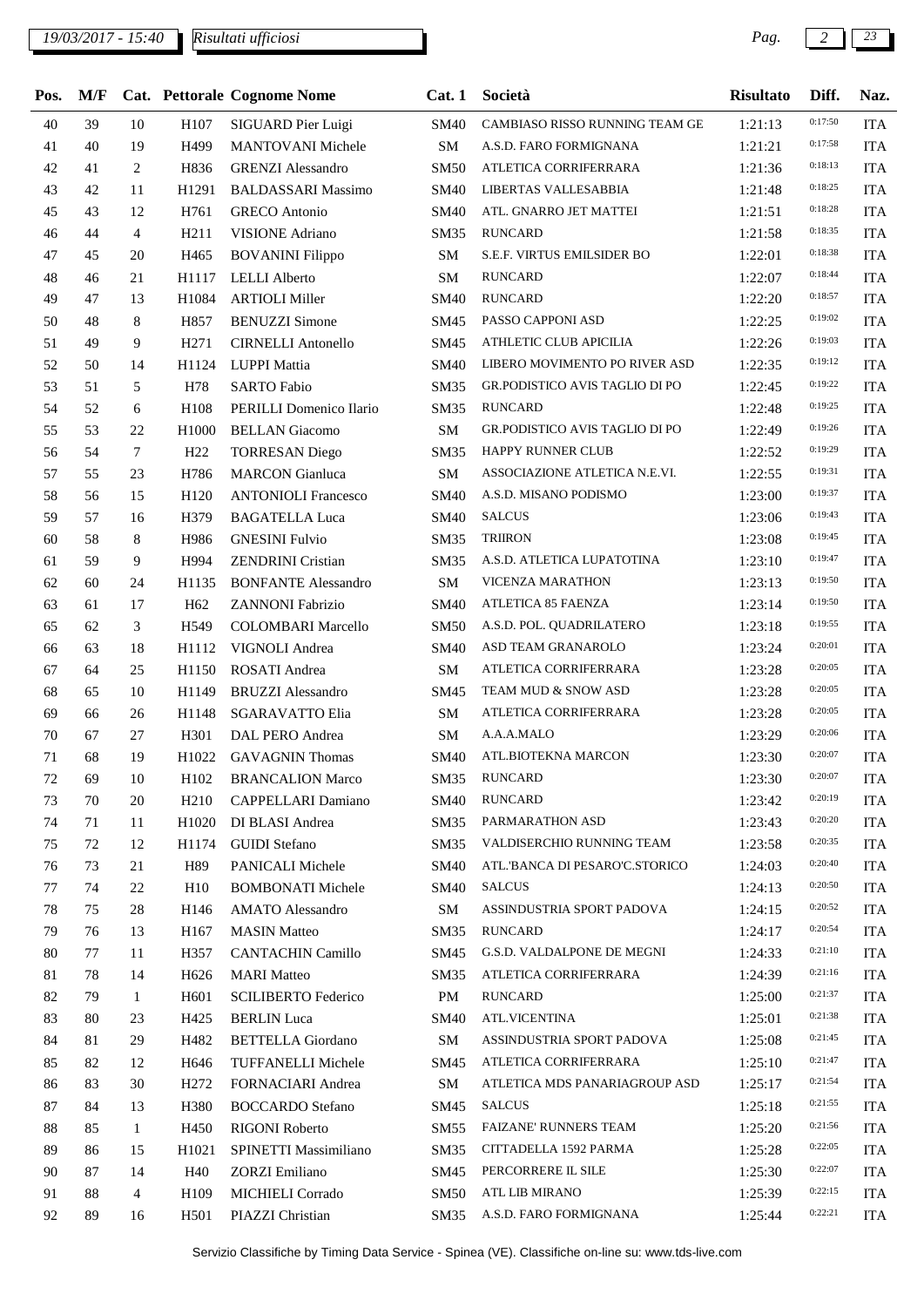| Pos. | M/F |                |                   | Cat. Pettorale Cognome Nome  | Cat.1       | Società                           | <b>Risultato</b> | Diff.   | Naz.       |
|------|-----|----------------|-------------------|------------------------------|-------------|-----------------------------------|------------------|---------|------------|
| 93   | 90  | 31             | H1060             | <b>LUNARDON Nicola</b>       | SM          | <b>RUNCARD</b>                    | 1:25:46          | 0:22:23 | <b>ITA</b> |
| 94   | 91  | 17             | H481              | DE BLASI Pierpaolo           | SM35        | C.U.S. TORINO                     | 1:25:46          | 0:22:23 | <b>ITA</b> |
| 95   | 92  | $\mathbf{1}$   | H358              | NEDROTTI Pierpaolo           | SM60        | <b>RUNNERS SALO</b>               | 1:25:51          | 0:22:27 | <b>ITA</b> |
| 96   | 93  | 2              | H130              | <b>SENISE Biagio</b>         | SM55        | POLISPORTIVA OLTRARNO ASD         | 1:25:56          | 0:22:33 | <b>ITA</b> |
| 97   | 94  | 24             | H1035             | <b>CUDA Rocco</b>            | SM40        | A.S.D TEAM SPARTANS               | 1:25:56          | 0:22:33 | <b>ITA</b> |
| 98   | 95  | 25             | H <sub>241</sub>  | <b>ZONTA Dario</b>           | SM40        | G.S.D. VALDALPONE DE MEGNI        | 1:25:57          | 0:22:34 | <b>ITA</b> |
| 99   | 96  | 15             | H <sub>60</sub>   | <b>CAPRARO</b> Pietro        | SM45        | PERCORRERE IL SILE                | 1:25:58          | 0:22:35 | <b>ITA</b> |
| 101  | 97  | 16             | H331              | PROTO Francesco              | SM45        | <b>RUN RAN RUN ASD</b>            | 1:26:04          | 0:22:41 | <b>ITA</b> |
| 103  | 98  | 5              | H759              | <b>BABBINI</b> Claudio       | <b>SM50</b> | ATL. GNARRO JET MATTEI            | 1:26:33          | 0:23:09 | <b>ITA</b> |
| 104  | 99  | 6              | H1267             | <b>TROVO</b> Tiziano         | <b>SM50</b> | <b>SALCUS</b>                     | 1:26:34          | 0:23:11 | <b>ITA</b> |
| 105  | 100 | 17             | H1217             | <b>DORELLI</b> Carlo Alberto | SM45        | ATL. REGGIO ASD                   | 1:26:36          | 0:23:13 | <b>ITA</b> |
| 107  | 101 | 18             | H993              | <b>BASCHIROTTO Giovanni</b>  | SM45        | A.S.D. ATLETICA LUPATOTINA        | 1:26:37          | 0:23:14 | <b>ITA</b> |
| 109  | 102 | 7              | H407              | <b>CASAMENTI David</b>       | <b>SM50</b> | A.S.D. DINAMO SPORT               | 1:26:50          | 0:23:27 | <b>ITA</b> |
| 110  | 103 | 26             | H1238             | <b>MARZOCCHI</b> Davide      | <b>SM40</b> | POLISPORTIVA CENTESE ASD          | 1:26:55          | 0:23:32 | <b>ITA</b> |
| 111  | 104 | 27             | H977              | <b>LUNARDI</b> Davide        | <b>SM40</b> | <b>ASD ACTIVE</b>                 | 1:27:01          | 0:23:37 | <b>ITA</b> |
| 112  | 105 | 19             | H1058             | <b>VALLANI</b> Luca          | SM45        | A.S.D. ATLETICA LUPATOTINA        | 1:27:09          | 0:23:46 | <b>ITA</b> |
| 113  | 106 | 32             | H526              | GHEDUZZI Andrea              | ${\bf SM}$  | <b>RUNCARD</b>                    | 1:27:13          | 0:23:50 | <b>ITA</b> |
| 114  | 107 | 20             | H382              | <b>GHIROTTI Massimo</b>      | SM45        | <b>SALCUS</b>                     | 1:27:15          | 0:23:52 | <b>ITA</b> |
| 115  | 108 | 33             | H1228             | VERDELLI Lorenzo             | SM          | B. R.C. CASTIGLIONE D'ADDA        | 1:27:15          | 0:23:52 | <b>ITA</b> |
| 116  | 109 | 8              | H767              | ZANELLI Stefano              | <b>SM50</b> | ATL. GNARRO JET MATTEI            | 1:27:18          | 0:23:55 | <b>ITA</b> |
| 117  | 110 | 3              | H381              | <b>GARBO</b> Riccardo        | <b>SM55</b> | <b>SALCUS</b>                     | 1:27:20          | 0:23:57 | <b>ITA</b> |
| 118  | 111 | 34             | H <sub>568</sub>  | VALLETTA Giovanni            | SM          | POL. PORTA SARAGOZZA              | 1:27:24          | 0:24:01 | <b>ITA</b> |
| 119  | 112 | 18             | H370              | DE MUNARI Luca               | SM35        | G.S. SPLENDOR COSSATO             | 1:27:25          | 0:24:02 | <b>ITA</b> |
| 120  | 113 | $\overline{4}$ | H <sub>1183</sub> | <b>CORRADETTI Giancarlo</b>  | SM55        | <b>RUNCARD</b>                    | 1:27:25          | 0:24:02 | <b>ITA</b> |
| 121  | 114 | 21             | H803              | DEL PAPA Pasqualino          | SM45        | ASD GRUPPO PODISTICO IL CRAMPO    | 1:27:27          | 0:24:03 | <b>ITA</b> |
| 122  | 115 | 28             | H581              | <b>ZANIRATO Mauro</b>        | <b>SM40</b> | A.S.D. POL. QUADRILATERO          | 1:27:36          | 0:24:13 | <b>ITA</b> |
| 123  | 116 | 9              | H316              | PERINI Massimo               | <b>SM50</b> | ASD MARATHON CAVALLI MARINI       | 1:27:38          | 0:24:15 | <b>ITA</b> |
| 124  | 117 | 29             | H1161             | PICCININI Lorenzo            | SM40        | A.R.C.U.S.                        | 1:27:41          | 0:24:18 | <b>ITA</b> |
| 125  | 118 | 10             | H1105             | <b>BOLOGNESE Stefano</b>     | <b>SM50</b> | <b>SALCUS</b>                     | 1:27:42          | 0:24:19 | <b>ITA</b> |
| 126  | 119 | 30             | H <sub>658</sub>  | PIFFANELLI Wilian            | <b>SM40</b> | PODISTI ADRIA                     | 1:27:49          | 0:24:26 | <b>ITA</b> |
| 127  | 120 | 11             | H524              | <b>SONCIN Giuseppe</b>       | SM50        | A.S.D. TEAM KM SPORT              | 1:27:54          | 0:24:31 | <b>ITA</b> |
| 128  | 121 | 35             | H <sub>605</sub>  | CRIVELLARO Davide            | SM          | LA FULMINEA RUNNING TEAM SINCE    | 1:27:57          | 0:24:34 | <b>ITA</b> |
| 129  | 122 | 31             | H356              | TECCHIO Gianluigi            | SM40        | G.S.D. VALDALPONE DE MEGNI        | 1:28:07          | 0:24:44 | <b>ITA</b> |
| 130  | 123 | 32             | H35               | <b>ALBERTI</b> Emanuele      | SM40        | <b>RUNCARD</b>                    | 1:28:08          | 0:24:45 | <b>ITA</b> |
| 131  | 124 | 5              | H <sub>508</sub>  | <b>ZERI</b> Andrea           | <b>SM55</b> | A.S.D. FARO FORMIGNANA            | 1:28:08          | 0:24:45 | <b>ITA</b> |
| 132  | 125 | 6              | H <sub>653</sub>  | PARMEGGIANI Erico            | SM55        | <b>UISP FERRARA</b>               | 1:28:12          | 0:24:48 | <b>ITA</b> |
| 133  | 126 | 12             | H927              | POLI Sandro                  | <b>SM50</b> | HAPPY RUNNER CLUB                 | 1:28:12          | 0:24:49 | <b>ITA</b> |
| 134  | 127 | 19             | H840              | DAVI Rudy                    | SM35        | G.P. VIGARANESE                   | 1:28:13          | 0:24:50 | <b>ITA</b> |
| 135  | 128 | 22             | H518              | <b>BIONDANI</b> Davide       | SM45        | <b>RUNCARD</b>                    | 1:28:14          | 0:24:51 | <b>ITA</b> |
| 136  | 129 | 33             | H970              | <b>BENAZZI Maximiliano</b>   | <b>SM40</b> | <b>RUNCARD</b>                    | 1:28:15          | 0:24:52 | <b>ITA</b> |
| 137  | 130 | $\tau$         | H793              | <b>MION</b> Michele          | <b>SM55</b> | ASD NICO RUNNERS                  | 1:28:24          | 0:25:01 | <b>ITA</b> |
| 138  | 131 | 34             | H116              | ZIRPOLI Giovanni Luca        | <b>SM40</b> | <b>RUNCARD</b>                    | 1:28:25          | 0:25:02 | <b>ITA</b> |
| 139  | 132 | 23             | H <sub>1206</sub> | <b>HORVAT Dalibor</b>        | SM45        | INDIVIDUALAC, NOVO SELO ROK - CRO | 1:28:28          | 0:25:05 | CRO        |
| 140  | 133 | 24             | H412              | <b>MARETTI Mirco</b>         | SM45        | ATL. BONDENO                      | 1:28:29          | 0:25:05 | <b>ITA</b> |
| 141  | 134 | 36             | H1293             | <b>MOUKRIM</b> Imad          | SM          | POL. PORTA SARAGOZZA              | 1:28:29          | 0:25:06 | <b>ITA</b> |
| 142  | 135 | 13             | H <sub>572</sub>  | DALLA VIA Walter             | <b>SM50</b> | MARATHON LEGNAGO                  | 1:28:35          | 0:25:12 | <b>ITA</b> |
| 143  | 136 | 25             | H155              | <b>BARBIERATO Fabio</b>      | SM45        | <b>RUNCARD</b>                    | 1:28:48          | 0:25:25 | <b>ITA</b> |
| 146  | 137 | 37             | H1099             | <b>CONTI Nicolo'</b>         | SM          | ATLETICA ESTENSE                  | 1:28:54          | 0:25:31 | <b>ITA</b> |
| 147  | 138 | 26             | H1063             | CAMPAGNOLI Cristiano         | SM45        | ATLETICA CORRIFERRARA             | 1:28:57          | 0:25:34 | <b>ITA</b> |
| 148  | 139 | 35             | H1122             | FRANCESCHETTI Michele        | <b>SM40</b> | UPR MONTEMARCIANO ASD             | 1:28:58          | 0:25:34 | <b>ITA</b> |
| 149  | 140 | 27             | H961              | <b>VOLANI</b> Alessio        | SM45        | 33 TRENTINI TRIATHLON ASD         | 1:29:01          | 0:25:38 | <b>ITA</b> |
|      |     |                |                   |                              |             |                                   |                  |         |            |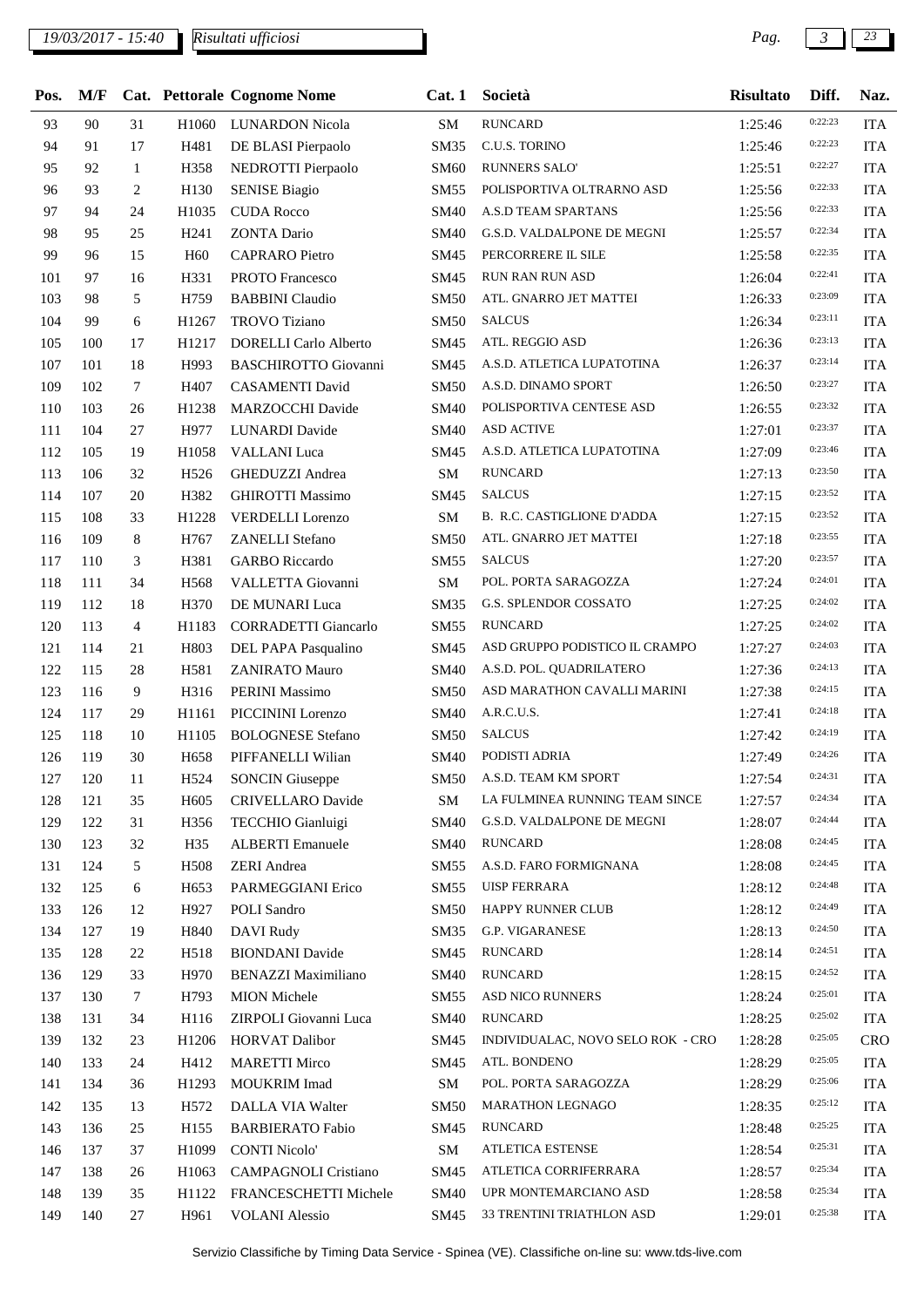| Pos. | M/F     |    |                   | Cat. Pettorale Cognome Nome  | Cat.1       | Società                           | <b>Risultato</b> | Diff.   | Naz.       |
|------|---------|----|-------------------|------------------------------|-------------|-----------------------------------|------------------|---------|------------|
| 150  | 141     | 38 | H <sub>1252</sub> | <b>ZANCHETTA Moreno</b>      | SM          | <b>RUNCARD</b>                    | 1:29:03          | 0:25:40 | <b>ITA</b> |
| 151  | 142     | 36 | H <sub>24</sub>   | <b>CORSINI Fabrizio</b>      | <b>SM40</b> | PICO RUNNERS                      | 1:29:05          | 0:25:42 | <b>ITA</b> |
| 152  | 143     | 37 | H <sub>255</sub>  | <b>ADANI</b> Alberto         | <b>SM40</b> | POL. OLIMPIA VIGNOLA              | 1:29:09          | 0:25:45 | <b>ITA</b> |
| 153  | 144     | 39 | H1012             | <b>SIMONE Giusto</b>         | SM          | <b>G.S. LAMONE</b>                | 1:29:09          | 0:25:45 | <b>ITA</b> |
| 154  | 145     | 38 | H1251             | <b>ALEMANNO Vincenzo</b>     | <b>SM40</b> | A.S.D. DINAMO SPORT               | 1:29:09          | 0:25:46 | <b>ITA</b> |
| 155  | 146     | 20 | H141              | <b>ADIGRAT Antonio</b>       | SM35        | <b>G.P. VILLASANTESE</b>          | 1:29:10          | 0:25:47 | <b>ITA</b> |
| 156  | 147     | 39 | H999              | PUCCI Giovanni               | <b>SM40</b> | POL. MONTECCHIO 2000              | 1:29:14          | 0:25:51 | <b>ITA</b> |
| 157  | 148     | 40 | H <sub>247</sub>  | <b>NEMEH</b> Egon            | <b>SM40</b> | PERCORRERE IL SILE                | 1:29:17          | 0:25:54 | <b>ITA</b> |
| 158  | 149     | 28 | H1024             | <b>GIANELLA Fernando</b>     | SM45        | ATLETICA DELTA FERRARESE          | 1:29:19          | 0:25:56 | <b>ITA</b> |
| 159  | 150     | 14 | H1074             | <b>BRESCIANINI</b> Gianpaolo | <b>SM50</b> | ATL. CARPENEDOLO                  | 1:29:20          | 0:25:57 | <b>ITA</b> |
| 161  | 151     | 29 | H <sub>567</sub>  | <b>TRAVAGLINI Alberto</b>    | SM45        | POL. PORTA SARAGOZZA              | 1:29:25          | 0:26:02 | <b>ITA</b> |
| 162  | 152     | 21 | H <sub>1121</sub> | FERRAGUTI Emiliano           | SM35        | <b>RUNCARD</b>                    | 1:29:27          | 0:26:03 | <b>ITA</b> |
| 163  | 153     | 22 | H <sub>505</sub>  | <b>VALENTINI Massimo</b>     | <b>SM35</b> | A.S.D. FARO FORMIGNANA            | 1:29:29          | 0:26:06 | <b>ITA</b> |
| 164  | 154     | 41 | H1126             | <b>CRAPAROTTA Samuele</b>    | <b>SM40</b> | LIBERO MOVIMENTO PO RIVER ASD     | 1:29:34          | 0:26:11 | <b>ITA</b> |
| 165  | 155     | 40 | H1046             | PETITO Riccardo              | SM          | <b>ROVIGOHM</b>                   | 1:29:39          | 0:26:16 | <b>ITA</b> |
| 166  | 156     | 8  | H <sub>1146</sub> | <b>MERLO Paolo</b>           | <b>SM55</b> | G.S. SPLENDOR COSSATO             | 1:29:40          | 0:26:17 | <b>ITA</b> |
| 167  | 157     | 42 | H <sub>620</sub>  | DI BARBORA Manuel            | <b>SM40</b> | ATLETICA CORRIFERRARA             | 1:29:43          | 0:26:20 | <b>ITA</b> |
| 168  | 158     | 15 | H <sub>670</sub>  | <b>MARCENTA Luca</b>         | <b>SM50</b> | <b>RUNCARD</b>                    | 1:29:48          | 0:26:25 | <b>ITA</b> |
| 169  | 159     | 43 | H419              | <b>MORISI</b> Enrico         | <b>SM40</b> | POL. ZOLA SEZ. ATLETICA           | 1:29:51          | 0:26:28 | <b>ITA</b> |
| 170  | 160     | 44 | H975              | ZAMPIROLLO Alessandro        | <b>SM40</b> | CONFINDUSTRIA ATL. ROVIGO         | 1:29:53          | 0:26:30 | <b>ITA</b> |
| 171  | 161     | 45 | H <sub>1152</sub> | <b>BERGAMINI</b> Andrea      | <b>SM40</b> | CENTRO ATLETICA COPPARO           | 1:29:56          | 0:26:33 | <b>ITA</b> |
| 172  | 162     | 9  | H912              | PLAZZOTTA Dino               | <b>SM55</b> | ATL. IMOLA SACMI AVIS             | 1:29:57          | 0:26:34 | <b>ITA</b> |
| 173  | 163     | 46 | H143              | <b>BERTOCCO</b> Andrea       | <b>SM40</b> | <b>RUNCARD</b>                    | 1:29:58          | 0:26:35 | <b>ITA</b> |
| 174  | 164     | 47 | H <sub>1151</sub> | CASUBOLO Giovanni            | <b>SM40</b> | G.S.SELF ATL. MONTANARI GRUZZA    | 1:30:00          | 0:26:36 | <b>ITA</b> |
| 175  | 165     | 16 | H <sub>665</sub>  | MANFELLOTTI Massimo          | <b>SM50</b> | POD. FINALE EMILIA                | 1:30:01          | 0:26:38 | <b>ITA</b> |
| 176  | 166     | 23 | H1172             | <b>TERENZIANI Luca</b>       | <b>SM35</b> | U.S. QUERCIA TRENTINGRANA         | 1:30:07          | 0:26:44 | <b>ITA</b> |
| 177  | 167     | 10 | H1083             | <b>TAMAI</b> Luigino         | SM55        | <b>G.P. VILLAFRANCA DI VERONA</b> | 1:30:08          | 0:26:45 | <b>ITA</b> |
| 178  | 168     | 48 | H <sub>623</sub>  | LERCH, Alex                  | <b>SM40</b> | ATLETICA CORRIFERRARA             | 1:30:11          | 0:26:48 | <b>ITA</b> |
| 179  | 169     | 41 | H1136             | NICOLINI Luca                | SM          | <b>VICENZA MARATHON</b>           | 1:30:12          | 0:26:49 | <b>ITA</b> |
| 180  | 170     | 49 | H <sub>229</sub>  | <b>BALASSO Federico</b>      | <b>SM40</b> | A.A.A.MALO                        | 1:30:20          | 0:26:57 | <b>ITA</b> |
|      | 181 171 | 11 | H111              | <b>VECELLI Alberto</b>       | SM55        | FAIZANE' RUNNERS TEAM             | 1:30:29          | 0:27:06 | <b>ITA</b> |
| 182  | 172     | 30 |                   | H1051 GASPARETTO Cristiano   | SM45        | <b>ROVIGOHM</b>                   | 1:30:30          | 0:27:07 | <b>ITA</b> |
| 183  | 173     | 42 | H1285             | RADOS Ivan                   | SM          | <b>RUNCARD</b>                    | 1:30:30          | 0:27:07 | <b>CRO</b> |
| 184  | 174     | 50 | H188              | <b>DISTANTE Giorgio</b>      | <b>SM40</b> | G.P. TURRISTI MONTEGROTTO         | 1:30:32          | 0:27:08 | <b>ITA</b> |
| 185  | 175     | 51 | H611              | <b>BALDRATI</b> Stefano      | <b>SM40</b> | ATLETICA CORRIFERRARA             | 1:30:36          | 0:27:13 | <b>ITA</b> |
| 186  | 176     | 24 | H332              | MAZZUCCHI Massimiliano       | SM35        | <b>TRIIRON</b>                    | 1:30:37          | 0:27:14 | <b>ITA</b> |
| 187  | 177     | 17 | H <sub>678</sub>  | DILILLO Armando              | <b>SM50</b> | A.S.D. DAUNIA RUNNING             | 1:30:38          | 0:27:15 | <b>ITA</b> |
| 188  | 178     | 18 | H70               | HARDISSON David              | <b>SM50</b> | <b>AKILES</b>                     | 1:30:39          | 0:27:16 | <b>ESP</b> |
| 189  | 179     | 19 | H82               | <b>GORGAS GARCIA Pedro</b>   | <b>SM50</b> | <b>AKILES</b>                     | 1:30:44          | 0:27:21 | <b>ESP</b> |
| 190  | 180     | 31 | H <sub>28</sub>   | <b>BENGHI</b> Danilo         | SM45        | POLISPORTIVA PROGRESSO ASD        | 1:30:49          | 0:27:26 | <b>ITA</b> |
| 191  | 181     | 12 | H <sub>2</sub> 85 | MENEGAZZI Roberto            | SM55        | <b>RUNCARD</b>                    | 1:30:51          | 0:27:27 | <b>ITA</b> |
| 192  | 182     | 20 | H <sub>68</sub>   | AJURIA FERNANDEZ Jesus       | <b>SM50</b> | <b>AKILES</b>                     | 1:30:53          | 0:27:30 | <b>ESP</b> |
| 193  | 183     | 25 | H1203             | <b>DODLEK</b> Tomica         | SM35        | AK MEĐIMURJE, ČAKOVEC - CRO       | 1:30:54          | 0:27:31 | CRO        |
| 194  | 184     | 52 | H1049             | SINI Ermanno                 | <b>SM40</b> | <b>ROVIGOHM</b>                   | 1:30:54          | 0:27:31 | <b>ITA</b> |
| 197  | 185     | 32 | H1042             | <b>BIANCHI</b> Gianni        | SM45        | A.S.D. ATLETICA LUPATOTINA        | 1:30:58          | 0:27:34 | <b>ITA</b> |
| 198  | 186     | 21 | H631              | <b>NEGRI Ugo</b>             | <b>SM50</b> | ATLETICA CORRIFERRARA             | 1:31:06          | 0:27:42 | <b>ITA</b> |
| 199  | 187     | 53 | H769              | <b>ARENA</b> Antonio         | <b>SM40</b> | ATL. GNARRO JET MATTEI            | 1:31:14          | 0:27:51 | <b>ITA</b> |
| 200  | 188     | 26 | H946              | POTALIVO Giuseppe            | SM35        | <b>RUNCARD</b>                    | 1:31:16          | 0:27:53 | <b>ITA</b> |
| 201  | 189     | 43 | H1202             | <b>BOGOMOLEC Tihomir</b>     | SM          | AK VARAŽDIN, VARAŽDIN - CRO       | 1:31:17          | 0:27:54 | CRO        |
| 203  | 190     | 33 | H492              | CAPOZZI Sergio               | SM45        | A.S.D. FARO FORMIGNANA            | 1:31:23          | 0:28:00 | <b>ITA</b> |
| 204  | 191     | 54 | H639              | <b>SANSONI Diego</b>         | <b>SM40</b> | ATLETICA CORRIFERRARA             | 1:31:30          | 0:28:07 | <b>ITA</b> |
|      |         |    |                   |                              |             |                                   |                  |         |            |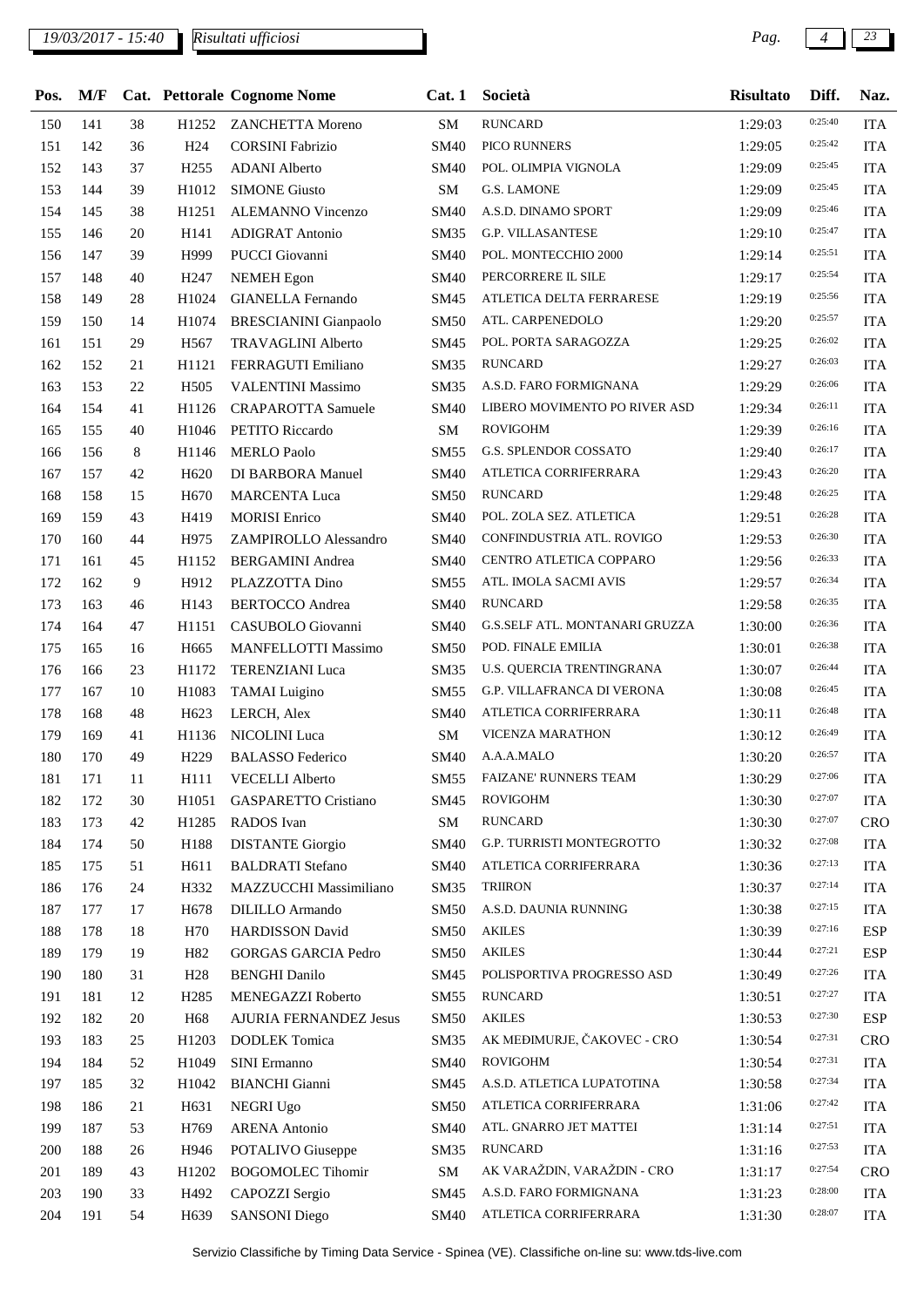# *19/03/2017 - 15:40 Pag. 5 23*

*Risultati ufficiosi*

 $\overline{a}$ 

| Pos. | M/F |    |                   | Cat. Pettorale Cognome Nome   | Cat.1       | Società                          | <b>Risultato</b> | Diff.   | Naz.       |
|------|-----|----|-------------------|-------------------------------|-------------|----------------------------------|------------------|---------|------------|
| 206  | 192 | 34 | H <sub>520</sub>  | <b>BOSCHETTI Andrea</b>       | SM45        | OLIMPIA NUOVA RUNNING A.S.D.     | 1:31:38          | 0:28:15 | <b>ITA</b> |
| 207  | 193 | 35 | H44               | <b>GADDONI</b> Alessandro     | SM45        | <b>RUNCARD</b>                   | 1:31:40          | 0:28:17 | <b>ITA</b> |
| 209  | 194 | 13 | H765              | <b>PASTORE TROSS Piero</b>    | SM55        | ATL. GNARRO JET MATTEI           | 1:31:45          | 0:28:22 | <b>ITA</b> |
| 210  | 195 | 44 | H451              | <b>FERRARI</b> Fabio          | SM          | <b>RUNCARD</b>                   | 1:31:52          | 0:28:28 | <b>ITA</b> |
| 211  | 196 | 36 | H33               | PASINI Stefano                | <b>SM45</b> | LA FULMINEA RUNNING TEAM SINCE   | 1:31:54          | 0:28:31 | <b>ITA</b> |
| 213  | 197 | 22 | H <sub>533</sub>  | <b>MARASTONI</b> Stefano      | <b>SM50</b> | G.M. SPORTING CLUB MONDADORI     | 1:32:02          | 0:28:39 | <b>ITA</b> |
| 214  | 198 | 37 | H987              | <b>SAZZI</b> Dorvan           | SM45        | POLISPORTIVA RUBIERA             | 1:32:03          | 0:28:40 | <b>ITA</b> |
| 215  | 199 | 38 | H799              | PIOVANELLI Oscar              | SM45        | ATL. PARATICO                    | 1:32:06          | 0:28:43 | <b>ITA</b> |
| 216  | 200 | 45 | H466              | MOHAMMAD Sarwar               | SM          | <b>RUNCARD</b>                   | 1:32:18          | 0:28:55 | <b>AFG</b> |
| 217  | 201 | 55 | H164              | <b>SCHIAVINATO Paolo</b>      | <b>SM40</b> | PERCORRERE IL SILE               | 1:32:21          | 0:28:58 | <b>ITA</b> |
| 218  | 202 | 23 | H1123             | <b>SCALABRINI Paolo</b>       | <b>SM50</b> | LIBERO MOVIMENTO PO RIVER ASD    | 1:32:23          | 0:29:00 | <b>ITA</b> |
| 219  | 203 | 24 | H <sub>261</sub>  | <b>MANTOVANI</b> Enrico       | SM50        | ASD POL. COMUNALE "ARGINE"       | 1:32:25          | 0:29:02 | <b>ITA</b> |
| 220  | 204 | 39 | H87               | MALFITANO Luca                | SM45        | <b>RUNNERS PADOVA</b>            | 1:32:26          | 0:29:03 | <b>ITA</b> |
| 221  | 205 | 40 | H1137             | DI CESARE Alberto             | SM45        | VICENZA MARATHON                 | 1:32:31          | 0:29:07 | <b>ITA</b> |
| 222  | 206 | 25 | H513              | <b>BELLUCCI</b> Luciano       | <b>SM50</b> | A.S.D. RUNNERS SAN GEMINI        | 1:32:34          | 0:29:11 | <b>ITA</b> |
| 224  | 207 | 27 | H778              | VICO Nicola                   | SM35        | MARATONETI CITTADELLESI          | 1:32:47          | 0:29:24 | <b>ITA</b> |
| 225  | 208 | 46 | H911              | <b>BERTOCCHI Alessio</b>      | SM          | POL. PORTA SARAGOZZA             | 1:32:49          | 0:29:26 | <b>ITA</b> |
| 226  | 209 | 28 | H315              | <b>BOSCOLO BACCHETTO Serg</b> | SM35        | ASD MARATHON CAVALLI MARINI      | 1:32:49          | 0:29:26 | <b>ITA</b> |
| 227  | 210 | 29 | H677              | <b>TRIVISANO Pasquale</b>     | SM35        | A.S.D. DAUNIA RUNNING            | 1:32:50          | 0:29:27 | <b>ITA</b> |
| 228  | 211 | 56 | H1128             | <b>BIMBATTI Matteo</b>        | <b>SM40</b> | LIBERO MOVIMENTO PO RIVER ASD    | 1:32:54          | 0:29:31 | <b>ITA</b> |
| 229  | 212 | 41 | H <sub>552</sub>  | <b>COLETTA Pietro</b>         | SM45        | POL. PORTA SARAGOZZA             | 1:32:58          | 0:29:35 | <b>ITA</b> |
| 230  | 213 | 14 | H345              | SIRAGUSA Pietro               | SM55        | MARATHON ROMA CASTELFUSANO       | 1:33:10          | 0:29:47 | <b>ITA</b> |
| 231  | 214 | 26 | H185              | VIGNOLA Claudio               | <b>SM50</b> | A.S.D. ATLETICA LUPATOTINA       | 1:33:11          | 0:29:48 | <b>ITA</b> |
| 233  | 215 | 57 | H189              | GERONAZZO Alessandro          | <b>SM40</b> | ATL.AUDACE NOALE                 | 1:33:13          | 0:29:49 | <b>ITA</b> |
| 234  | 216 | 58 | H123              | <b>STABILE Emiliano</b>       | <b>SM40</b> | PODISTICA DILETT. VALCHIUSELLA   | 1:33:18          | 0:29:55 | <b>ITA</b> |
| 235  | 217 | 27 | H191              | <b>GOVERNO Marco</b>          | <b>SM50</b> | A.S.D. TEAM KM SPORT             | 1:33:22          | 0:29:59 | <b>ITA</b> |
| 236  | 218 | 30 | H820              | <b>GARETTI Alessio</b>        | SM35        | <b>RUNCARD</b>                   | 1:33:24          | 0:30:01 | <b>ITA</b> |
| 237  | 219 | 31 | H166              | <b>GUERZONI Manuel</b>        | SM35        | PICO RUNNERS                     | 1:33:26          | 0:30:03 | <b>ITA</b> |
| 238  | 220 | 47 | H901              | <b>CREMONINI</b> Antonio      | SM          | ATLETICA CORRIFERRARA            | 1:33:27          | 0:30:04 | <b>ITA</b> |
| 239  | 221 | 32 | H1033             | DE NARDI Alberto              | SM35        | HAPPY RUNNER CLUB                | 1:33:28          | 0:30:05 | <b>ITA</b> |
| 241  | 222 | 33 |                   | H714 MADAPPULI ARATCHIGE S    | SM35        | AMICA ASD - I SSSIAN             | 1:33:33          | 0:30:10 | SRI        |
| 242  | 223 | 28 | H <sub>199</sub>  | <b>MERLO</b> Francesco        | SM50        | ATL.MONTEBELLUNA VENETO BANCA    | 1:33:35          | 0:30:12 | <b>ITA</b> |
| 243  | 224 | 34 | H802              | <b>GREGORI</b> Davide         | SM35        | ATL. PARATICO                    | 1:33:37          | 0:30:14 | <b>ITA</b> |
| 244  | 225 | 35 | H386              | <b>MINNELLA Lorenzo</b>       | SM35        | <b>SALCUS</b>                    | 1:33:38          | 0:30:15 | <b>ITA</b> |
| 245  | 226 | 59 | H564              | SINISI Antonio                | <b>SM40</b> | POL. PORTA SARAGOZZA             | 1:33:39          | 0:30:16 | <b>ITA</b> |
| 246  | 227 | 42 | H <sub>1056</sub> | FIOCCO Giampaolo              | SM45        | A.S.D. ATLETICA LUPATOTINA       | 1:33:41          | 0:30:18 | <b>ITA</b> |
| 247  | 228 | 60 | H772              | ZURLO Lorenzo                 | <b>SM40</b> | MARATONETI CITTADELLESI          | 1:33:43          | 0:30:20 | <b>ITA</b> |
| 248  | 229 | 15 | H1231             | <b>BACILIERI</b> Libero       | SM55        | AMICA ASD - I SSSIAN             | 1:33:43          | 0:30:20 | <b>ITA</b> |
| 249  | 230 | 29 | H1233             | POGGIO Dario                  | <b>SM50</b> | SSD RCS ACTIVE TEAM A R.L.       | 1:33:44          | 0:30:21 | <b>ITA</b> |
| 250  | 231 | 36 | H1070             | <b>ROSATI Mattia</b>          | SM35        | ATLETICA CORRIFERRARA            | 1:33:45          | 0:30:22 | <b>ITA</b> |
| 251  | 232 | 37 | H806              | FRATUCELLO Christian          | SM35        | SAN VITO A.S.D.                  | 1:33:45          | 0:30:22 | <b>ITA</b> |
| 253  | 233 | 43 | H530              | <b>ALLIBARDI Luca</b>         | SM45        | <b>RUNCARD</b>                   | 1:33:48          | 0:30:25 | <b>ITA</b> |
| 254  | 234 | 61 | H <sub>275</sub>  | PASSARIN Denis                | <b>SM40</b> | <b>RUNCARD</b>                   | 1:33:51          | 0:30:28 | <b>ITA</b> |
| 255  | 235 | 30 | H498              | <b>GHERLINZONI</b> Giorgio    | <b>SM50</b> | A.S.D. FARO FORMIGNANA           | 1:33:53          | 0:30:30 | <b>ITA</b> |
| 256  | 236 | 44 | H966              | <b>LIBONE</b> Vincenzo        | SM45        | <b>GRUPPO PODISTI RESCO 1909</b> | 1:33:56          | 0:30:33 | <b>ITA</b> |
| 257  | 237 | 16 | H360              | MANOVALI Davide               | SM55        | RUNNERS SALO'                    | 1:33:59          | 0:30:36 | <b>ITA</b> |
| 258  | 238 | 62 | H550              | <b>CAROTTI Paolo</b>          | <b>SM40</b> | POL.CANDIA BARACCOLA ASPIO       | 1:33:59          | 0:30:36 | <b>ITA</b> |
| 259  | 239 | 38 | H1029             | PALTRINIERI Luca              | SM35        | ATLETICA MDS PANARIAGROUP ASD    | 1:34:00          | 0:30:37 | <b>ITA</b> |
| 260  | 240 | 39 | H833              | <b>GRASSILLI</b> Giacomo      | SM35        | G.P. I CAGNON                    | 1:34:01          | 0:30:38 | <b>ITA</b> |
| 261  | 241 | 45 | H540              | <b>BARILLANI Massimo</b>      | SM45        | <b>RUNCARD</b>                   | 1:34:03          | 0:30:39 | <b>ITA</b> |
| 262  | 242 | 63 | H <sub>1223</sub> | <b>ASCIONE Pasquale</b>       | <b>SM40</b> |                                  | 1:34:04          | 0:30:40 | <b>ITA</b> |
|      |     |    |                   |                               |             |                                  |                  |         |            |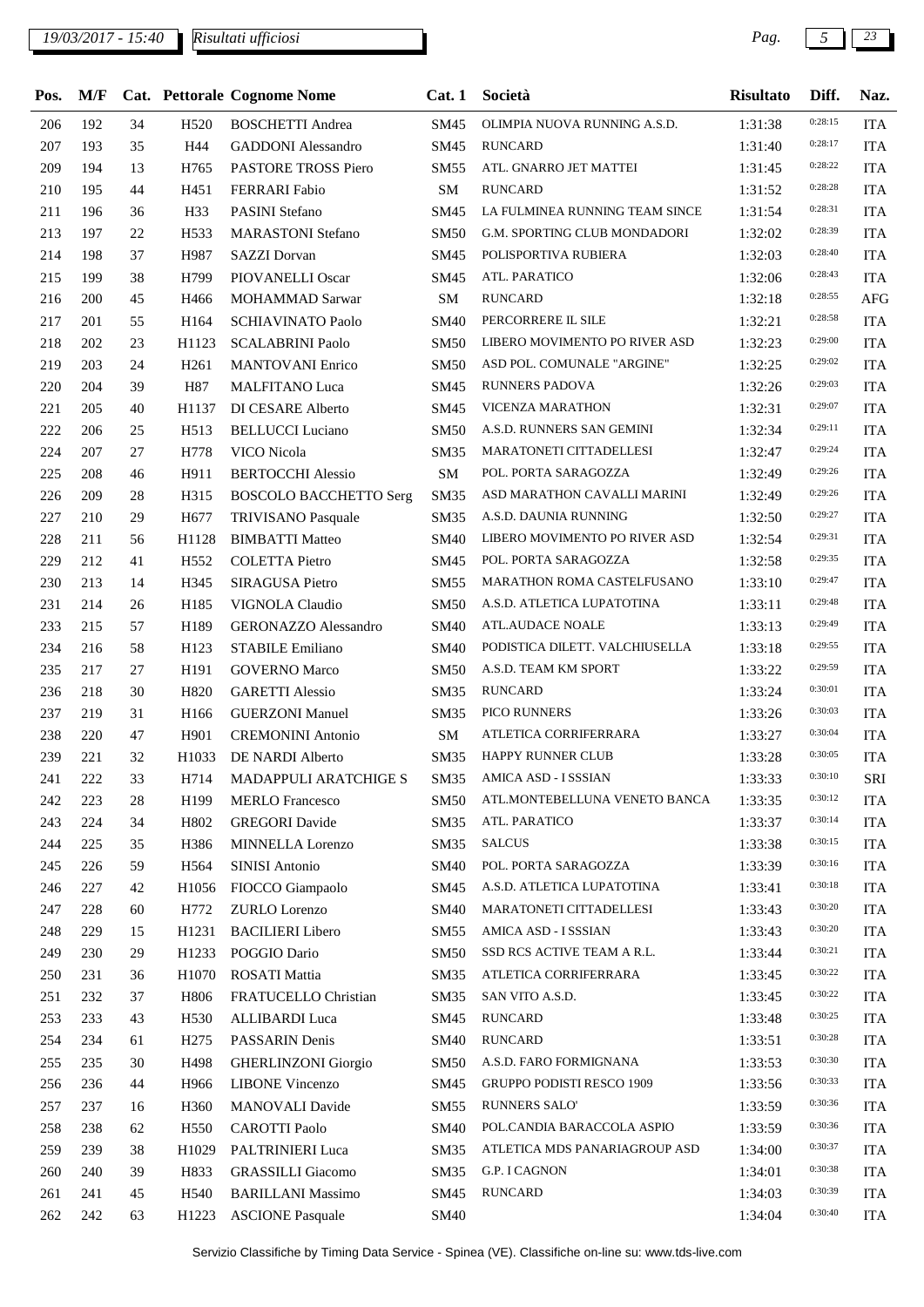# *19/03/2017 - 15:40 Pag. 6 23*

| Pos. | M/F |    |                   | Cat. Pettorale Cognome Nome  | Cat.1       | Società                        | <b>Risultato</b> | Diff.   | Naz.       |
|------|-----|----|-------------------|------------------------------|-------------|--------------------------------|------------------|---------|------------|
| 263  | 243 | 64 | H304              | GIOMO Giampietro             | <b>SM40</b> | CONFINDUSTRIA ATL. ROVIGO      | 1:34:10          | 0:30:47 | <b>ITA</b> |
| 264  | 244 | 40 | H1199             | <b>RUBINO Roberto</b>        | <b>SM35</b> | 9,92 RUNNING ASD               | 1:34:10          | 0:30:47 | <b>ITA</b> |
| 265  | 245 | 41 | H1177             | <b>MASIA</b> Cristian        | SM35        | A.S.D. MISANO PODISMO          | 1:34:14          | 0:30:51 | <b>ITA</b> |
| 267  | 246 | 46 | H908              | TRAVAGLI Alessandro          | SM45        | CONTRADA SAN GIACOMO           | 1:34:20          | 0:30:57 | <b>ITA</b> |
| 268  | 247 | 17 | H719              | CONSERVA Mario               | SM55        | MODENA ATLETICA                | 1:34:23          | 0:31:00 | <b>ITA</b> |
| 269  | 248 | 48 | H928              | <b>BRUZZESE Salvatore</b>    | SM          | TEAM OTC SSD ARL               | 1:34:25          | 0:31:02 | <b>ITA</b> |
| 270  | 249 | 42 | H1246             | <b>MASCOLO Claudio</b>       | SM35        | ATLETICA CORRIFERRARA          | 1:34:27          | 0:31:04 | <b>ITA</b> |
| 271  | 250 | 65 | H731              | <b>SCOMPARIN Stefano</b>     | <b>SM40</b> | RUNNERS CLUB AGGGREDIRE        | 1:34:27          | 0:31:04 | <b>ITA</b> |
| 272  | 251 | 66 | H440              | DE ROSSI Federico            | <b>SM40</b> | <b>ESSETRE RUNNING</b>         | 1:34:28          | 0:31:05 | <b>ITA</b> |
| 273  | 252 | 31 | H473              | <b>MANNI Marcello</b>        | <b>SM50</b> | <b>RUNCARD</b>                 | 1:34:28          | 0:31:05 | <b>ITA</b> |
| 275  | 253 | 47 | H834              | COSTA Andrea                 | SM45        | ATL. BONDENO                   | 1:34:32          | 0:31:09 | <b>ITA</b> |
| 276  | 254 | 67 | H1164             | CENA Luca                    | <b>SM40</b> | ATLETICA CORRIFERRARA          | 1:34:33          | 0:31:10 | <b>ITA</b> |
| 277  | 255 | 18 | H411              | <b>MAISTO</b> Giuseppe       | SM55        | POLISPORTIVA LE COLLINE        | 1:34:34          | 0:31:11 | <b>ITA</b> |
| 278  | 256 | 48 | H <sub>201</sub>  | TIOZZO Giuseppe              | SM45        | TEAM OTC SSD ARL               | 1:34:37          | 0:31:14 | <b>ITA</b> |
| 279  | 257 | 49 | H1087             | TODESCO Luigi                | ${\bf SM}$  | <b>RUNCARD</b>                 | 1:34:39          | 0:31:16 | <b>ITA</b> |
| 280  | 258 | 43 | H142              | <b>BRENTARO Marco</b>        | SM35        | MARATHON LEGNAGO               | 1:34:40          | 0:31:17 | <b>ITA</b> |
| 281  | 259 | 19 | H683              | <b>COSTANTINO</b> Antonuccio | <b>SM55</b> | <b>G.S. TOCCALMATTO</b>        | 1:34:42          | 0:31:19 | <b>ITA</b> |
| 282  | 260 | 44 | H866              | FALASCA Filippo              | SM35        | PASSO CAPPONI ASD              | 1:34:43          | 0:31:19 | <b>ITA</b> |
| 283  | 261 | 68 | H <sub>657</sub>  | <b>VANGELISTA Alessandro</b> | SM40        | <b>RUNCARD</b>                 | 1:34:44          | 0:31:20 | <b>ITA</b> |
| 284  | 262 | 49 | H414              | CIOCE Saverio                | SM45        | <b>RUNCARD</b>                 | 1:34:44          | 0:31:21 | <b>ITA</b> |
| 285  | 263 | 45 | H485              | <b>BIANCHIN Nicola</b>       | SM35        | A.S.D. FARO FORMIGNANA         | 1:34:51          | 0:31:27 | <b>ITA</b> |
| 286  | 264 | 69 | H <sub>277</sub>  | FAEDO Andrea                 | SM40        | A.S.D. ATLETICA LUPATOTINA     | 1:34:51          | 0:31:28 | <b>ITA</b> |
| 287  | 265 | 70 | H1017             | GOTTI Yuri                   | <b>SM40</b> | G.P. I CAGNON                  | 1:34:55          | 0:31:31 | <b>ITA</b> |
| 289  | 266 | 32 | H <sub>578</sub>  | FARINELLI Adamo              | <b>SM50</b> | A.S.D. POL. QUADRILATERO       | 1:34:57          | 0:31:34 | <b>ITA</b> |
| 290  | 267 | 71 | H307              | <b>VOLTOLINA Davide</b>      | SM40        | ASD MARATHON CAVALLI MARINI    | 1:34:59          | 0:31:36 | <b>ITA</b> |
| 291  | 268 | 50 | H320              | <b>COATTI Valerio</b>        | SM          | <b>RUNCARD</b>                 | 1:35:02          | 0:31:39 | <b>ITA</b> |
| 292  | 269 | 2  | H548              | <b>AMBROSIO</b> Antonio      | SM60        | <b>RUNCARD</b>                 | 1:35:05          | 0:31:42 | <b>ITA</b> |
| 293  | 270 | 46 | H1104             | CARRELLA Raimondo            | <b>SM35</b> | ATLETICA CORRIFERRARA          | 1:35:06          | 0:31:43 | <b>ITA</b> |
| 294  | 271 | 33 | H147              | <b>MALFITANO Marco</b>       | <b>SM50</b> | ATL. BONDENO                   | 1:35:10          | 0:31:47 | <b>ITA</b> |
| 295  | 272 | 51 | H1218             | <b>CORAZZA Francesco</b>     | ${\bf SM}$  |                                | 1:35:11          | 0:31:48 | <b>ITA</b> |
| 296  | 273 | 50 |                   | H500 MENEGATTI Paolo         |             | SM45 A.S.D. FARO FORMIGNANA    | 1:35:11          | 0:31:48 | <b>ITA</b> |
| 297  | 274 | 20 | H1184             | <b>SCARAPECCHIA Antonino</b> | SM55        | MARATHON ROMA CASTELFUSANO     | 1:35:12          | 0:31:49 | <b>ITA</b> |
| 298  | 275 | 52 | H902              | <b>BRONZI Vittorio</b>       | SM          | ATLETICA CORRIFERRARA          | 1:35:15          | 0:31:51 | <b>ITA</b> |
| 299  | 276 | 72 | H48               | <b>BULESSI</b> Andrea        | SM40        | <b>LIBERTAS UDINE</b>          | 1:35:15          | 0:31:52 | <b>ITA</b> |
| 300  | 277 | 51 | H <sub>1260</sub> | <b>LANDI</b> Luca            | SM45        | POL. PORTA SARAGOZZA           | 1:35:22          | 0:31:59 | <b>ITA</b> |
| 301  | 278 | 34 | H <sub>606</sub>  | FERRARI Giancarlo            | <b>SM50</b> | MADONNINA PODISMO G.S.         | 1:35:23          | 0:32:00 | <b>ITA</b> |
| 302  | 279 | 52 | H795              | <b>TALMELLI Stefano</b>      | SM45        | <b>SALCUS</b>                  | 1:35:30          | 0:32:07 | <b>ITA</b> |
| 303  | 280 | 73 | H921              | <b>MALAGUTTI Marco</b>       | <b>SM40</b> | <b>RUNCARD</b>                 | 1:35:32          | 0:32:09 | <b>ITA</b> |
| 304  | 281 | 53 | H <sub>225</sub>  | GASPAROTTO Antonio           | SM45        | LA FULMINEA RUNNING TEAM SINCE | 1:35:33          | 0:32:09 | <b>ITA</b> |
| 305  | 282 | 54 | H <sub>587</sub>  | DE BIAGI Mirco               | SM45        | A.S.D. POL. QUADRILATERO       | 1:35:33          | 0:32:10 | <b>ITA</b> |
| 306  | 283 | 35 | H960              | PROPERZI Massimiliano        | <b>SM50</b> | <b>RIMINI MARATHON</b>         | 1:35:33          | 0:32:10 | <b>ITA</b> |
| 307  | 284 | 47 | H <sub>609</sub>  | FABBRETTI Matteo             | SM35        | <b>RUNCARD</b>                 | 1:35:34          | 0:32:11 | <b>ITA</b> |
| 308  | 285 | 48 | H <sub>650</sub>  | <b>GALATI</b> Lorenzo        | <b>SM35</b> | ATLETICA CORRIFERRARA          | 1:35:36          | 0:32:13 | <b>ITA</b> |
| 309  | 286 | 49 | H444              | RICCIARELLI Luca             | SM35        | G.S. LE PANCHE CASTELQUARTO    | 1:35:36          | 0:32:13 | <b>ITA</b> |
| 310  | 287 | 36 | H137              | SPERDUTI Alessandro          | <b>SM50</b> | <b>RUNCARD</b>                 | 1:35:40          | 0:32:17 | <b>ITA</b> |
| 312  | 288 | 55 | H <sub>286</sub>  | <b>STRANO</b> Claudio        | SM45        | S.P. SEVEN                     | 1:35:48          | 0:32:25 | <b>ITA</b> |
| 313  | 289 | 37 | H326              | VACCARO Luciano              | <b>SM50</b> | ATL.VICENTINA                  | 1:35:49          | 0:32:26 | <b>ITA</b> |
| 314  | 290 | 74 | H730              | LUNA Nicola Giuseppe         | <b>SM40</b> | VICENZA RUNNERS                | 1:35:52          | 0:32:29 | <b>ITA</b> |
| 315  | 291 | 50 | H1139             | <b>BANDIERA</b> Davide       | SM35        | ATL. GNARRO JET MATTEI         | 1:36:00          | 0:32:36 | <b>ITA</b> |
| 316  | 292 | 75 | H132              | <b>GUILLEN</b> Cesar         | <b>SM40</b> | MONTARACES TRAIL               | 1:36:01          | 0:32:38 | <b>ESP</b> |
| 318  | 293 | 76 | H <sub>278</sub>  | <b>APPI Bruno</b>            | <b>SM40</b> | POD. CAVA VETRERIA BONDI       | 1:36:07          | 0:32:44 | <b>ITA</b> |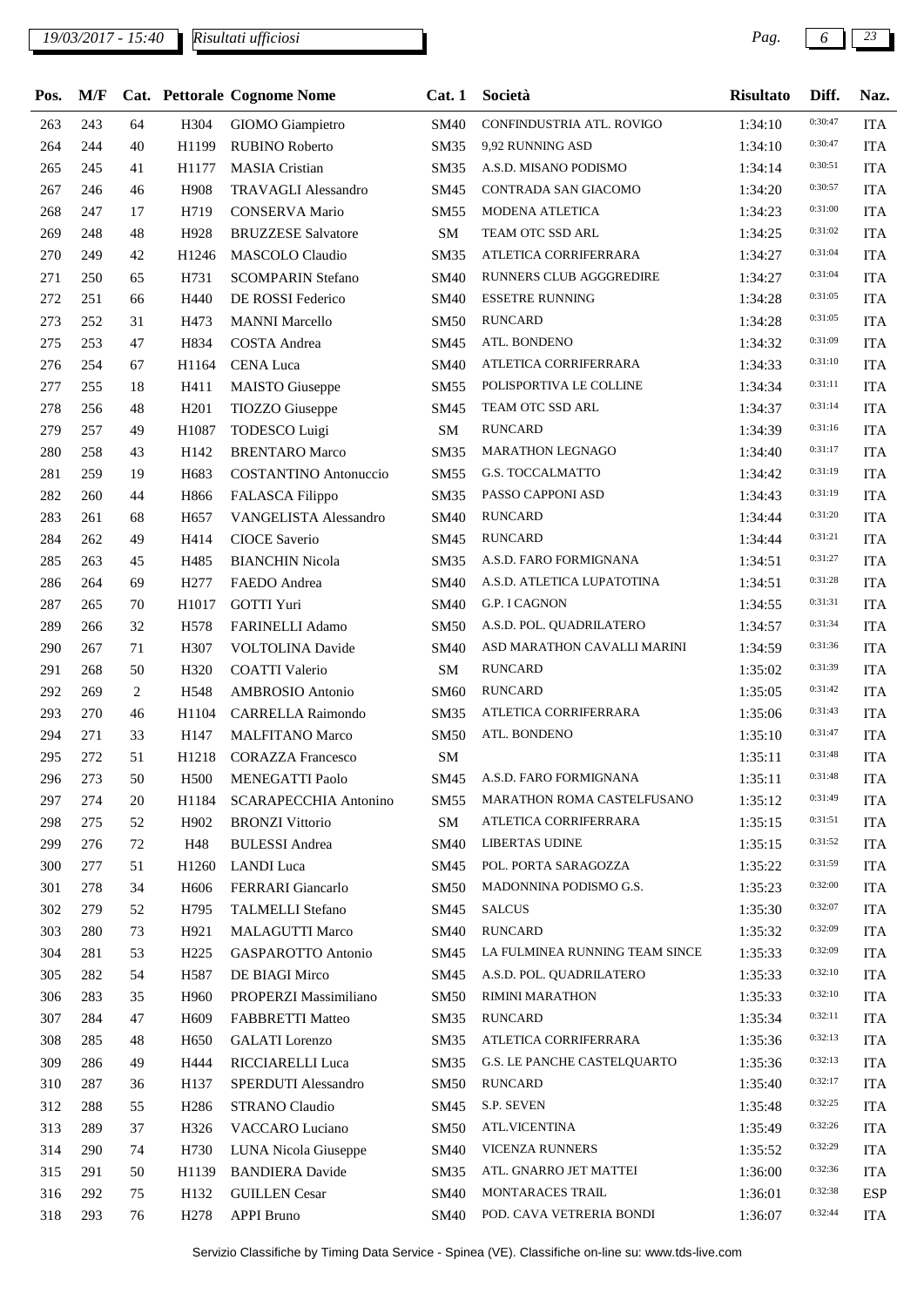| Pos. | M/F |    |                   | Cat. Pettorale Cognome Nome    | Cat.1       | Società                         | <b>Risultato</b> | Diff.   | Naz.       |
|------|-----|----|-------------------|--------------------------------|-------------|---------------------------------|------------------|---------|------------|
| 319  | 294 | 38 | H <sub>206</sub>  | <b>MAGGI Massimiliano</b>      | <b>SM50</b> | ATLETICA CORRIFERRARA           | 1:36:07          | 0:32:44 | <b>ITA</b> |
| 320  | 295 | 51 | H <sub>236</sub>  | <b>FORNESI Matteo</b>          | <b>SM35</b> | POL. PORTA SARAGOZZA            | 1:36:09          | 0:32:45 | <b>ITA</b> |
| 321  | 296 | 77 | H1196             | <b>FABBRI Mirco</b>            | <b>SM40</b> | POLISPORTIVA MADONNINA          | 1:36:16          | 0:32:53 | <b>ITA</b> |
| 322  | 297 | 56 | H574              | MALAGUTTI Filippo              | SM45        | A.S.D. POL. QUADRILATERO        | 1:36:16          | 0:32:53 | <b>ITA</b> |
| 323  | 298 | 78 | H849              | <b>CEREGATTI Michele</b>       | <b>SM40</b> | <b>SALCUS</b>                   | 1:36:17          | 0:32:54 | <b>ITA</b> |
| 324  | 299 | 39 | H1069             | <b>SOLINA Francesco</b>        | <b>SM50</b> | ATLETICA CORRIFERRARA           | 1:36:25          | 0:33:02 | <b>ITA</b> |
| 325  | 300 | 40 | H828              | <b>BELLATO Walter</b>          | <b>SM50</b> | GR.PODISTICO AVIS TAGLIO DI PO  | 1:36:29          | 0:33:06 | <b>ITA</b> |
| 326  | 301 | 53 | H <sub>204</sub>  | <b>GHELFI Matteo</b>           | ${\bf SM}$  | DEUTSCHER LEICHTATHLETIK-VERBAN | 1:36:30          | 0:33:07 | <b>ITA</b> |
| 327  | 302 | 57 | H685              | VALLENARI Roberto              | SM45        | G.P. AVIS POL. MALAVICINA       | 1:36:30          | 0:33:07 | <b>ITA</b> |
| 328  | 303 | 52 | H808              | <b>PETRONI</b> Daniele         | <b>SM35</b> | <b>RUNCARD</b>                  | 1:36:34          | 0:33:11 | <b>ITA</b> |
| 330  | 304 | 58 | H <sub>625</sub>  | <b>LONGHI</b> Michele          | SM45        | ATLETICA CORRIFERRARA           | 1:36:47          | 0:33:24 | <b>ITA</b> |
| 331  | 305 | 41 | H542              | <b>GRECHI</b> Alberto          | <b>SM50</b> | ATL. BONDENO                    | 1:36:51          | 0:33:28 | <b>ITA</b> |
| 333  | 306 | 54 | H633              | PASQUALI Nicola                | SM          | ATLETICA CORRIFERRARA           | 1:36:56          | 0:33:33 | <b>ITA</b> |
| 334  | 307 | 53 | H309              | <b>BRUNETTO Diego</b>          | SM35        | A.S.D. TEAM KM SPORT            | 1:36:57          | 0:33:34 | <b>ITA</b> |
| 335  | 308 | 59 | H1106             | <b>CAMPIONI</b> Antonio        | SM45        | ATLETICA CORRIFERRARA           | 1:37:09          | 0:33:46 | <b>ITA</b> |
| 336  | 309 | 60 | H329              | <b>CASTIGLIONI</b> Alessandro  | SM45        | <b>RUNCARD</b>                  | 1:37:10          | 0:33:47 | <b>ITA</b> |
| 337  | 310 | 21 | H384              | <b>GOVONI</b> Stefano          | <b>SM55</b> | <b>SALCUS</b>                   | 1:37:14          | 0:33:51 | <b>ITA</b> |
| 338  | 311 | 54 | H <sub>1180</sub> | MAGAGNOLI Fabio                | <b>SM35</b> | <b>RUNCARD</b>                  | 1:37:15          | 0:33:52 | <b>ITA</b> |
| 340  | 312 | 61 | H694              | <b>FORNASINI Marco</b>         | SM45        | CSI SASSO MARCONI               | 1:37:17          | 0:33:54 | <b>ITA</b> |
| 341  | 313 | 42 | H400              | <b>QUADRETTI Luca</b>          | <b>SM50</b> | CONFINDUSTRIA ATL. ROVIGO       | 1:37:22          | 0:33:59 | <b>ITA</b> |
| 342  | 314 | 62 | H337              | <b>SUCCI</b> Stefano           | SM45        | GOLDEN CLUB RIMINI INTERNAT.    | 1:37:24          | 0:34:01 | <b>ITA</b> |
| 343  | 315 | 79 | H157              | <b>BARISON</b> Stefano         | <b>SM40</b> | PODISTICA PONTELUNGO BOLOGNA    | 1:37:25          | 0:34:02 | <b>ITA</b> |
| 344  | 316 | 55 | H1192             | <b>BRAGHINI</b> Andrea         | <b>SM35</b> | ATLETICA CORRIFERRARA           | 1:37:28          | 0:34:05 | <b>ITA</b> |
| 345  | 317 | 63 | H768              | ZIRUOLO Gianluca               | SM45        | ATL. GNARRO JET MATTEI          | 1:37:31          | 0:34:08 | <b>ITA</b> |
| 346  | 318 | 22 | H1064             | <b>MARIANI</b> Mariano         | <b>SM55</b> | <b>RUNCARD</b>                  | 1:37:31          | 0:34:08 | <b>ITA</b> |
| 347  | 319 | 55 | H <sub>214</sub>  | <b>ANDREOTTI Enrico</b>        | SM          | <b>RUNCARD</b>                  | 1:37:31          | 0:34:08 | <b>ITA</b> |
| 348  | 320 | 64 | H1279             | <b>BELTRAME</b> Fabio          | SM45        | ATL. BONDENO                    | 1:37:32          | 0:34:09 | <b>ITA</b> |
| 349  | 321 | 56 | H536              | <b>BOSCAGLIA Roberto</b>       | <b>SM35</b> | ASD TEAM GRANAROLO              | 1:37:33          | 0:34:10 | <b>ITA</b> |
| 350  | 322 | 80 | H <sub>553</sub>  | <b>MONGATTI Mauro</b>          | <b>SM40</b> | ATLETICA CORRIFERRARA           | 1:37:34          | 0:34:11 | <b>ITA</b> |
| 351  | 323 | 57 | H749              | <b>RIZZO</b> Diego             | SM35        | POL. ZOLA SEZ. ATLETICA         | 1:37:35          | 0:34:11 | <b>ITA</b> |
| 352  | 324 | 58 | H941              | <b>MARCHI</b> Giacomo          | SM35        | <b>TRIIRON</b>                  | 1:37:36          | 0:34:13 | <b>ITA</b> |
| 353  | 325 | 56 |                   | H1265 FRIGNANI Mattia          | SM          | ATLETICA CORRIFERRARA           | 1:37:40          | 0:34:17 | <b>ITA</b> |
| 354  | 326 | 81 | H341              | <b>ONGARETTO Marco</b>         | <b>SM40</b> | RUNNERS CLUB AGGGREDIRE         | 1:37:41          | 0:34:17 | <b>ITA</b> |
| 355  | 327 | 43 | H612              | <b>BOARINI</b> Leonardo        | <b>SM50</b> | ATLETICA CORRIFERRARA           | 1:37:43          | 0:34:20 | <b>ITA</b> |
| 356  | 328 | 65 | H420              | <b>MARTIGNON Alessandro</b>    | SM45        | PLAYLIFE PONZANO                | 1:37:45          | 0:34:21 | <b>ITA</b> |
| 357  | 329 | 82 | H399              | <b>AVANZI Nicola</b>           | SM40        | CONFINDUSTRIA ATL. ROVIGO       | 1:37:45          | 0:34:22 | <b>ITA</b> |
| 359  | 330 | 66 | H <sub>6</sub> 35 | POPEO Vito                     | SM45        | ATLETICA CORRIFERRARA           | 1:37:46          | 0:34:23 | <b>ITA</b> |
| 360  | 331 | 67 | H874              | <b>IMBROINISE Michele</b>      | SM45        | PASSO CAPPONI ASD               | 1:37:46          | 0:34:23 | <b>ITA</b> |
| 361  | 332 | 68 | H <sub>26</sub>   | <b>BISSOLI</b> Fabio           | SM45        | G.P. VILLAFRANCA DI VERONA      | 1:37:47          | 0:34:24 | <b>ITA</b> |
| 362  | 333 | 69 | H733              | <b>CAUQUIL Florent Jacques</b> | SM45        | ATL. BONDENO                    | 1:37:52          | 0:34:29 | <b>ITA</b> |
| 363  | 334 | 83 | H1168             | FAZZANO Davide                 | <b>SM40</b> | ASD TEAM GRANAROLO              | 1:37:53          | 0:34:30 | <b>ITA</b> |
| 364  | 335 | 44 | H43               | <b>RANDAZZO Ettore</b>         | <b>SM50</b> | G.S.D. MOMBOCAR                 | 1:37:54          | 0:34:31 | <b>ITA</b> |
| 365  | 336 | 84 | H1200             | <b>RUBINO Marcello</b>         | <b>SM40</b> | 9,92 RUNNING ASD                | 1:37:55          | 0:34:32 | <b>ITA</b> |
| 366  | 337 | 45 | H <sub>149</sub>  | PIAZZON Floriano               | <b>SM50</b> | RUNNERS PADOVA                  | 1:37:55          | 0:34:32 | <b>ITA</b> |
| 367  | 338 | 23 | H580              | <b>MORETTI Mauro</b>           | SM55        | A.S.D. POL. QUADRILATERO        | 1:37:56          | 0:34:33 | <b>ITA</b> |
| 368  | 339 | 85 | H138              | VINCENZI Edoardo               | <b>SM40</b> | ATLETICA ALTO GARDA E LEDRO     | 1:37:58          | 0:34:35 | <b>ITA</b> |
| 369  | 340 | 86 | H1067             | FRIGHI Dario                   | <b>SM40</b> | <b>RUNCARD</b>                  | 1:37:59          | 0:34:36 | <b>ITA</b> |
| 370  | 341 | 87 | H586              | FIORAVANTI Piero               | <b>SM40</b> | A.S.D. POL. QUADRILATERO        | 1:38:00          | 0:34:37 | <b>ITA</b> |
| 371  | 342 | 3  | H1041             | <b>ASSI</b> Angelo Ernesto     | <b>SM60</b> | BERGAMO STARS ATLETICA          | 1:38:02          | 0:34:39 | <b>ITA</b> |
| 372  | 343 | 24 | H839              | <b>CERCHIAI Il Yong</b>        | SM55        | G.P. VIGARANESE                 | 1:38:02          | 0:34:39 | <b>ITA</b> |
| 373  | 344 | 46 | H <sub>154</sub>  | RIGHETTI Raffaele              | <b>SM50</b> |                                 | 1:38:03          | 0:34:40 | <b>ITA</b> |
|      |     |    |                   |                                |             |                                 |                  |         |            |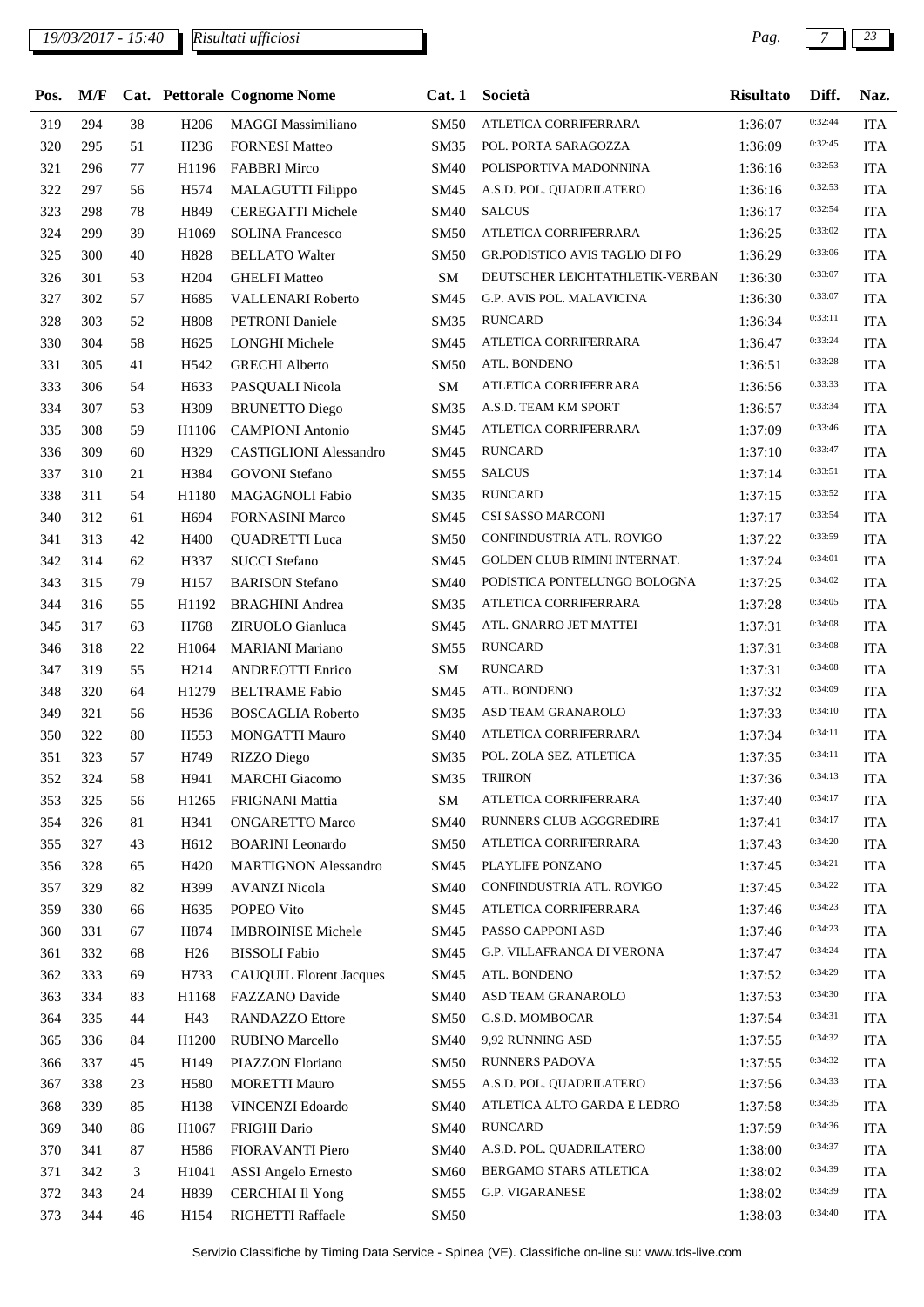| Pos. | M/F |                |                  | Cat. Pettorale Cognome Nome    | Cat.1       | Società                        | <b>Risultato</b> | Diff.   | Naz.       |
|------|-----|----------------|------------------|--------------------------------|-------------|--------------------------------|------------------|---------|------------|
| 374  | 345 | 70             | H684             | RODELLI Michele                | SM45        | G.P. AVIS POL. MALAVICINA      | 1:38:04          | 0:34:40 | <b>ITA</b> |
| 375  | 346 | 88             | H302             | <b>LEONARDI Paolo</b>          | <b>SM40</b> | PODISTICA SOLIDARIETA'         | 1:38:06          | 0:34:43 | <b>ITA</b> |
| 376  | 347 | 59             | H1235            | <b>GHIDONI</b> Davide          | <b>SM35</b> | <b>RUNCARD</b>                 | 1:38:06          | 0:34:43 | <b>ITA</b> |
| 377  | 348 | 60             | H844             | <b>PIRANI Francesco</b>        | SM35        | G.P. VIGARANESE                | 1:38:07          | 0:34:44 | <b>ITA</b> |
| 378  | 349 | 71             | H1057            | <b>SAPORITO Carmine</b>        | SM45        | A.S.D. ATLETICA LUPATOTINA     | 1:38:09          | 0:34:46 | <b>ITA</b> |
| 379  | 350 | 57             | H794             | REMOTO Andrea                  | SM          | <b>SALCUS</b>                  | 1:38:10          | 0:34:47 | <b>ITA</b> |
| 380  | 351 | 47             | H319             | RITOSSA Claudio                | <b>SM50</b> | POL. DIL. SANRAFEL             | 1:38:11          | 0:34:48 | <b>ITA</b> |
| 383  | 352 | 48             | H475             | <b>DRERA</b> Giuliano          | <b>SM50</b> | ATL. PARATICO                  | 1:38:14          | 0:34:51 | <b>ITA</b> |
| 384  | 353 | 72             | H <sub>288</sub> | <b>BARBARO Luigi</b>           | SM45        | <b>G.S. VILLA GUARDIA</b>      | 1:38:20          | 0:34:57 | <b>ITA</b> |
| 385  | 354 | 25             | H1213            | ŠTRK Milan                     | SM55        | <b>RUNCARD</b>                 | 1:38:20          | 0:34:57 | CRO        |
| 386  | 355 | $\mathbf{1}$   | H737             | <b>TOMASSINI Rossano</b>       | SM65        | G.P. SANTI NUOVA OLONIO        | 1:38:22          | 0:34:59 | <b>ITA</b> |
| 387  | 356 | 61             | H308             | <b>MALUSA Francesco</b>        | SM35        | ASD MARATHON CAVALLI MARINI    | 1:38:26          | 0:35:03 | <b>ITA</b> |
| 388  | 357 | 89             | H83              | <b>ZANARDI</b> Matteo          | <b>SM40</b> | <b>RUNCARD</b>                 | 1:38:29          | 0:35:06 | <b>ITA</b> |
| 389  | 358 | 90             | H726             | <b>BURTET FABRIS Filippo</b>   | <b>SM40</b> | A.S.D. MSD ITALIA              | 1:38:30          | 0:35:07 | <b>ITA</b> |
| 390  | 359 | 49             | H488             | <b>BRUSON Massimiliano</b>     | <b>SM50</b> | A.S.D. FARO FORMIGNANA         | 1:38:31          | 0:35:08 | <b>ITA</b> |
| 391  | 360 | 62             | H160             | <b>CASARSA</b> Denis           | SM35        | C.U.S. UDINE                   | 1:38:31          | 0:35:08 | <b>ITA</b> |
| 393  | 361 | 73             | H953             | FRANCESCHELLI Fabrizio         | SM45        | PASSO CAPPONI ASD              | 1:38:33          | 0:35:10 | <b>ITA</b> |
| 395  | 362 | 50             | H435             | PORETTI Andrea Maria           | <b>SM50</b> | <b>RUNCARD</b>                 | 1:38:35          | 0:35:12 | <b>ITA</b> |
| 396  | 363 | 51             | H805             | <b>TUGNOLI Massimo</b>         | <b>SM50</b> | CIRCOLO GHINELLI               | 1:38:39          | 0:35:16 | <b>ITA</b> |
| 398  | 364 | 26             | H504             | <b>TEBALDI</b> Massimo         | <b>SM55</b> | A.S.D. FARO FORMIGNANA         | 1:38:41          | 0:35:18 | <b>ITA</b> |
| 399  | 365 | $\overline{4}$ | H343             | FERENDELES Roberto             | <b>SM60</b> | POL. CIRCOLO DOZZA ASD         | 1:38:43          | 0:35:19 | <b>ITA</b> |
| 401  | 366 | $\overline{2}$ | H37              | ROSESTOLATO Claudio            | SM65        | GR.PODISTICO AVIS TAGLIO DI PO | 1:38:49          | 0:35:26 | <b>ITA</b> |
| 402  | 367 | 52             | H405             | <b>BISCUOLA Vincenzo</b>       | <b>SM50</b> | CONFINDUSTRIA ATL. ROVIGO      | 1:38:49          | 0:35:26 | <b>ITA</b> |
| 404  | 368 | 91             | H365             | FEDOZZI Mattia                 | <b>SM40</b> | <b>BOMPANI</b>                 | 1:38:55          | 0:35:32 | <b>ITA</b> |
| 405  | 369 | 92             | H830             | <b>SEREN</b> Alessandro        | <b>SM40</b> | <b>G.S.ALPINI VICENZA</b>      | 1:38:56          | 0:35:33 | <b>ITA</b> |
| 406  | 370 | 93             | H1132            | MIGLIARI Cristian              | <b>SM40</b> | LIBERO MOVIMENTO PO RIVER ASD  | 1:38:59          | 0:35:36 | <b>ITA</b> |
| 407  | 371 | 53             | H904             | <b>FABBRI Marco</b>            | <b>SM50</b> | CONTRADA SAN GIACOMO           | 1:39:02          | 0:35:39 | <b>ITA</b> |
| 408  | 372 | 58             | H702             | <b>BRUNELLI Matteo</b>         | SM          | AMICA ASD - I SSSIAN           | 1:39:05          | 0:35:42 | <b>ITA</b> |
| 409  | 373 | 27             | H777             | <b>GELAIN Paolo</b>            | SM55        | MARATONETI CITTADELLESI        | 1:39:07          | 0:35:44 | <b>ITA</b> |
| 410  | 374 | 54             | H <sub>557</sub> | <b>GONZALEZ MURO Zoriontzu</b> | <b>SM50</b> | POL. PORTA SARAGOZZA           | 1:39:09          | 0:35:46 | <b>ESP</b> |
| 411  | 375 | 63             | H134             | SIBARI Stefano                 | SM35        | MODENA ATLETICA                | 1:39:13          | 0:35:50 | <b>ITA</b> |
| 413  | 376 | 59             | H784             | MARCHIORELLO Adris             | SM          | MARATONETI CITTADELLESI        | 1:39:13          | 0:35:50 | <b>ITA</b> |
| 414  | 377 | 55             | H324             | FERRETTI Pierpaolo             | <b>SM50</b> | RUN RAN RUN ASD                | 1:39:19          | 0:35:56 | <b>ITA</b> |
| 415  | 378 | 64             | H896             | <b>SQUERZANTI Isaac</b>        | SM35        | PASSO CAPPONI ASD              | 1:39:20          | 0:35:57 | <b>ITA</b> |
| 416  | 379 | 94             | H1221            | LOVATO Mauro Nicola            | <b>SM40</b> | G.S.D. VALDALPONE DE MEGNI     | 1:39:22          | 0:35:59 | <b>ITA</b> |
| 417  | 380 | 95             | H1034            | VITALI Andrea                  | <b>SM40</b> | ATLETICA WINNER FOLIGNO        | 1:39:28          | 0:36:05 | <b>ITA</b> |
| 419  | 381 | 74             | H196             | <b>TURRA Simone</b>            | SM45        | LA FULMINEA RUNNING TEAM SINCE | 1:39:32          | 0:36:09 | <b>ITA</b> |
| 420  | 382 | 96             | H <sub>690</sub> | <b>MOSCA</b> Oscar             | <b>SM40</b> | <b>ATHLON RUNNERS</b>          | 1:39:32          | 0:36:09 | <b>ITA</b> |
| 422  | 383 | 97             | H1171            | DOMENICALI Federico            | <b>SM40</b> | PODISTICA PONTELUNGO BOLOGNA   | 1:39:35          | 0:36:12 | <b>ITA</b> |
| 423  | 384 | 56             | H771             | FERRARI Mario                  | <b>SM50</b> | MARATONETI CITTADELLESI        | 1:39:35          | 0:36:12 | <b>ITA</b> |
| 424  | 385 | 57             | H1185            | <b>SCIALPI</b> Giuseppe        | <b>SM50</b> | POL. DIL. SANRAFEL             | 1:39:36          | 0:36:13 | <b>ITA</b> |
| 425  | 386 | 28             | H <sub>216</sub> | <b>COLETTI</b> Giorgio         | SM55        | ATLETICA ROTALIANA             | 1:39:39          | 0:36:16 | <b>ITA</b> |
| 426  | 387 | 65             | H766             | REITANO Alfio                  | SM35        | ATL. GNARRO JET MATTEI         | 1:39:41          | 0:36:18 | <b>ITA</b> |
| 427  | 388 | 98             | H770             | <b>SERGI Gelsomino</b>         | <b>SM40</b> | ATL. GNARRO JET MATTEI         | 1:39:42          | 0:36:19 | <b>ITA</b> |
| 429  | 389 | 58             | H313             | <b>MERLI Mario</b>             | <b>SM50</b> | PODISTICA PONTELUNGO BOLOGNA   | 1:39:46          | 0:36:23 | <b>ITA</b> |
| 430  | 390 | 66             | H1077            | DE FANTI Nicolo'               | SM35        | GS.TORTELLINI VOLTAN MARTELLAG | 1:39:49          | 0:36:26 | <b>ITA</b> |
| 432  | 391 | 75             | H <sub>523</sub> | <b>GUBIANI</b> Massimo         | SM45        | FONDAZIONE M. BENTEGODI        | 1:39:50          | 0:36:27 | <b>ITA</b> |
| 433  | 392 | 29             | H333             | <b>BOVE</b> Giovanni           | SM55        | <b>RUNCARD</b>                 | 1:39:51          | 0:36:28 | <b>ITA</b> |
| 434  | 393 | 99             | H <sub>217</sub> | <b>ALOISI</b> Claudio          | <b>SM40</b> | G.S.D. MOMBOCAR                | 1:39:53          | 0:36:29 | <b>ITA</b> |
| 435  | 394 | 100            | H362             | PASSARIN Marco                 | <b>SM40</b> | PODISTI MASERA'                | 1:39:54          | 0:36:31 | <b>ITA</b> |
| 436  | 395 | 67             | H826             | PANZERA Gianluca               | SM35        | PODISTICA PONTELUNGO BOLOGNA   | 1:39:54          | 0:36:31 | <b>ITA</b> |
|      |     |                |                  |                                |             |                                |                  |         |            |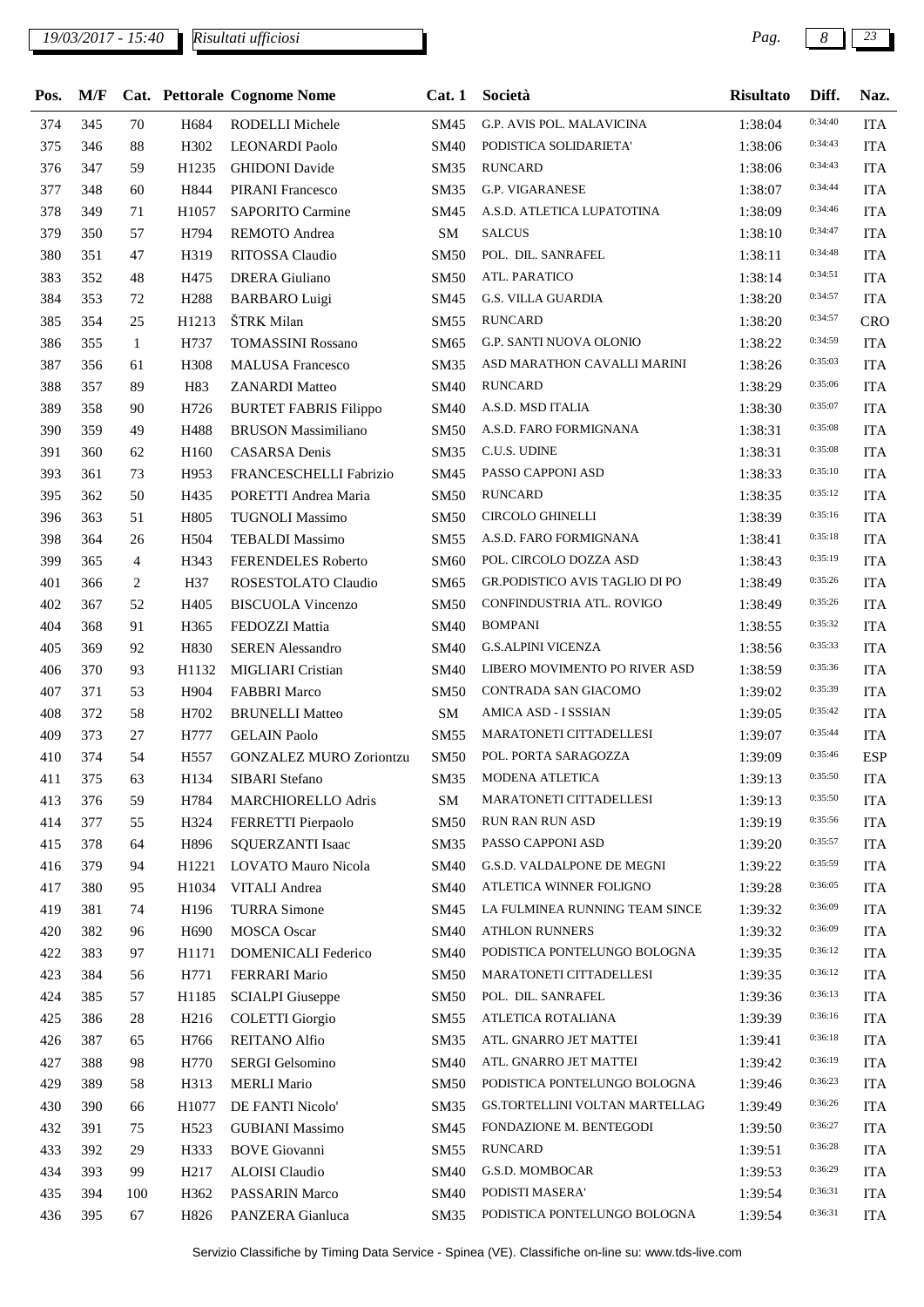# *19/03/2017 - 15:40 Pag. 9 23*

| Pos. | M/F |     |                   | Cat. Pettorale Cognome Nome | Cat.1            | Società                        | <b>Risultato</b> | Diff.   | Naz.       |
|------|-----|-----|-------------------|-----------------------------|------------------|--------------------------------|------------------|---------|------------|
| 437  | 396 | 76  | H906              | <b>BARTOLI</b> Stefano      | SM45             | CONTRADA SAN GIACOMO           | 1:39:57          | 0:36:34 | <b>ITA</b> |
| 438  | 397 | 59  | H <sub>248</sub>  | RIGHETTI Giuseppe           | <b>SM50</b>      | A.S.D. MISANO PODISMO          | 1:39:59          | 0:36:36 | <b>ITA</b> |
| 440  | 398 | 101 | H <sub>659</sub>  | <b>LOMBARDI</b> Matteo      | SM40             | G.P. AVIS POL. MALAVICINA      | 1:40:00          | 0:36:37 | <b>ITA</b> |
| 441  | 399 | 60  | H <sub>203</sub>  | <b>GHINATO Davide</b>       | <b>SM50</b>      | ATLETICA CORRIFERRARA          | 1:40:01          | 0:36:38 | <b>ITA</b> |
| 442  | 400 | 77  | H576              | <b>BATTAGLIA Alessandro</b> | SM45             | A.S.D. POL. QUADRILATERO       | 1:40:01          | 0:36:38 | <b>ITA</b> |
| 443  | 401 | 61  | H <sub>264</sub>  | CICCOTOSTO Silvio           | <b>SM50</b>      | ATL.AUDACE NOALE               | 1:40:02          | 0:36:38 | <b>ITA</b> |
| 444  | 402 | 68  | H703              | <b>MARZADORI</b> Andrea     | SM35             | AMICA ASD - I SSSIAN           | 1:40:02          | 0:36:39 | <b>ITA</b> |
| 445  | 403 | 102 | H735              | <b>DEBBI</b> Alessandro     | <b>SM40</b>      | <b>RUNCARD</b>                 | 1:40:02          | 0:36:39 | <b>ITA</b> |
| 446  | 404 | 103 | H <sub>1167</sub> | <b>STARA</b> Gianluca       | <b>SM40</b>      | A.S.D. CAGLIARI ATLETICA LEGGE | 1:40:03          | 0:36:40 | <b>ITA</b> |
| 447  | 405 | 104 | H <sub>254</sub>  | STOCCO Roberto              | <b>SM40</b>      | ATLETICA RIVIERA DEL BRENTA    | 1:40:05          | 0:36:42 | <b>ITA</b> |
| 448  | 406 | 78  | H325              | CHECCHIA Michele            | SM45             | CIRC.RICREATIVO CITTANOVA      | 1:40:06          | 0:36:43 | <b>ITA</b> |
| 449  | 407 | 62  | H <sub>1256</sub> | <b>BARLETTA Angelo</b>      | <b>SM50</b>      | A.S.D TEAM SPARTANS            | 1:40:09          | 0:36:46 | <b>ITA</b> |
| 450  | 408 | 105 | H661              | <b>BALBONI</b> Matteo       | <b>SM40</b>      | POD. FINALE EMILIA             | 1:40:10          | 0:36:47 | <b>ITA</b> |
| 451  | 409 | 79  | H664              | <b>GHISELLINI Rudi</b>      | SM45             | POD. FINALE EMILIA             | 1:40:10          | 0:36:47 | <b>ITA</b> |
| 452  | 410 | 106 | H <sub>297</sub>  | <b>BARALDINI Massimo</b>    | <b>SM40</b>      | POD. FINALE EMILIA             | 1:40:11          | 0:36:48 | <b>ITA</b> |
| 453  | 411 | 30  | H125              | <b>ALZETTA Michele</b>      | SM55             | <b>VENICEMARATHON CLUB</b>     | 1:40:12          | 0:36:49 | <b>ITA</b> |
| 454  | 412 | 80  | H856              | <b>BELLAPIANTA Daniele</b>  | SM45             | PASSO CAPPONI ASD              | 1:40:14          | 0:36:51 | <b>ITA</b> |
| 456  | 413 | 81  | H1127             | <b>BOSI</b> Massimo         | SM45             | LIBERO MOVIMENTO PO RIVER ASD  | 1:40:15          | 0:36:52 | <b>ITA</b> |
| 457  | 414 | 82  | H539              | DIAFERIA Domenico           | SM45             | <b>RUNCARD</b>                 | 1:40:16          | 0:36:53 | <b>ITA</b> |
| 458  | 415 | 69  | H776              | PASINATO Diego              | <b>SM35</b>      | MARATONETI CITTADELLESI        | 1:40:16          | 0:36:53 | <b>ITA</b> |
| 460  | 416 | 63  | H744              | <b>BIANCHI</b> Luca         | <b>SM50</b>      | <b>S.CLUB LIB. SESTO</b>       | 1:40:19          | 0:36:56 | <b>ITA</b> |
| 461  | 417 | 107 | H1090             | <b>GAVIOLI Massimo</b>      | <b>SM40</b>      | <b>SALCUS</b>                  | 1:40:21          | 0:36:57 | <b>ITA</b> |
| 462  | 418 | 31  | H818              | LODOVISI Stefano            | <b>SM55</b>      | PODISTICA PONTELUNGO BOLOGNA   | 1:40:22          | 0:36:59 | <b>ITA</b> |
| 463  | 419 | 60  | H <sub>213</sub>  | MASTELLARO Alberto          | ${\bf SM}$       | <b>ROVIGOHM</b>                | 1:40:23          | 0:37:00 | <b>ITA</b> |
| 464  | 420 | 32  | H944              | <b>GROSSI</b> Stefano       | <b>SM55</b>      | <b>TRIIRON</b>                 | 1:40:23          | 0:37:00 | <b>ITA</b> |
| 465  | 421 | 61  | H708              | <b>TORCHIA Federico</b>     | SM               | AMICA ASD - I SSSIAN           | 1:40:23          | 0:37:00 | <b>ITA</b> |
| 466  | 422 | 108 | H652              | PALMA Gianpiero             | <b>SM40</b>      | ATLETICA CORRIFERRARA          | 1:40:25          | 0:37:02 | <b>ITA</b> |
| 467  | 423 | 83  | H879              | <b>MANCINI</b> Stefano      | SM45             | PASSO CAPPONI ASD              | 1:40:26          | 0:37:02 | <b>ITA</b> |
| 468  | 424 | 84  | H69               | CERRO MOYA Angel Luis       | SM45             | <b>RUNCARD</b>                 | 1:40:28          | 0:37:05 | <b>ESP</b> |
| 469  | 425 | 64  | H1154             | LEVATINO Carlo              | <b>SM50</b>      | <b>RUNNER VARESE</b>           | 1:40:28          | 0:37:05 | <b>ITA</b> |
| 470  | 426 | 109 | H110              | STELLINI Gabriele           |                  | SM40 MARATHON LEGNAGO          | 1:40:29          | 0:37:06 | <b>ITA</b> |
| 471  | 427 | 62  | H339              | <b>BACCARANI</b> Federico   | SM               | <b>RUNCARD</b>                 | 1:40:32          | 0:37:09 | <b>ITA</b> |
| 473  | 428 | 63  | H893              | ROSSI Enrico                | SM               | PASSO CAPPONI ASD              | 1:40:36          | 0:37:13 | <b>ITA</b> |
| 474  | 429 | 85  | H519              | <b>GELAO</b> Giuseppe       | SM45             | <b>RUNCARD</b>                 | 1:40:37          | 0:37:13 | <b>ITA</b> |
| 475  | 430 | 86  | H930              | <b>LUNARDON</b> Andrea      | SM45             | RUNCARD                        | 1:40:37          | 0:37:14 | <b>ITA</b> |
| 476  | 431 | 65  | H1019             | <b>BERENGAN</b> Erasmo      | <b>SM50</b>      | <b>RUN RAN RUN ASD</b>         | 1:40:39          | 0:37:15 | <b>ITA</b> |
| 477  | 432 | 110 | H1014             | <b>GUARNA</b> Francesco     | <b>SM40</b>      | ATLETICA CORRIFERRARA          | 1:40:39          | 0:37:16 | <b>ITA</b> |
| 478  | 433 | 66  | H85               | TORRENT GRAZIADIO Manu      | <b>SM50</b>      | <b>CNT</b>                     | 1:40:40          | 0:37:17 | CAT        |
| 479  | 434 | 33  | H480              | <b>ANDOLFO</b> Vittorino    | SM55             | <b>RUNCARD</b>                 | 1:40:43          | 0:37:20 | <b>ITA</b> |
| 480  | 435 | 111 | H624              | <b>LOMBARDI</b> Emanuele    | <b>SM40</b>      | ATLETICA CORRIFERRARA          | 1:40:44          | 0:37:21 | <b>ITA</b> |
| 481  | 436 | 112 | H788              | <b>FERRARO</b> Diego        | <b>SM40</b>      | <b>RUNCARD</b>                 | 1:40:51          | 0:37:27 | <b>ITA</b> |
| 482  | 437 | 67  | H1271             | TIOZZO BON Gino             | <b>SM50</b>      | <b>RUNCARD</b>                 | 1:40:52          | 0:37:29 | <b>ITA</b> |
| 483  | 438 | 70  | H1176             | <b>GUIDORZI Marco</b>       | <b>SM35</b>      | <b>RUNCARD</b>                 | 1:40:52          | 0:37:29 | <b>ITA</b> |
| 484  | 439 | 34  | H <sub>2</sub> 82 | <b>VESPIGNANI Antonio</b>   | SM <sub>55</sub> | RUNNING CLUB VENEZIA A.S.D.    | 1:40:56          | 0:37:33 | <b>ITA</b> |
| 485  | 440 | 64  | H136              | <b>CADORE</b> Michel        | SM               | <b>RUNCARD</b>                 | 1:40:57          | 0:37:34 | <b>ITA</b> |
| 486  | 441 | 68  | H1166             | <b>BRUNI</b> Marcello       | <b>SM50</b>      | <b>RUNCARD</b>                 | 1:40:57          | 0:37:34 | <b>ITA</b> |
| 487  | 442 | 113 | H <sub>52</sub>   | FERRENTINO Domenico         | <b>SM40</b>      | <b>UNION 81</b>                | 1:40:59          | 0:37:36 | <b>ITA</b> |
| 489  | 443 | 114 | H73               | <b>VANNINI Matteo</b>       | <b>SM40</b>      | ATL. CASTENASO CELTIC DRUID    | 1:41:00          | 0:37:37 | <b>ITA</b> |
| 490  | 444 | 87  | H764              | PANARIELLO Aniello          | SM45             | ATL. GNARRO JET MATTEI         | 1:41:03          | 0:37:40 | <b>ITA</b> |
| 491  | 445 | 88  | H1097             | <b>DESERTI</b> Danilo       | SM45             | <b>BUSHIDO TRI&amp;RUN</b>     | 1:41:06          | 0:37:43 | <b>ITA</b> |
| 492  | 446 | 115 | H897              | TOMAINO Valerio             | <b>SM40</b>      | PASSO CAPPONI ASD              | 1:41:07          | 0:37:44 | <b>ITA</b> |
|      |     |     |                   |                             |                  |                                |                  |         |            |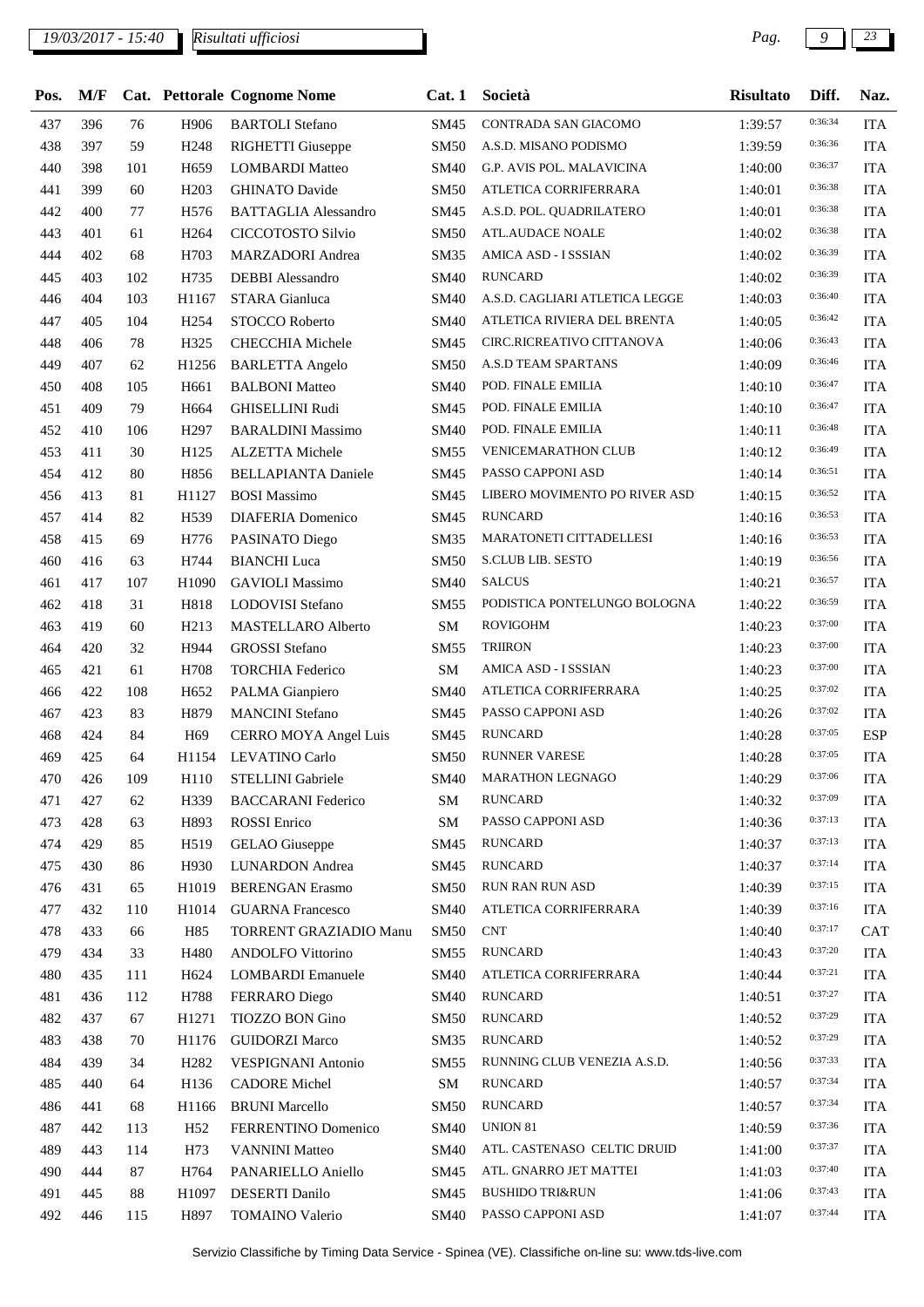# *19/03/2017 - 15:40 Pag. 10 23*

| Pos. | M/F |     |                   | Cat. Pettorale Cognome Nome   | Cat.1       | Società                              | <b>Risultato</b> | Diff.   | Naz.       |
|------|-----|-----|-------------------|-------------------------------|-------------|--------------------------------------|------------------|---------|------------|
| 493  | 447 | 69  | H63               | <b>BIOLCATI Riccardo</b>      | <b>SM50</b> | <b>RUNCARD</b>                       | 1:41:11          | 0:37:48 | <b>ITA</b> |
| 494  | 448 | 65  | H968              | VIGNALI Enrico                | ${\bf SM}$  | <b>RUNCARD</b>                       | 1:41:16          | 0:37:53 | <b>ITA</b> |
| 496  | 449 | 89  | H1253             | <b>GALLIERA</b> Lorenzo       | SM45        | G.P. I CAGNON                        | 1:41:20          | 0:37:57 | <b>ITA</b> |
| 497  | 450 | 66  | H489              | <b>BUCCHI Fabio</b>           | SM          | A.S.D. FARO FORMIGNANA               | 1:41:21          | 0:37:58 | <b>ITA</b> |
| 498  | 451 | 67  | H367              | CASTELLAZZI Omar              | SM          | SORESINA RUNNING CLUB                | 1:41:22          | 0:37:59 | <b>ITA</b> |
| 500  | 452 | 70  | H194              | <b>CORDANI</b> Andrea         | <b>SM50</b> | A.S. LA FRATELLANZA 1874             | 1:41:25          | 0:38:02 | <b>ITA</b> |
| 501  | 453 | 90  | H <sub>231</sub>  | <b>SCARPIGNATO Giuseppe</b>   | SM45        | <b>ROVIGOHM</b>                      | 1:41:27          | 0:38:04 | <b>ITA</b> |
| 502  | 454 | 116 | H1276             | <b>BOMBINO</b> Onofrio        | <b>SM40</b> | PASSO CAPPONI ASD                    | 1:41:29          | 0:38:05 | <b>ITA</b> |
| 503  | 455 | 71  | H1131             | GAIOFATTO Andrea              | <b>SM35</b> | LIBERO MOVIMENTO PO RIVER ASD        | 1:41:35          | 0:38:12 | <b>ITA</b> |
| 504  | 456 | 35  | H773              | <b>CERVELLIN</b> Claudio      | <b>SM55</b> | MARATONETI CITTADELLESI              | 1:41:36          | 0:38:13 | <b>ITA</b> |
| 505  | 457 | 91  | H1096             | <b>BALLERINI Roberto</b>      | SM45        | CENTRO ATLETICA COPPARO              | 1:41:36          | 0:38:13 | <b>ITA</b> |
| 506  | 458 | 92  | H510              | <b>GILIOLI</b> Luca           | SM45        | POLISPORTIVA RUBIERA                 | 1:41:37          | 0:38:14 | <b>ITA</b> |
| 507  | 459 | 117 | H <sub>630</sub>  | MINGOZZI Luca                 | <b>SM40</b> | ATLETICA CORRIFERRARA                | 1:41:38          | 0:38:15 | <b>ITA</b> |
| 508  | 460 | 93  | H <sub>36</sub>   | FORTEZZA Michele              | SM45        | <b>RUNCARD</b>                       | 1:41:40          | 0:38:17 | <b>ITA</b> |
| 510  | 461 | 71  | H <sub>2</sub> 83 | <b>FRANCI</b> Stefano         | <b>SM50</b> | <b>RUNCARD</b>                       | 1:41:41          | 0:38:18 | <b>ITA</b> |
| 511  | 462 | 72  | H369              | <b>FOLGARAIT Ezio</b>         | <b>SM50</b> | <b>LAGARINA CRUS TEAM</b>            | 1:41:41          | 0:38:18 | <b>ITA</b> |
| 513  | 463 | 94  | H619              | <b>DESERTI</b> Simone         | SM45        | ATLETICA CORRIFERRARA                | 1:41:47          | 0:38:24 | <b>ITA</b> |
| 514  | 464 | 73  | H804              | <b>CINQUETTI Lucio</b>        | <b>SM50</b> | A.S.D. LA RUSTICA PESCANTINA         | 1:41:48          | 0:38:25 | <b>ITA</b> |
| 516  | 465 | 36  | H845              | <b>SGOBINO</b> Giorgio        | SM55        | G.P. VIGARANESE                      | 1:41:51          | 0:38:28 | <b>ITA</b> |
| 517  | 466 | 118 | H1030             | RONDINA Leonardo              | SM40        | MARATHON CLUB CITTA' DI CASTEL       | 1:41:53          | 0:38:30 | <b>ITA</b> |
| 518  | 467 | 95  | H <sub>220</sub>  | <b>D'ANTONI Michele</b>       | SM45        | ATLETICA RIVIERA DEL BRENTA          | 1:41:55          | 0:38:31 | <b>ITA</b> |
| 519  | 468 | 68  | H891              | POZZANA Giovanni              | ${\bf SM}$  | PASSO CAPPONI ASD                    | 1:41:58          | 0:38:34 | <b>ITA</b> |
| 521  | 469 | 96  | H388              | PRENDIN Paolo                 | SM45        | <b>SALCUS</b>                        | 1:42:01          | 0:38:37 | <b>ITA</b> |
| 524  | 470 | 97  | H1013             | <b>BRUNETTI Flavio</b>        | SM45        | ASD TOSCO-ROMAGNOLA                  | 1:42:04          | 0:38:41 | <b>ITA</b> |
| 525  | 471 | 119 | H347              | <b>GHETTI Roberto</b>         | <b>SM40</b> | ASD TOSCO-ROMAGNOLA                  | 1:42:05          | 0:38:42 | <b>ITA</b> |
| 527  | 472 | 74  | H1119             | <b>MORINI</b> Matteo          | <b>SM50</b> | <b>RUNCARD</b>                       | 1:42:07          | 0:38:43 | <b>ITA</b> |
| 528  | 473 | 98  | H446              | <b>NERI</b> Luca              | SM45        | CSI SASSO MARCONI                    | 1:42:11          | 0:38:48 | <b>ITA</b> |
| 529  | 474 | 69  | H1007             | CHIARELLO Stefano             | ${\bf SM}$  | ATL.VICENTINA                        | 1:42:12          | 0:38:49 | <b>ITA</b> |
| 530  | 475 | 72  | H <sub>256</sub>  | <b>GIANNICO</b> Andrea        | <b>SM35</b> | C.AZ. FINCANTIERI WARTSILA IT.       | 1:42:13          | 0:38:49 | <b>ITA</b> |
| 531  | 476 | 99  | H797              | <b>ERIOLI</b> Roberto         | SM45        | 9,92 RUNNING ASD                     | 1:42:13          | 0:38:50 | <b>ITA</b> |
| 532  | 477 | 73  | H <sub>281</sub>  | TRAVAGIN Christian            | SM35        | RUN ATHLETIC TEAM A.S.D.             | 1:42:15          | 0:38:52 | <b>ITA</b> |
| 533  | 478 | 70  | H889              | PENNICA Gabriele              | SM          | PASSO CAPPONI ASD                    | 1:42:19          | 0:38:56 | <b>ITA</b> |
| 534  | 479 | 100 | H1076             | <b>ZANIRATO Marco</b>         | SM45        | <b>G.S. DILETTANTISTICO ITALPOSE</b> | 1:42:25          | 0:39:01 | <b>ITA</b> |
| 535  | 480 | 75  | H <sub>59</sub>   | PICCOLO Giancarlo             | <b>SM50</b> | PERCORRERE IL SILE                   | 1:42:28          | 0:39:05 | <b>ITA</b> |
| 536  | 481 | 120 | H <sub>58</sub>   | <b>ZOTTAREL Enrico</b>        | <b>SM40</b> | PERCORRERE IL SILE                   | 1:42:29          | 0:39:06 | <b>ITA</b> |
| 538  | 482 | 121 | H322              | <b>CANEI</b> Luca             | <b>SM40</b> | <b>RUNCARD</b>                       | 1:42:34          | 0:39:11 | <b>ITA</b> |
| 539  | 483 | 76  | H644              | <b>TESTA Stefano</b>          | <b>SM50</b> | ATLETICA CORRIFERRARA                | 1:42:35          | 0:39:12 | <b>ITA</b> |
| 540  | 484 | 37  | H1008             | <b>VETTORE</b> Fiorenzo       | SM55        | ASSINDUSTRIA SPORT PADOVA            | 1:42:39          | 0:39:16 | <b>ITA</b> |
| 541  | 485 | 101 | H947              | <b>MARTELLI Maurizio</b>      | SM45        | <b>RUNCARD</b>                       | 1:42:43          | 0:39:19 | <b>ITA</b> |
| 542  | 486 | 71  | H1093             | AGOSTINI Andrea               | SM          | ASD FLASH RUNNERS                    | 1:42:44          | 0:39:21 | <b>ITA</b> |
| 543  | 487 | 77  | H976              | ZANARDI Lucio                 | <b>SM50</b> | PODISTI ADRIA                        | 1:42:46          | 0:39:23 | <b>ITA</b> |
| 544  | 488 | 102 | H640              | <b>SCABBIA Daniele</b>        | SM45        | ATLETICA CORRIFERRARA                | 1:42:50          | 0:39:26 | <b>ITA</b> |
| 545  | 489 | 103 | H1038             | <b>ROVERI</b> Andrea          | SM45        | ATLETICA CORRIFERRARA                | 1:42:51          | 0:39:28 | <b>ITA</b> |
| 546  | 490 | 122 | H945              | <b>BONANTINI Massimiliano</b> | <b>SM40</b> | <b>RUNCARD</b>                       | 1:42:54          | 0:39:31 | <b>ITA</b> |
| 547  | 491 | 123 | H468              | VALMAGGI Mattia               | <b>SM40</b> | 9,92 RUNNING ASD                     | 1:42:55          | 0:39:32 | <b>ITA</b> |
| 548  | 492 | 74  | H1010             | ALIBARDI Andrea               | SM35        | ASSINDUSTRIA SPORT PADOVA            | 1:42:57          | 0:39:34 | <b>ITA</b> |
| 550  | 493 | 78  | H <sub>565</sub>  | <b>SMERIERI</b> Luca          | <b>SM50</b> | POL. PORTA SARAGOZZA                 | 1:42:58          | 0:39:35 | <b>ITA</b> |
| 551  | 494 | 75  | H705              | <b>CERULLO</b> Vincenzo       | SM35        | AMICA ASD - I SSSIAN                 | 1:43:01          | 0:39:38 | <b>ITA</b> |
| 552  | 495 | 104 | H <sub>266</sub>  | <b>ROMITI Cristian</b>        | SM45        | ATL. PIACENZA                        | 1:43:01          | 0:39:38 | <b>ITA</b> |
| 553  | 496 | 38  | H982              | GOZZO Mauro                   | SM55        | ATL. PIACENZA                        | 1:43:02          | 0:39:38 | <b>ITA</b> |
| 554  | 497 | 124 | H396              | <b>TEMPORIN Stefano</b>       | SM40        | CONFINDUSTRIA ATL. ROVIGO            | 1:43:02          | 0:39:39 | <b>ITA</b> |
|      |     |     |                   |                               |             |                                      |                  |         |            |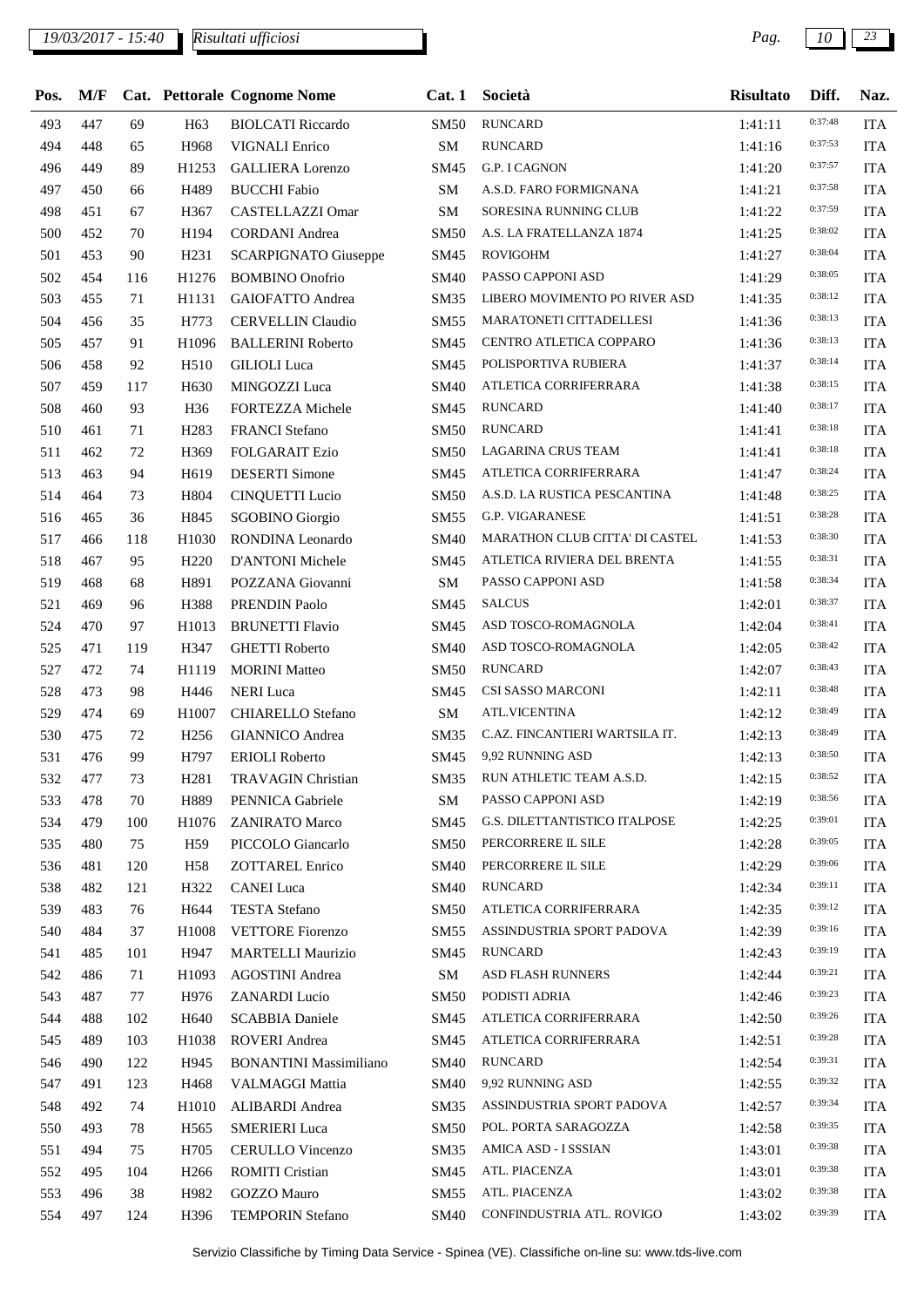| Pos. | M/F |     |                   | <b>Cat. Pettorale Cognome Nome</b> | Cat.1       | Società                       | <b>Risultato</b> | Diff.   | Naz.       |
|------|-----|-----|-------------------|------------------------------------|-------------|-------------------------------|------------------|---------|------------|
| 557  | 498 | 79  | H <sub>240</sub>  | <b>BRUSCHI Maurizio</b>            | <b>SM50</b> | RUNNING OLTREPO'              | 1:43:09          | 0:39:46 | <b>ITA</b> |
| 558  | 499 | 105 | H394              | CASAZZA Diego                      | SM45        | <b>RUNCARD</b>                | 1:43:10          | 0:39:47 | <b>ITA</b> |
| 559  | 500 | 125 | H <sub>599</sub>  | <b>GRASSETTI</b> Andrea            | SM40        | POL. MONTECCHIO 2000          | 1:43:10          | 0:39:47 | <b>ITA</b> |
| 560  | 501 | 3   | H592              | PAGNONI Gianni                     | SM65        | POL. QUADRILATERO             | 1:43:16          | 0:39:53 | <b>ITA</b> |
| 561  | 502 | 39  | H838              | DE MORÈ Marco                      | SM55        | ATLETICA CORRIFERRARA         | 1:43:18          | 0:39:55 | <b>ITA</b> |
| 562  | 503 | 106 | H392              | PEPE Antonio                       | SM45        | A.S.D. MISANO PODISMO         | 1:43:20          | 0:39:57 | <b>ITA</b> |
| 563  | 504 | 126 | H393              | <b>GIANNATASIO Fabio</b>           | SM40        | A.S.D. MISANO PODISMO         | 1:43:20          | 0:39:57 | <b>ITA</b> |
| 564  | 505 | 127 | H1272             | <b>BARONCINI</b> Gabriele          | SM40        | <b>RUNCARD</b>                | 1:43:24          | 0:40:00 | <b>ITA</b> |
| 565  | 506 | 80  | H971              | SACCO Alessandro                   | <b>SM50</b> | S.ATL. SENIGALLIA             | 1:43:30          | 0:40:07 | <b>ITA</b> |
| 566  | 507 | 128 | H <sub>238</sub>  | <b>VERONESI Alessandro</b>         | SM40        | PODISTICA PONTELUNGO BOLOGNA  | 1:43:32          | 0:40:09 | <b>ITA</b> |
| 568  | 508 | 81  | H1258             | NICOLOSI Daniele                   | <b>SM50</b> | A.S.D TEAM SPARTANS           | 1:43:40          | 0:40:17 | <b>ITA</b> |
| 570  | 509 | 82  | H <sub>274</sub>  | CATOZZI Michele                    | <b>SM50</b> | HAPPY RUNNER CLUB             | 1:43:45          | 0:40:22 | <b>ITA</b> |
| 571  | 510 | 107 | H <sub>602</sub>  | <b>BORGHI Cristiano</b>            | SM45        | <b>RUNCARD</b>                | 1:43:46          | 0:40:23 | <b>ITA</b> |
| 572  | 511 | 72  | H334              | <b>MENNELLA Alessandro</b>         | ${\bf SM}$  | <b>RUNCARD</b>                | 1:43:49          | 0:40:26 | <b>ITA</b> |
| 573  | 512 | 129 | H858              | <b>BERTI</b> Emanuele              | <b>SM40</b> | PASSO CAPPONI ASD             | 1:43:50          | 0:40:27 | <b>ITA</b> |
| 574  | 513 | 76  | H342              | <b>LECCE</b> Alvise                | <b>SM35</b> | POL. CIRCOLO DOZZA ASD        | 1:43:51          | 0:40:28 | <b>ITA</b> |
| 575  | 514 | 130 | H885              | PANCALDI Paolo                     | <b>SM40</b> | PASSO CAPPONI ASD             | 1:44:02          | 0:40:39 | <b>ITA</b> |
| 576  | 515 | 83  | H1280             | <b>MANDRINI</b> Angelo             | <b>SM50</b> | U.S. ACLI SCALO VOGHERA       | 1:44:04          | 0:40:41 | <b>ITA</b> |
| 577  | 516 | 108 | H133              | <b>SERENA Davide</b>               | SM45        | ATL. DUE TORRI SPORTING NOALE | 1:44:10          | 0:40:47 | <b>ITA</b> |
| 579  | 517 | 131 | H747              | SANO Kenichi                       | <b>SM40</b> | <b>RUNCARD</b>                | 1:44:17          | 0:40:54 | <b>JPN</b> |
| 580  | 518 | 109 | H1125             | PAGLIANI Massimo                   | SM45        | <b>RUNCARD</b>                | 1:44:18          | 0:40:55 | <b>ITA</b> |
| 581  | 519 | 73  | H543              | <b>FIORINI</b> Fabrizio            | ${\bf SM}$  | ASD TEAM GRANAROLO            | 1:44:19          | 0:40:56 | <b>ITA</b> |
| 582  | 520 | 110 | H981              | DI GERONIMO Michele                | SM45        | <b>RUNCARD</b>                | 1:44:19          | 0:40:56 | <b>ITA</b> |
| 583  | 521 | 74  | H38               | <b>BASSI</b> Matteo                | SM          | <b>RUNCARD</b>                | 1:44:21          | 0:40:57 | <b>ITA</b> |
| 584  | 522 | 132 | H427              | MISEROCCHI Mauro                   | <b>SM40</b> | A.R.C.U.S.                    | 1:44:25          | 0:41:02 | <b>ITA</b> |
| 585  | 523 | 84  | H387              | POLETTO Luca                       | <b>SM50</b> | <b>SALCUS</b>                 | 1:44:27          | 0:41:04 | <b>ITA</b> |
| 587  | 524 | 133 | H974              | <b>NINNI Francesco</b>             | SM40        | RUNNERS CLUB AGGGREDIRE       | 1:44:33          | 0:41:10 | <b>ITA</b> |
| 588  | 525 | 77  | H443              | <b>GHISELLINI</b> Filippo          | SM35        | POD. FINALE EMILIA            | 1:44:34          | 0:41:11 | <b>ITA</b> |
| 589  | 526 | 134 | H1053             | <b>BERTO</b> Massimo               | <b>SM40</b> | <b>RUNCARD</b>                | 1:44:36          | 0:41:13 | <b>ITA</b> |
| 590  | 527 | 135 | H447              | <b>GHETTI Daniele</b>              | SM40        |                               | 1:44:37          | 0:41:14 | <b>ITA</b> |
| 591  | 528 | 136 | H892              | ROSICA Michele                     |             | SM40 PASSO CAPPONI ASD        | 1:44:40          | 0:41:17 | <b>ITA</b> |
| 592  | 529 | 85  | H936              | <b>BAGAGLI</b> Robertino           | SM50        | POL. ZOLA SEZ. ATLETICA       | 1:44:44          | 0:41:21 | <b>ITA</b> |
| 593  | 530 | 86  | H476              | <b>BRAGALLI Nicola</b>             | <b>SM50</b> | POL. ZOLA SEZ. ATLETICA       | 1:44:44          | 0:41:21 | <b>ITA</b> |
| 594  | 531 | 78  | H1286             | <b>BETTETI</b> Manuel              | SM35        | <b>RUNCARD</b>                | 1:44:46          | 0:41:22 | <b>ITA</b> |
| 595  | 532 | 75  | H899              | VIRGALLITO Giuseppe                | SM          | PASSO CAPPONI ASD             | 1:44:48          | 0:41:25 | <b>ITA</b> |
| 596  | 533 | 111 | H888              | PEDRINI Lorenzo                    | SM45        | PASSO CAPPONI ASD             | 1:44:48          | 0:41:25 | <b>ITA</b> |
| 597  | 534 | 137 | H <sub>2</sub> 89 | <b>GANDELLI Marco</b>              | <b>SM40</b> | ATL. PIACENZA                 | 1:44:49          | 0:41:26 | <b>ITA</b> |
| 598  | 535 | 79  | H323              | TAMIAZZO Piergiorgio               | SM35        | ASSINDUSTRIA SPORT PADOVA     | 1:44:49          | 0:41:26 | <b>ITA</b> |
| 600  | 536 | 87  | H <sub>246</sub>  | ZANZONI Maurizio                   | <b>SM50</b> | G.S.D. VALDALPONE DE MEGNI    | 1:44:52          | 0:41:29 | <b>ITA</b> |
| 601  | 537 | 40  | H34               | <b>BAGGIO Maurizio</b>             | SM55        | <b>RUNCARD</b>                | 1:44:52          | 0:41:29 | <b>ITA</b> |
| 603  | 538 | 76  | H56               | <b>GASPARETTO Massimo</b>          | SM          | <b>RUNCARD</b>                | 1:44:53          | 0:41:30 | <b>ITA</b> |
| 604  | 539 | 77  | H932              | VECCHIO Andrea                     | ${\bf SM}$  | ASD TEAM GRANAROLO            | 1:44:53          | 0:41:30 | <b>ITA</b> |
| 605  | 540 | 138 | H963              | <b>GENERALI Matteo</b>             | SM40        | ASD TEAM GRANAROLO            | 1:44:54          | 0:41:31 | <b>ITA</b> |
| 606  | 541 | 78  | H <sub>276</sub>  | TACCHETTO Loris                    | SM          | <b>RUNCARD</b>                | 1:44:55          | 0:41:32 | <b>ITA</b> |
| 607  | 542 | 80  | H871              | <b>GENOVESE Francesco</b>          | SM35        | PASSO CAPPONI ASD             | 1:44:57          | 0:41:34 | <b>ITA</b> |
| 608  | 543 | 88  | H1287             | <b>ROSI</b> Roberto                | <b>SM50</b> | <b>RUNCARD</b>                | 1:45:02          | 0:41:39 | <b>ITA</b> |
| 611  | 544 | 89  | H721              | CAL Antonio                        | <b>SM50</b> | <b>AZZANO RUNNERS</b>         | 1:45:06          | 0:41:43 | <b>ITA</b> |
| 612  | 545 | 90  | H774              | <b>GALLAN Mauro</b>                | <b>SM50</b> | MARATONETI CITTADELLESI       | 1:45:06          | 0:41:43 | <b>ITA</b> |
| 613  | 546 | 139 | H613              | <b>BOSSIO</b> Giuseppe             | <b>SM40</b> | ATLETICA CORRIFERRARA         | 1:45:07          | 0:41:44 | <b>ITA</b> |
| 614  | 547 | 140 | H779              | <b>FANTE Michele</b>               | <b>SM40</b> | MARATONETI CITTADELLESI       | 1:45:09          | 0:41:46 | <b>ITA</b> |
| 615  | 548 | 41  | H825              | FELETTI Maurizio                   | SM55        | <b>G.P. AVIS FORLI</b>        | 1:45:09          | 0:41:46 | <b>ITA</b> |
|      |     |     |                   |                                    |             |                               |                  |         |            |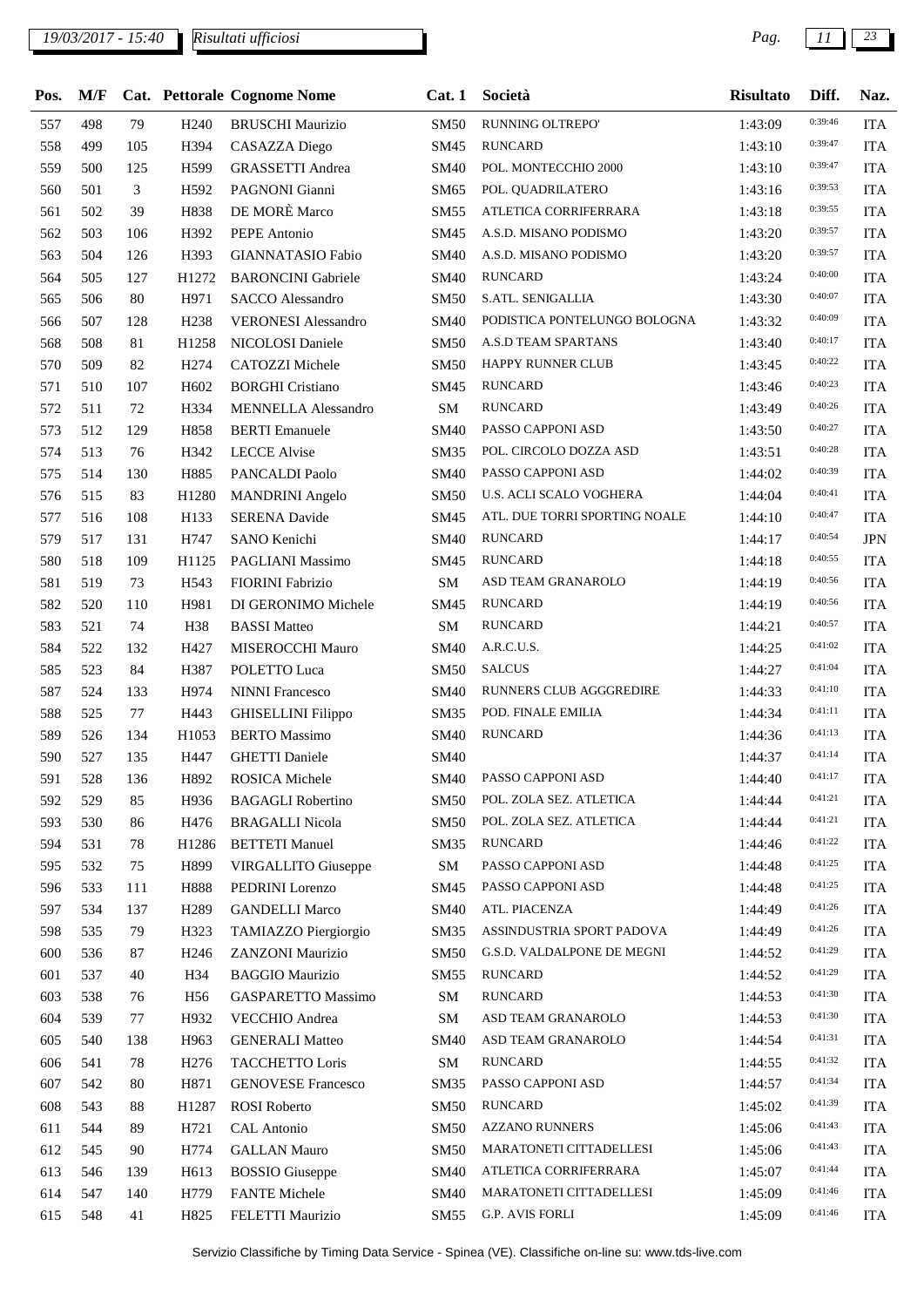# *19/03/2017 - 15:40 Pag. 12 23*

| Pos. | M/F |                |                  | Cat. Pettorale Cognome Nome  | Cat.1       | Società                            | <b>Risultato</b>   | Diff.              | Naz.       |
|------|-----|----------------|------------------|------------------------------|-------------|------------------------------------|--------------------|--------------------|------------|
| 616  | 549 | 112            | H817             | PIGNATARO Salvatore          | SM45        | ASD MARATHON CLUB PISA             | 1:45:11            | 0:41:48            | <b>ITA</b> |
| 617  | 550 | 91             | H1111            | <b>BALDISSERRI</b> Enrico    | <b>SM50</b> | POL. PORTA SARAGOZZA               | 1:45:13            | 0:41:50            | <b>ITA</b> |
| 618  | 551 | 92             | H1050            | PENOLAZZI Paolo              | <b>SM50</b> | <b>ROVIGOHM</b>                    | 1:45:16            | 0:41:53            | <b>ITA</b> |
| 619  | 552 | 81             | H <sub>673</sub> | CAVAZZA Davide               | SM35        | POD. OZZANESE                      | 1:45:18            | 0:41:55            | <b>ITA</b> |
| 620  | 553 | 93             | H <sub>562</sub> | <b>SCARCIELLO Massimo</b>    | <b>SM50</b> | POL. PORTA SARAGOZZA               | 1:45:19            | 0:41:56            | <b>ITA</b> |
| 622  | 554 | 141            | H453             | <b>SACCARO</b> Emanuele      | SM40        | ATL.VICENTINA                      | 1:45:22            | 0:41:59            | <b>ITA</b> |
| 623  | 555 | 113            | H330             | PAVANI Roberto               | SM45        | ATL. BONDENO                       | 1:45:24            | 0:42:01            | <b>ITA</b> |
| 624  | 556 | 94             | H <sub>163</sub> | <b>FINESSI Amilcare</b>      | SM50        | A.S.D ATLETICA DELTA FERRARESE     | 1:45:24            | 0:42:01            | <b>ITA</b> |
| 625  | 557 | 142            | H117             | FAVARO Andrea                | SM40        | <b>ATL.AUDACE NOALE</b>            | 1:45:26            | 0:42:03            | <b>ITA</b> |
| 627  | 558 | 82             | H455             | <b>BANDUCCI Riccardo</b>     | SM35        | ASD LUCCA MARATHON                 | 1:45:27            | 0:42:04            | <b>ITA</b> |
| 629  | 559 | 5              | H995             | DE CARLI Carlo               | <b>SM60</b> | AMICI DELLA FATICA CESENA          | 1:45:29            | 0:42:06            | <b>ITA</b> |
| 630  | 560 | 114            | H496             | <b>FABBRI</b> Pietro         | SM45        | A.S.D. FARO FORMIGNANA             | 1:45:30            | 0:42:07            | <b>ITA</b> |
| 631  | 561 | 143            | H704             | <b>CAFFARINI Marco</b>       | <b>SM40</b> | AMICA ASD - I SSSIAN               | 1:45:34            | 0:42:11            | <b>ITA</b> |
| 632  | 562 | 144            | H900             | <b>BUSI</b> Michele          | <b>SM40</b> | PODISTICA PONTELUNGO BOLOGNA       | 1:45:34            | 0:42:11            | <b>ITA</b> |
| 633  | 563 | 115            | H1157            | <b>MARTINELLI Pietro</b>     | SM45        | AMICA ASD - I SSSIAN               | 1:45:35            | 0:42:12            | <b>ITA</b> |
| 635  | 564 | 116            | H495             | COLETTA Dilauro              | SM45        | A.S.D. FARO FORMIGNANA             | 1:45:35            | 0:42:12            | <b>ITA</b> |
| 636  | 565 | 145            | H <sub>629</sub> | MELLONI Andrea               | SM40        | ATLETICA CORRIFERRARA              | 1:45:37            | 0:42:14            | <b>ITA</b> |
| 637  | 566 | 146            | H484             | SCOGNAMIGLIO Fulvio          | SM40        | A.R.C.U.S.                         | 1:45:40            | 0:42:17            | <b>ITA</b> |
| 638  | 567 | 83             | H139             | <b>ROTUNNO Daniele</b>       | SM35        | <b>G.P. VILLASANTESE</b>           | 1:45:40            | 0:42:17            | <b>ITA</b> |
| 639  | 568 | 147            | H1138            | <b>LAFFI</b> Daniele         | SM40        | POL. MONTE SAN PIETRO              | 1:45:45            | 0:42:22            | <b>ITA</b> |
| 640  | 569 | 95             | H128             | CHINCHIO Giancarlo           | <b>SM50</b> | <b>RUNCARD</b>                     | 1:45:46            | 0:42:23            | <b>ITA</b> |
| 641  | 570 | 96             | H924             | <b>MARINELLI Ciro</b>        | <b>SM50</b> | A.S.D. PODISTICA GROTTAGLIE        | 1:45:47            | 0:42:24            | <b>ITA</b> |
| 643  | 571 | 79             | H541             | <b>MANCINI Matteo</b>        | ${\bf SM}$  | <b>RUNCARD</b>                     |                    | 0:42:32            | <b>ITA</b> |
| 644  | 572 | 148            | H1295            | <b>FLAMINI</b> Eric          | SM40        | <b>RUNCARD</b>                     | 1:45:55<br>1:45:55 | 0:42:32            | <b>ITA</b> |
|      | 573 | 97             |                  |                              |             |                                    |                    | 0:42:37            | <b>ITA</b> |
| 645  |     |                | H115             | PAGANO Michele               | <b>SM50</b> | <b>RUNCARD</b>                     | 1:46:00            | 0:42:44            |            |
| 646  | 574 | 117            | H <sub>224</sub> | <b>SAMBRUNA Paolo</b>        | SM45        | AK VARAŽDIN, VARAŽDIN - CRO        | 1:46:07            | 0:42:46            | <b>ITA</b> |
| 647  | 575 | 80             | H1207            | <b>KALAMARI</b> Dino         | SM          |                                    | 1:46:09            | 0:42:46            | CRO        |
| 648  | 576 | 98             | H346             | <b>GUGLIELMI</b> Claudio     | <b>SM50</b> | ASS. POL. SCANDIANESE              | 1:46:09            | 0:42:47            | <b>ITA</b> |
| 649  | 577 | 149            | H824             | GIUSTINIANI Girolamo         | <b>SM40</b> | <b>RUNCARD</b>                     | 1:46:10            |                    | <b>ITA</b> |
| 651  | 578 | 42             | H174             | <b>BONETTI Paolo</b>         | SM55        | A.S.D. ATLETICA LUPATOTINA         | 1:46:18            | 0:42:55<br>0:43:00 | <b>ITA</b> |
| 652  | 579 | 150            | H600             | <b>ROSITO Alberto</b>        |             | SM40 CONFINDUSTRIA ATL. ROVIGO     | 1:46:23            |                    | <b>ITA</b> |
| 653  | 580 | 151            | H47              | <b>MAMPRESO Marco</b>        | SM40        | <b>RUNCARD</b>                     | 1:46:24            | 0:43:01            | <b>ITA</b> |
| 654  | 581 | 152            | H827             | <b>ZARATTINI</b> Giulio      | SM40        | G.A.A.C. 2007 VERONAMARATHON       | 1:46:25            | 0:43:02            | <b>ITA</b> |
| 655  | 582 | $\overline{4}$ | H <sub>663</sub> | <b>CARLINI William</b>       | SM65        | POD. FINALE EMILIA                 | 1:46:29            | 0:43:06            | <b>ITA</b> |
| 657  | 583 | 118            | H910             | <b>FORMAGGI Mirco</b>        | SM45        | ATLETICA CORRIFERRARA              | 1:46:38            | 0:43:15            | <b>ITA</b> |
| 659  | 584 | 119            | H693             | <b>BOLDRINI</b> Davide       | SM45        | <b>RUNCARD</b>                     | 1:46:50            | 0:43:27            | <b>ITA</b> |
| 660  | 585 | 6              | H <sub>161</sub> | <b>MARANGONI Marco</b>       | SM60        | ASD LAVORATORI INTESA SANPAOLO     | 1:46:51            | 0:43:28            | <b>ITA</b> |
| 661  | 586 | 99             | H940             | <b>MARINELLO Silvino</b>     | <b>SM50</b> | <b>GIANCARLO BIASIN ILLASI ASD</b> | 1:46:52            | 0:43:29            | <b>ITA</b> |
| 663  | 587 | 120            | H1214            | <b>VASER Mario</b>           | SM45        | <b>RUNCARD</b>                     | 1:47:00            | 0:43:37            | CRO        |
| 664  | 588 | 100            | H <sub>158</sub> | <b>MAZZETTI Marco</b>        | SM50        | <b>TRIIRON</b>                     | 1:47:00            | 0:43:37            | <b>ITA</b> |
| 665  | 589 | 153            | H39              | <b>GUGLIELMO Matteo</b>      | <b>SM40</b> | <b>RUNCARD</b>                     | 1:47:01            | 0:43:38            | <b>ITA</b> |
| 666  | 590 | 101            | H923             | <b>FANTONI Marco</b>         | <b>SM50</b> | MODENA ATLETICA                    | 1:47:04            | 0:43:41            | <b>ITA</b> |
| 668  | 591 | 84             | H641             | <b>SIBILLA Pietro</b>        | SM35        | ATLETICA CORRIFERRARA              | 1:47:06            | 0:43:43            | <b>ITA</b> |
| 669  | 592 | 121            | H <sub>260</sub> | <b>BORTOLUSSI</b> Gianpietro | SM45        | ASD LAVORATORI INTESA SANPAOLO     | 1:47:09            | 0:43:45            | <b>ITA</b> |
| 670  | 593 | 5              | H168             | <b>MARCATI Adriano</b>       | SM65        | A.S.D. GATE-CRAL INPS              | 1:47:11            | 0:43:48            | <b>ITA</b> |
| 672  | 594 | 6              | H1274            | <b>TRONI Alberto</b>         | SM65        | ASD PRATO PROMOZIONE               | 1:47:16            | 0:43:53            | <b>ITA</b> |
| 673  | 595 | 102            | H <sub>679</sub> | <b>BAFFI</b> Paolo           | <b>SM50</b> | PIACENZA NATURAL SPORTAL           | 1:47:20            | 0:43:57            | <b>ITA</b> |
| 674  | 596 | 103            | H374             | <b>NEGRI Renato</b>          | <b>SM50</b> | PHOENIX TEAM                       | 1:47:20            | 0:43:57            | <b>ITA</b> |
| 675  | 597 | 122            | H692             | <b>TOAIARI</b> Cristiano     | SM45        | <b>RUNCARD</b>                     | 1:47:21            | 0:43:58            | <b>ITA</b> |
| 676  | 598 | 85             | H368             | LA SALANDRA Pierluigi        | SM35        | <b>RUNCARD</b>                     | 1:47:22            | 0:43:59            | <b>ITA</b> |
| 677  | 599 | 104            | H1288            | <b>BERTASI</b> Amedeo        | <b>SM50</b> | BANCHETTE RUNNERS ASD              | 1:47:22            | 0:43:59            | <b>ITA</b> |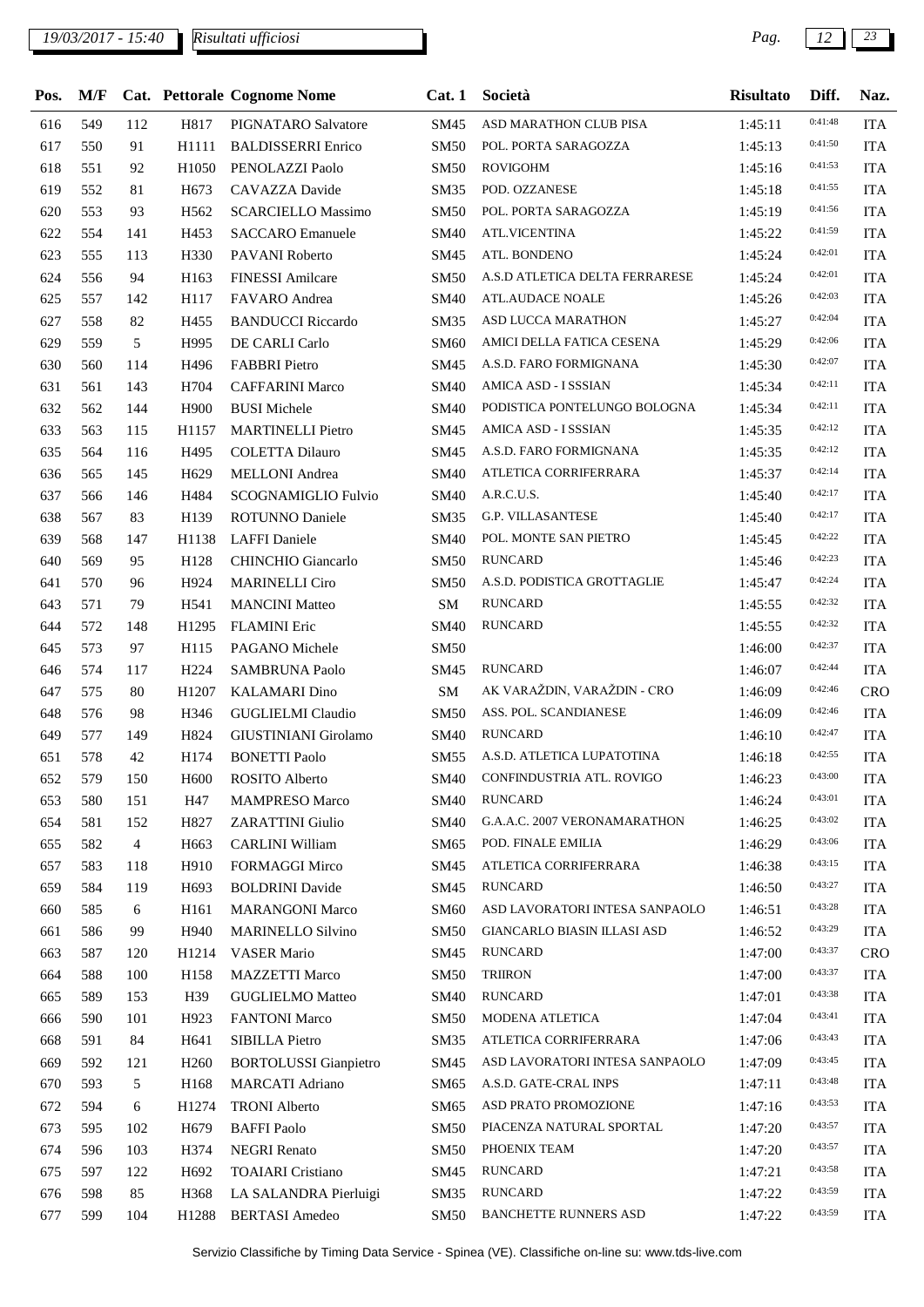# *19/03/2017 - 15:40 Pag. 13 23*

| Pos. | M/F |        |                  | Cat. Pettorale Cognome Nome | Cat.1       | Società                           | <b>Risultato</b> | Diff.   | Naz.       |
|------|-----|--------|------------------|-----------------------------|-------------|-----------------------------------|------------------|---------|------------|
| 678  | 600 | 86     | H732             | DIVENUTO Gianluca           | SM35        | <b>UISP PROV. RIMINI</b>          | 1:47:23          | 0:44:00 | <b>ITA</b> |
| 679  | 601 | 123    | H715             | ZACCARELLI Valerio          | SM45        | AMICA ASD - I SSSIAN              | 1:47:27          | 0:44:04 | <b>ITA</b> |
| 681  | 602 | 105    | H800             | VEZZOLI Giancarlo           | <b>SM50</b> | ATL. PARATICO                     | 1:47:28          | 0:44:05 | <b>ITA</b> |
| 682  | 603 | 81     | H872             | <b>GORI</b> Andrea          | ${\bf SM}$  | PASSO CAPPONI ASD                 | 1:47:28          | 0:44:05 | <b>ITA</b> |
| 684  | 604 | 106    | H1023            | <b>FENILI Paolo</b>         | <b>SM50</b> | <b>RUNCARD</b>                    | 1:47:28          | 0:44:05 | <b>ITA</b> |
| 685  | 605 | 87     | H45              | NACLERIO Mariano            | <b>SM35</b> | POWER CASAGIOVE                   | 1:47:29          | 0:44:06 | <b>ITA</b> |
| 687  | 606 | 124    | H467             | PETRUZZO Domenico           | SM45        | POL. MADONNINA                    | 1:47:36          | 0:44:13 | <b>ITA</b> |
| 688  | 607 | $\tau$ | H1134            | <b>CINTI Filiberto</b>      | SM60        | G.S.D. VALDALPONE DE MEGNI        | 1:47:40          | 0:44:17 | <b>ITA</b> |
| 689  | 608 | 125    | H895             | SPAGNUOLO Luciano           | SM45        | PASSO CAPPONI ASD                 | 1:47:41          | 0:44:18 | <b>ITA</b> |
| 691  | 609 | 154    | H956             | ZAMBELLI Riccardo           | <b>SM40</b> | PASSO CAPPONI ASD                 | 1:47:43          | 0:44:20 | <b>ITA</b> |
| 692  | 610 | 107    | H <sub>252</sub> | <b>MAINO</b> Ferdinando     | <b>SM50</b> | G.P. I GAMBER DE CUNCURESS        | 1:47:44          | 0:44:21 | <b>ITA</b> |
| 693  | 611 | 126    | H1120            | <b>BACCETTI</b> Edoardo     | SM45        | UISP PROVINCIALE BOLOGNA          | 1:47:45          | 0:44:22 | <b>ITA</b> |
| 694  | 612 | 108    | H <sub>253</sub> | <b>ANCELLOTTI Flavio</b>    | <b>SM50</b> | <b>G.P. I GAMBER DE CUNCURESS</b> | 1:47:45          | 0:44:22 | <b>ITA</b> |
| 695  | 613 | 88     | H <sub>547</sub> | RICCIARDI Paolo             | <b>SM35</b> | ATLETICA MDS PANARIAGROUP ASD     | 1:47:50          | 0:44:27 | <b>ITA</b> |
| 696  | 614 | 127    | H <sub>545</sub> | <b>AGGIO Davide</b>         | SM45        | CIRC.RICREATIVO CITTANOVA         | 1:47:50          | 0:44:27 | <b>ITA</b> |
| 697  | 615 | 128    | H883             | <b>NEGRI Christian</b>      | SM45        | PASSO CAPPONI ASD                 | 1:47:51          | 0:44:28 | <b>ITA</b> |
| 698  | 616 | 129    | H1239            | DELICATI Marco              | SM45        | RUNNING CLUB COMACCHIO            | 1:47:56          | 0:44:33 | <b>ITA</b> |
| 699  | 617 | 43     | H1278            | <b>GARANZINI Mauro</b>      | <b>SM55</b> | TEAM ATLETICO-MERCURIO NOVARA     | 1:47:57          | 0:44:34 | <b>ITA</b> |
| 700  | 618 | 155    | H <sub>54</sub>  | <b>MUCCIOLI Matteo</b>      | <b>SM40</b> | A.R.C.U.S.                        | 1:47:59          | 0:44:36 | <b>ITA</b> |
| 701  | 619 | 130    | H724             | FICARRA Vincenzo            | SM45        | ASSINDUSTRIA SPORT PADOVA         | 1:48:01          | 0:44:38 | <b>ITA</b> |
| 702  | 620 | 131    | H <sub>507</sub> | ZANNINI Milo                | SM45        | A.S.D. FARO FORMIGNANA            | 1:48:04          | 0:44:41 | <b>ITA</b> |
| 703  | 621 | 132    | H813             | <b>CALDARIGI Luca</b>       | SM45        | MONZA MARATHON TEAM - A.S.D.      | 1:48:07          | 0:44:44 | <b>ITA</b> |
| 704  | 622 | 109    | H682             | TALESCO Tiziano             | <b>SM50</b> | <b>RUNCARD</b>                    | 1:48:07          | 0:44:44 | <b>ITA</b> |
| 705  | 623 | 44     | H571             | ZIMARI Stefano              | <b>SM55</b> | POL. PORTA SARAGOZZA              | 1:48:09          | 0:44:46 | <b>ITA</b> |
| 707  | 624 | 133    | H755             | <b>GALLINI</b> Matteo       | SM45        | <b>MARATHON LEGNAGO</b>           | 1:48:15          | 0:44:52 | <b>ITA</b> |
| 708  | 625 | 156    | H <sub>64</sub>  | <b>CALACIONE Calogero</b>   | <b>SM40</b> | RUNNING CLUB COMACCHIO            | 1:48:16          | 0:44:53 | <b>ITA</b> |
| 709  | 626 | 157    | H1195            | <b>BOLOGNESI Mirko</b>      | <b>SM40</b> | A.S.D. FARO FORMIGNANA            | 1:48:17          | 0:44:54 | <b>ITA</b> |
| 710  | 627 | 45     | H327             | <b>CASUBOLO</b> Giuseppe    | <b>SM55</b> | <b>RUNCARD</b>                    | 1:48:19          | 0:44:56 | <b>ITA</b> |
| 712  | 628 | 134    | H <sub>57</sub>  | SAVOCA Vincenzo Luca        | SM45        | <b>RUNCARD</b>                    | 1:48:21          | 0:44:58 | <b>ITA</b> |
| 714  | 629 | 158    | H506             | <b>ZANETTI Alex</b>         | <b>SM40</b> | A.S.D. FARO FORMIGNANA            | 1:48:27          | 0:45:04 | <b>ITA</b> |
| 717  | 630 | 46     | H882             | <b>SEGA Gianluca</b>        | SM55        | POL. ZOLA SEZ. ATLETICA           | 1:48:30          | 0:45:07 | <b>ITA</b> |
| 720  | 631 | 82     | H <sub>525</sub> | <b>TURCO Alberto</b>        | <b>SM</b>   | <b>RUNCARD</b>                    | 1:48:35          | 0:45:12 | <b>ITA</b> |
| 721  | 632 | 135    | H762             | <b>MAGNANI</b> Alessandro   | SM45        | ATL. GNARRO JET MATTEI            | 1:48:37          | 0:45:14 | <b>ITA</b> |
| 722  | 633 | 89     | H972             | <b>FLAGIELLO Marco</b>      | SM35        | <b>RUNCARD</b>                    | 1:48:38          | 0:45:15 | <b>ITA</b> |
| 723  | 634 | 136    | H1079            | <b>MORETTI Marcello</b>     | SM45        | CONFINDUSTRIA ATL. ROVIGO         | 1:48:38          | 0:45:15 | <b>ITA</b> |
| 726  | 635 | 47     | H353             | COCCATO Graziano            | SM55        | <b>RUNCARD</b>                    | 1:48:44          | 0:45:20 | <b>ITA</b> |
| 729  | 636 | 110    | H942             | <b>GRUZZA Renato</b>        | <b>SM50</b> | <b>RUNCARD</b>                    | 1:48:46          | 0:45:23 | <b>ITA</b> |
| 730  | 637 | 111    | H1059            | PETRACCA Mario              | <b>SM50</b> | A.S. ATLETICA TRICASE             | 1:48:47          | 0:45:24 | <b>ITA</b> |
| 732  | 638 | 90     | H914             | VICO Damiano                | SM35        | DRAGO MARINA DI RAVENNA           | 1:48:50          | 0:45:27 | <b>ITA</b> |
| 733  | 639 | 137    | H312             | FERIOLI Massimo             | SM45        | CIRCOLO GHINELLI                  | 1:48:51          | 0:45:28 | <b>ITA</b> |
| 734  | 640 | 83     | H1222            | RANCITELLI Valerio          | SM          | <b>RUNCARD</b>                    | 1:48:51          | 0:45:28 | <b>ITA</b> |
| 735  | 641 | 159    | H1113            | <b>MARINI</b> Guerino       | <b>SM40</b> | PODISTICA PONTELUNGO BOLOGNA      | 1:48:51          | 0:45:28 | <b>ITA</b> |
| 736  | 642 | 138    | H71              | <b>FONTI Maurizio</b>       | SM45        | HAPPY RUNNER CLUB                 | 1:48:52          | 0:45:29 | <b>ITA</b> |
| 737  | 643 | 160    | H67              | <b>MORDENTI</b> Lorenzo     | SM40        | POL. S'ANDREA IN BAGNOLO          | 1:48:53          | 0:45:30 | <b>ITA</b> |
| 738  | 644 | 91     | H <sub>150</sub> | <b>MARIANI</b> Lorenzo      | SM35        | <b>RUNCARD</b>                    | 1:48:54          | 0:45:31 | <b>ITA</b> |
| 739  | 645 | 92     | H140             | FALLANCA Matteo             | SM35        | POL. TEAM BRIANZA LISSONE         | 1:48:54          | 0:45:31 | <b>ITA</b> |
| 742  | 646 | 139    | H <sub>628</sub> | <b>MAURO</b> Luciano        | SM45        | ATLETICA CORRIFERRARA             | 1:48:57          | 0:45:34 | <b>ITA</b> |
| 743  | 647 | 140    | H632             | PALTRINIERI Sergio          | SM45        | ATLETICA CORRIFERRARA             | 1:48:58          | 0:45:35 | <b>ITA</b> |
| 745  | 648 | 161    | H391             | TOSATTI Mario               | <b>SM40</b> | <b>SALCUS</b>                     | 1:48:58          | 0:45:35 | <b>ITA</b> |
| 746  | 649 | 48     | H1182            | <b>PRANDI Fausto</b>        | SM55        | TRICOLORE SPORT MARATHON ASD      | 1:49:00          | 0:45:37 | <b>ITA</b> |
| 747  | 650 | 162    | H <sub>655</sub> | <b>TOSI Moris</b>           | <b>SM40</b> | RUNNING TEAM MESTRE               | 1:49:01          | 0:45:38 | <b>ITA</b> |
|      |     |        |                  |                             |             |                                   |                  |         |            |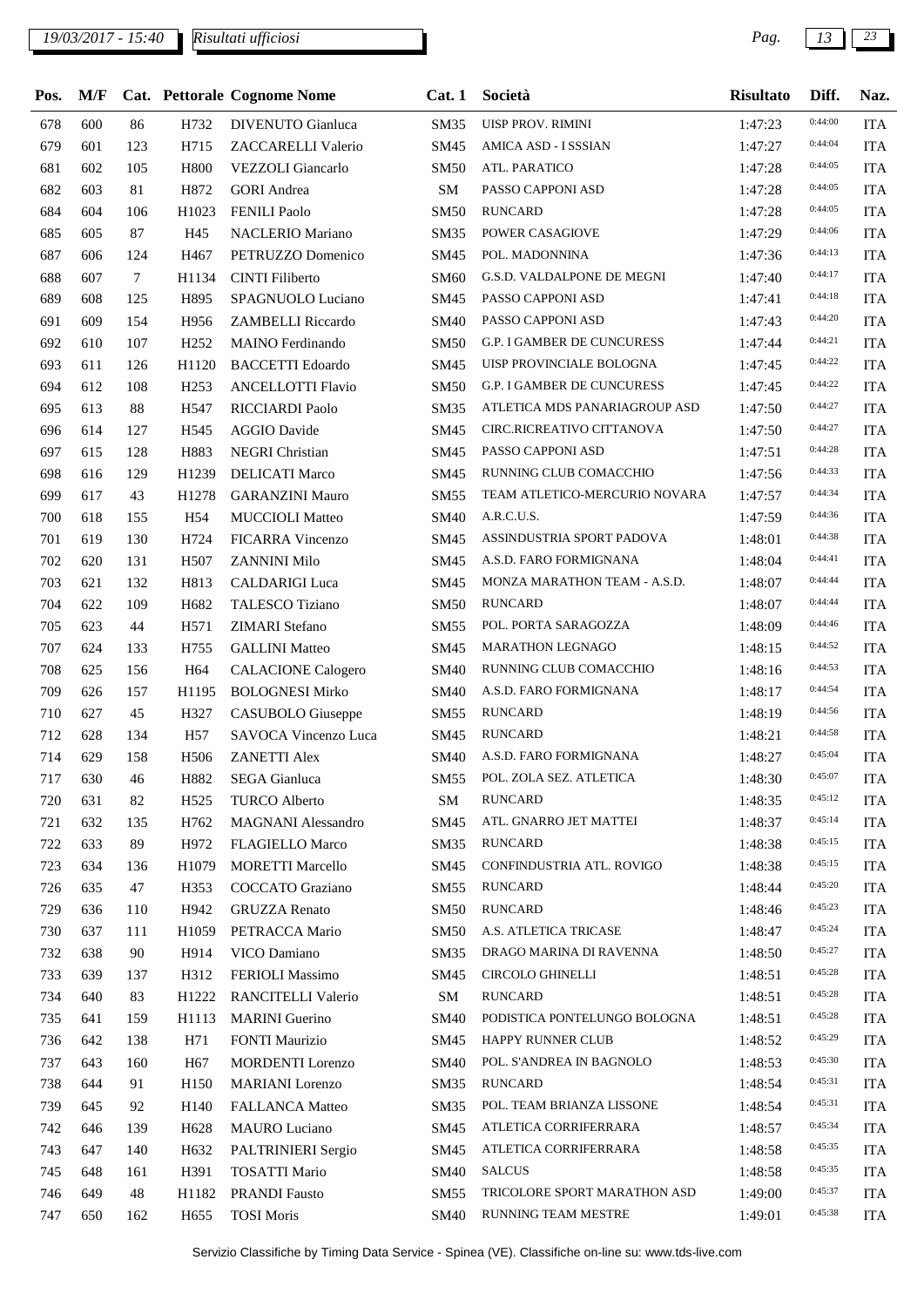### *19/03/2017 - 15:40 Pag. 14 23*

| Pos. | M/F |         |                   | <b>Cat. Pettorale Cognome Nome</b> | Cat.1       | Società                        | <b>Risultato</b>   | Diff.   | Naz.       |
|------|-----|---------|-------------------|------------------------------------|-------------|--------------------------------|--------------------|---------|------------|
| 748  | 651 | $\,8\,$ | H527              | ZANNA Angelo                       | SM60        | <b>RUNCARD</b>                 | 1:49:02            | 0:45:39 | <b>ITA</b> |
| 749  | 652 | 112     | H973              | FERRACCIOLI Davide                 | <b>SM50</b> | G.P. BOMPANI GROUP ASD         | 1:49:04            | 0:45:41 | <b>ITA</b> |
| 750  | 653 | 113     | H1270             | RIGHINI Davide                     | <b>SM50</b> | <b>BOMPANI GROUP</b>           | 1:49:05            | 0:45:42 | <b>ITA</b> |
| 751  | 654 | 163     | H919              | RASOTTO Diego                      | <b>SM40</b> | FAIZANE' RUNNERS TEAM          | 1:49:07            | 0:45:44 | <b>ITA</b> |
| 752  | 655 | 164     | H654              | <b>MAGRI Matteo</b>                | SM40        | <b>RUNCARD</b>                 | 1:49:08            | 0:45:44 | <b>ITA</b> |
| 753  | 656 | 141     | H416              | <b>BOSCHI</b> Alessandro           | SM45        | S.P. SEVEN                     | 1:49:08            | 0:45:45 | <b>ITA</b> |
| 755  | 657 | 84      | H951              | <b>BONETTI Denis</b>               | SM          | PASSO CAPPONI ASD              | 1:49:11            | 0:45:47 | <b>ITA</b> |
| 756  | 658 | 142     | H615              | <b>CASONI</b> Claudio              | SM45        | ATLETICA CORRIFERRARA          | 1:49:11            | 0:45:48 | <b>ITA</b> |
| 757  | 659 | 165     | H674              | <b>MARTINELLI Claudio</b>          | <b>SM40</b> | C.U.S. VERONA SEZ. ATLETICA    | 1:49:13            | 0:45:50 | <b>ITA</b> |
| 758  | 660 | 49      | H651              | <b>BRAGALINI</b> Antonangelo       | <b>SM55</b> | MARATHON CLUB TRENTO           | 1:49:15            | 0:45:52 | <b>ITA</b> |
| 760  | 661 | 143     | H <sub>226</sub>  | <b>SALMI</b> Corradino             | SM45        | PODISTICA PONTELUNGO BOLOGNA   | 1:49:17            | 0:45:54 | <b>ITA</b> |
| 763  | 662 | 144     | H <sub>262</sub>  | MAZZON Gianmaria                   | SM45        | <b>RUNCARD</b>                 | 1:49:20            | 0:45:57 | <b>ITA</b> |
| 764  | 663 | 93      | H477              | CIKAČ Damir                        | SM35        | AK MEĐIMURJE, ČAKOVEC - CRO    | 1:49:21            | 0:45:58 | CRO        |
| 765  | 664 | 85      | H979              | OTTAVI Andrea                      | ${\bf SM}$  | <b>CIRCOLO GHINELLI</b>        | 1:49:24            | 0:46:00 | <b>ITA</b> |
| 766  | 665 | 166     | H1230             | <b>CERULO</b> Angelo               | <b>SM40</b> |                                | 1:49:29            | 0:46:06 | <b>ITA</b> |
| 767  | 666 | 50      | H1068             | <b>BOSCHETTI Stefano</b>           | SM55        | <b>RUNCARD</b>                 | 1:49:30            | 0:46:07 | <b>ITA</b> |
| 768  | 667 | 145     | H894              | <b>SALOMONI</b> Cesare             | SM45        | PASSO CAPPONI ASD              | 1:49:33            | 0:46:10 | <b>ITA</b> |
| 770  | 668 | 114     | H471              | ORSATTI Claudio                    | <b>SM50</b> | HAPPY RUNNER CLUB              | 1:49:35            | 0:46:12 | <b>ITA</b> |
| 773  | 669 | 115     | H470              | ORSATTI Roberto                    | <b>SM50</b> | <b>MARATHON LEGNAGO</b>        | 1:49:37            | 0:46:13 | <b>ITA</b> |
| 775  | 670 | 146     | H1224             | <b>GNESUTTA Cristiano</b>          | SM45        | <b>RUNCARD</b>                 | 1:49:39            | 0:46:16 | <b>ITA</b> |
| 776  | 671 | 51      | H <sub>265</sub>  | <b>KEMPTON Robert Pietro</b>       | SM55        | <b>RUNCARD</b>                 | 1:49:39            | 0:46:16 | <b>ITA</b> |
| 777  | 672 | 116     | H <sub>221</sub>  | <b>D'EMANUELE Francesco</b>        | <b>SM50</b> | <b>RUNNERS PADOVA</b>          | 1:49:39            | 0:46:16 | <b>ITA</b> |
| 779  | 673 | 52      | H31               | <b>BARBORINI</b> Giancarlo         | SM55        | POL. CARUGATE                  | 1:49:41            | 0:46:18 | <b>ITA</b> |
| 780  | 674 | 53      | H648              | <b>VERATTI Giancarlo</b>           | <b>SM55</b> | ATLETICA CORRIFERRARA          | 1:49:41            | 0:46:18 | <b>ITA</b> |
| 781  | 675 | 117     | H811              | <b>BENNARDI</b> Roberto            | <b>SM50</b> | <b>CIRCOLO GHINELLI</b>        | 1:49:44            | 0:46:20 | <b>ITA</b> |
| 782  | 676 | 54      | H101              | <b>BRUGNOLI</b> Luigi              | SM55        | 9,92 RUNNING ASD               | 1:49:44            | 0:46:21 | <b>ITA</b> |
| 783  | 677 | 147     | H436              | VAGO Pietro Giovanni               | SM45        |                                | 1:49:45            | 0:46:22 | <b>ITA</b> |
| 784  | 678 | 167     | H934              | SALMASO Andrea                     | <b>SM40</b> | <b>RUN RAN RUN ASD</b>         | 1:49:46            | 0:46:23 | <b>ITA</b> |
| 785  | 679 | 148     | H363              | <b>CALLEGARI</b> Davide            | SM45        | <b>ASD TEAM PROETHICS</b>      | 1:49:46            | 0:46:23 | <b>ITA</b> |
| 786  | 680 | 86      | H656              | <b>DALLAI</b> Federico             | ${\rm SM}$  | ASD OPLÀ                       | 1:49:47            | 0:46:24 | <b>ITA</b> |
| 788  | 681 | 168     | H781              | SANTACROCE Alessio                 |             | SM40 MARATONETI CITTADELLESI   | 1:49:49            | 0:46:26 | <b>ITA</b> |
| 790  | 682 | 94      | H <sub>1250</sub> | <b>ZOLLIA</b> Simone               | SM35        | PODISTICA PONTELUNGO BOLOGNA   | 1:49:55            | 0:46:32 | <b>ITA</b> |
| 791  | 683 | 55      | H807              | FRACCON Marcello                   | SM55        | <b>CIRCOLO GHINELLI</b>        | 1:49:55            | 0:46:32 | <b>ITA</b> |
| 793  | 684 | 95      | H1198             | DAL COROBBO Fabio                  | SM35        | U.S.ATL.QUINTO-MASTELLA        | 1:49:57            | 0:46:33 | <b>ITA</b> |
| 794  | 685 | 149     | H318              | <b>BERNARDI Marco</b>              | SM45        | <b>RUNCARD</b>                 | 1:49:58            | 0:46:35 | <b>ITA</b> |
| 795  | 686 | 56      | H1156             | <b>MUTTON Dario</b>                | SM55        | ATLETICA VIS ABANO             | 1:50:00            | 0:46:37 | <b>ITA</b> |
| 796  | 687 | 150     | H321              | PIZZO Michele                      | SM45        | <b>SALCUS</b>                  | 1:50:00            | 0:46:37 | <b>ITA</b> |
| 798  | 688 | 169     | H1194             | <b>SGARZI</b> Dario                | SM40        | PHOENIX TEAM FERRARA           | 1:50:01            | 0:46:38 | <b>ITA</b> |
| 799  | 689 | 87      | H610              | D'AGOSTINO Francesco               | ${\bf SM}$  | ASD NICO RUNNERS               | 1:50:03            | 0:46:40 | <b>ITA</b> |
| 801  | 690 | 170     | H743              | <b>BAZZANI</b> Christian           | SM40        | <b>RUNCARD</b>                 | 1:50:08            | 0:46:44 | <b>ITA</b> |
| 802  | 691 | 57      | H905              | COPPOLA Luigi Michele              | SM55        | CONTRADA SAN GIACOMO           | 1:50:10            | 0:46:47 | <b>ITA</b> |
| 804  | 692 | 96      | H454              | PENZO Fabrizio                     | SM35        | GS.TORTELLINI VOLTAN MARTELLAG | 1:50:14            | 0:46:51 | <b>ITA</b> |
| 805  | 693 | 151     | H377              | <b>TIEGHI Riccardo</b>             | SM45        | PHOENIX TEAM                   | 1:50:16            | 0:46:53 | <b>ITA</b> |
| 807  | 694 | 152     | H <sub>242</sub>  | <b>BARTOCCI Massimo</b>            | SM45        | A.S.D. GATE-CRAL INPS          | 1:50:18            | 0:46:54 | <b>ITA</b> |
| 808  | 695 | 9       | H1186             | NGUYEN Phi Huu                     | SM60        | POD. CAVRIAGO                  | 1:50:18            | 0:46:55 | <b>VIE</b> |
| 809  | 696 | 171     | H <sub>532</sub>  | <b>FURIAN Riccardo</b>             | <b>SM40</b> | <b>RUNCARD</b>                 | 1:50:19            | 0:46:56 | <b>ITA</b> |
| 810  | 697 | 118     | H135              | DE LUCA Fiorenzo                   | <b>SM50</b> | ATL. BONDENO                   | 1:50:19            | 0:46:56 | <b>ITA</b> |
| 812  | 698 | 58      | H1089             | SALTI Pierluigi                    | SM55        | CREMONA RUNNERS CLUB           | 1:50:20            | 0:46:57 | <b>ITA</b> |
| 813  | 699 | 88      | H <sub>603</sub>  | <b>GAUDENZI Paolo</b>              | SM          | TRIATHLON CREMONA STRADIVARI S |                    | 0:46:57 | <b>ITA</b> |
| 814  | 700 | 172     | H931              | <b>LAURENZI</b> Luca               | <b>SM40</b> | POL. ZOLA SEZ. ATLETICA        | 1:50:20<br>1:50:20 | 0:46:57 | <b>ITA</b> |
|      | 701 | 89      |                   | CERA Alessandro                    | SM          | MARATONA DELLE CITTA' DEL VINO |                    | 0:46:58 |            |
| 817  |     |         | H90               |                                    |             |                                | 1:50:21            |         | <b>ITA</b> |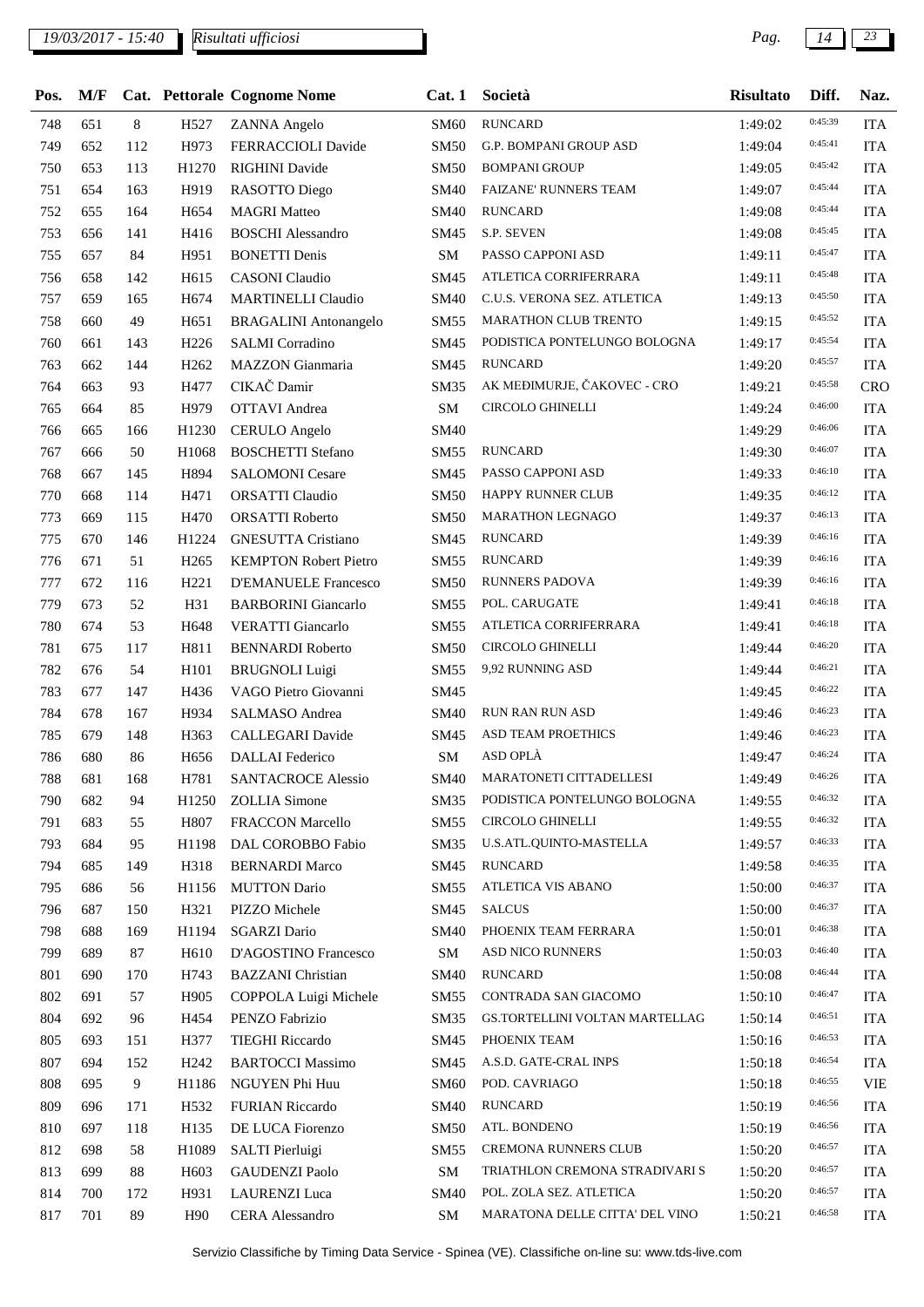# *19/03/2017 - 15:40 Pag. 15 23*

| Pos. | M/F |                 |                   | Cat. Pettorale Cognome Nome   | Cat.1       | Società                        | <b>Risultato</b> | Diff.   | Naz.       |
|------|-----|-----------------|-------------------|-------------------------------|-------------|--------------------------------|------------------|---------|------------|
| 818  | 702 | 119             | H1290             | <b>BELLODI</b> Paolo          | <b>SM50</b> | PICO RUNNERS                   | 1:50:26          | 0:47:02 | <b>ITA</b> |
| 819  | 703 | 173             | H153              | PIAZZOLA Paolo                | <b>SM40</b> | <b>RUNCARD</b>                 | 1:50:27          | 0:47:04 | <b>ITA</b> |
| 820  | 704 | 153             | H25               | <b>GIANSTEFANI</b> Giorgio    | SM45        | G.S. GABBI                     | 1:50:27          | 0:47:04 | <b>ITA</b> |
| 821  | 705 | 154             | H1219             | <b>CAPPANNELLI Alessandro</b> | SM45        | POLISPORTIVA PROGRESSO ASD     | 1:50:31          | 0:47:07 | <b>ITA</b> |
| 822  | 706 | 155             | H823              | DROLLMANN Friedrich           | SM45        | POL. PORTA SARAGOZZA           | 1:50:38          | 0:47:15 | <b>ITA</b> |
| 823  | 707 | 59              | H458              | GUIZZARDI Gianni              | SM55        | <b>TEAM PROETHICS</b>          | 1:50:39          | 0:47:16 | <b>ITA</b> |
| 825  | 708 | 60              | H984              | <b>GARINI</b> Alberto         | SM55        | C.P.C. COMITATO DI CREMONA     | 1:50:42          | 0:47:18 | <b>ITA</b> |
| 826  | 709 | 97              | H1095             | SIGNORIELLO Gianni            | SM35        | POD. OZZANESE                  | 1:50:46          | 0:47:23 | <b>ITA</b> |
| 827  | 710 | 98              | H1169             | <b>LANDI</b> Roberto          | <b>SM35</b> | <b>RUNCARD</b>                 | 1:50:47          | 0:47:24 | <b>ITA</b> |
| 828  | 711 | 10              | H169              | <b>CHIRONE Alberto</b>        | <b>SM60</b> | A.S.D. GATE-CRAL INPS          | 1:50:49          | 0:47:26 | <b>ITA</b> |
| 829  | 712 | 11              | H909              | MASCIOLA Leonardo             | <b>SM60</b> | ATLETICA CORRIFERRARA          | 1:50:51          | 0:47:28 | <b>ITA</b> |
| 831  | 713 | 120             | H938              | <b>MAUGERI Mario</b>          | <b>SM50</b> | <b>RUNCARD</b>                 | 1:50:53          | 0:47:30 | <b>ITA</b> |
| 832  | 714 | 174             | H1211             | ŠIMUNIĆ Damir                 | <b>SM40</b> | AK MEĐIMURJE, ČAKOVEC - CRO    | 1:50:53          | 0:47:30 | CRO        |
| 833  | 715 | $7\phantom{.0}$ | H <sub>515</sub>  | <b>DONATI</b> Alfonsino       | SM65        | POL.CSI CASALECCHIO A.S.D.     | 1:51:03          | 0:47:40 | <b>ITA</b> |
| 834  | 716 | 61              | H310              | <b>BALDINI Maurizio</b>       | <b>SM55</b> | <b>RUNCARD</b>                 | 1:51:05          | 0:47:42 | <b>ITA</b> |
| 835  | 717 | 90              | H <sub>287</sub>  | NICCOLUCCI Luca               | ${\bf SM}$  | <b>RUNCARD</b>                 | 1:51:08          | 0:47:45 | <b>ITA</b> |
| 836  | 718 | 62              | H814              | <b>VICENTINI</b> Giuseppe     | SM55        | <b>MARATHON LEGNAGO</b>        | 1:51:10          | 0:47:47 | <b>ITA</b> |
| 837  | 719 | 175             | H1175             | NARCISO Andrea                | <b>SM40</b> | UNIONE SPORTIVA NAVE ASD       | 1:51:16          | 0:47:53 | <b>ITA</b> |
| 838  | 720 | 12              | H848              | FEDOZZI Vincenzo              | <b>SM60</b> | ATLETICA CORRIFERRARA          | 1:51:16          | 0:47:53 | <b>ITA</b> |
| 839  | 721 | 91              | H850              | FEDOZZI Fabio                 | ${\bf SM}$  | ATLETICA CORRIFERRARA          | 1:51:16          | 0:47:53 | <b>ITA</b> |
| 841  | 722 | 121             | H847              | <b>IANNICE</b> Lorenzo        | <b>SM50</b> | ATLETICA CORRIFERRARA          | 1:51:17          | 0:47:54 | <b>ITA</b> |
| 842  | 723 | 122             | H180              | <b>NARDIN</b> Andrea          | <b>SM50</b> | A.S.D. ATLETICA LUPATOTINA     | 1:51:18          | 0:47:55 | <b>ITA</b> |
| 843  | 724 | 123             | H622              | <b>LAMBERTINI Matteo</b>      | <b>SM50</b> | ATLETICA CORRIFERRARA          | 1:51:24          | 0:48:01 | <b>ITA</b> |
| 844  | 725 | 92              | H727              | <b>BERTOLASI Marco</b>        | ${\bf SM}$  | PICO RUNNERS                   | 1:51:25          | 0:48:02 | <b>ITA</b> |
| 846  | 726 | 93              | H <sub>293</sub>  | <b>TIERI</b> Nicola           | SM          | <b>RUNCARD</b>                 | 1:51:31          | 0:48:08 | <b>ITA</b> |
| 848  | 727 | 176             | H913              | <b>ZANOLI</b> Alessio         | <b>SM40</b> | 9,92 RUNNING ASD               | 1:51:35          | 0:48:12 | <b>ITA</b> |
| 849  | 728 | 124             | H493              | <b>CHENDI</b> Alessandro      | <b>SM50</b> | A.S.D. FARO FORMIGNANA         | 1:51:37          | 0:48:14 | <b>ITA</b> |
| 850  | 729 | 156             | H1004             | <b>MORANDINI Mauro</b>        | SM45        | <b>RUNCARD</b>                 | 1:51:37          | 0:48:14 | <b>ITA</b> |
| 851  | 730 | 8               | H429              | <b>BERNARDONI Alfiero</b>     | SM65        | CSI SASSO MARCONI              | 1:51:41          | 0:48:17 | <b>ITA</b> |
| 854  | 731 | 63              | H <sub>233</sub>  | <b>MIRO</b> Marcel            | SM55        | <b>RUNCARD</b>                 | 1:51:43          | 0:48:20 | <b>ESP</b> |
| 855  | 732 | 99              |                   | H401 MILANI Matteo Rocco      |             | SM35 CONFINDUSTRIA ATL. ROVIGO | 1:51:45          | 0:48:22 | <b>ITA</b> |
| 856  | 733 | 125             | H <sub>669</sub>  | DAL CAPPELLO Giovanni         | SM50        | <b>HAPPY RUNNER CLUB</b>       | 1:51:47          | 0:48:23 | <b>ITA</b> |
| 857  | 734 | 94              | H <sub>583</sub>  | <b>BERVEGLIERI Matteo</b>     | SM          | A.S.D. POL. QUADRILATERO       | 1:51:49          | 0:48:26 | <b>ITA</b> |
| 858  | 735 | 126             | H <sub>364</sub>  | <b>FRACASSO Marco</b>         | <b>SM50</b> | <b>BOMPANI</b>                 | 1:51:51          | 0:48:28 | <b>ITA</b> |
| 859  | 736 | 177             | H837              | <b>INTERNO' Nicola</b>        | <b>SM40</b> | ATLETICA CORRIFERRARA          | 1:51:55          | 0:48:32 | <b>ITA</b> |
| 861  | 737 | 100             | H810              | <b>RUFFINI</b> Simone         | <b>SM35</b> | ATL. CASTELNOVO MONTI          | 1:52:10          | 0:48:47 | <b>ITA</b> |
| 862  | 738 | 157             | H1009             | <b>BELLATTI</b> Gianni        | <b>SM45</b> | RUNCARD                        | 1:52:10          | 0:48:47 | <b>ITA</b> |
| 863  | 739 | 178             | H798              | <b>FIORINI</b> Enrico         | <b>SM40</b> | <b>RUNCARD</b>                 | 1:52:11          | 0:48:48 | <b>ITA</b> |
| 864  | 740 | 179             | H406              | <b>SACCARDIN Francesco</b>    | SM40        | CONFINDUSTRIA ATL. ROVIGO      | 1:52:12          | 0:48:49 | <b>ITA</b> |
| 865  | 741 | 158             | H634              | PEZZOLI Daniele               | SM45        | ATLETICA CORRIFERRARA          | 1:52:14          | 0:48:50 | <b>ITA</b> |
| 866  | 742 | 64              | H917              | <b>BOLZONI</b> Claudio        | <b>SM55</b> | <b>RUNCARD</b>                 | 1:52:14          | 0:48:51 | <b>ITA</b> |
| 868  | 743 | 101             | H617              | <b>BLEVE</b> Cosimo           | <b>SM35</b> | ATLETICA CORRIFERRARA          | 1:52:18          | 0:48:55 | <b>ITA</b> |
| 869  | 744 | 180             | H643              | <b>TALMELLI</b> Davide        | <b>SM40</b> | ATLETICA CORRIFERRARA          | 1:52:18          | 0:48:55 | <b>ITA</b> |
| 870  | 745 | 95              | H338              | CASTAGNINI Flavio             | SM          | RUNCARD                        | 1:52:19          | 0:48:56 | <b>ITA</b> |
| 871  | 746 | 181             | H <sub>604</sub>  | ARDIGO' Andrea                | <b>SM40</b> | TRIATHLON CREMONA STRADIVARI S | 1:52:21          | 0:48:58 | <b>ITA</b> |
| 872  | 747 | 159             | H <sub>1081</sub> | FELICANI Cristian             | SM45        | <b>RUNCARD</b>                 | 1:52:25          | 0:49:02 | <b>ITA</b> |
| 873  | 748 | 182             | H614              | <b>BOTTONI</b> Massimo        | <b>SM40</b> | ATLETICA CORRIFERRARA          | 1:52:27          | 0:49:04 | <b>ITA</b> |
| 874  | 749 | 183             | H851              | <b>VENTORRE Massimo</b>       | <b>SM40</b> | RUNCARD                        | 1:52:27          | 0:49:04 | <b>ITA</b> |
| 876  | 750 | 184             | H314              | GOODWIN John                  | <b>SM40</b> | RUNCARD                        | 1:52:33          | 0:49:10 | <b>ITA</b> |
| 877  | 751 | 96              | H821              | MAZZINI Alessandro            | SM          | <b>RUNCARD</b>                 | 1:52:34          | 0:49:10 | <b>ITA</b> |
| 878  | 752 | 185             | H <sub>296</sub>  | <b>GAMBARIN</b> Stefano       | <b>SM40</b> | <b>RUNCARD</b>                 | 1:52:35          | 0:49:12 | <b>ITA</b> |
|      |     |                 |                   |                               |             |                                |                  |         |            |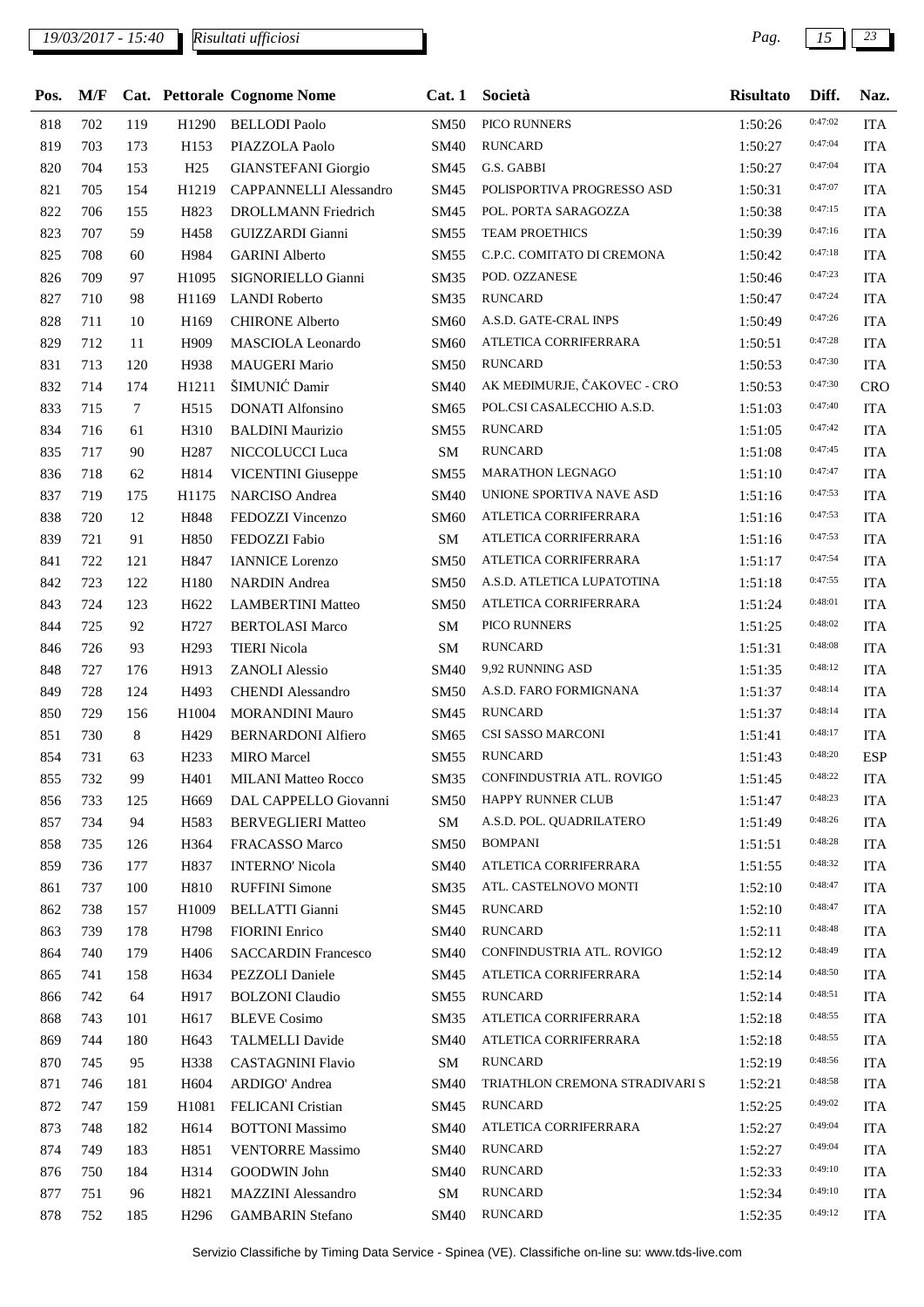# *19/03/2017 - 15:40 Pag. 16 23*

| Pos. | M/F |     |                   | Cat. Pettorale Cognome Nome | Cat.1       | Società                        | <b>Risultato</b> | Diff.   | Naz.       |
|------|-----|-----|-------------------|-----------------------------|-------------|--------------------------------|------------------|---------|------------|
| 880  | 753 | 97  | H943              | <b>MARIOTTO Mattia</b>      | SM          | <b>RUNCARD</b>                 | 1:52:41          | 0:49:18 | SUI        |
| 881  | 754 | 127 | H538              | <b>AVANZINI</b> Simone      | <b>SM50</b> | <b>MARATHON LEGNAGO</b>        | 1:52:47          | 0:49:23 | <b>ITA</b> |
| 883  | 755 | 65  | H1178             | <b>BATTAGLINI</b> Lorenzo   | <b>SM55</b> | G.P. I CAGNON                  | 1:52:52          | 0:49:29 | <b>ITA</b> |
| 884  | 756 | 186 | H <sub>279</sub>  | <b>MOSCHINI</b> Sebastiano  | <b>SM40</b> | RUN ATHLETIC TEAM A.S.D.       | 1:52:54          | 0:49:31 | <b>ITA</b> |
| 885  | 757 | 102 | H431              | <b>VILLANI</b> Francesco    | <b>SM35</b> | <b>RUNCARD</b>                 | 1:52:54          | 0:49:31 | <b>ITA</b> |
| 887  | 758 | 98  | H432              | PARISOTTO Paolo             | ${\bf SM}$  | <b>RUNCARD</b>                 | 1:52:59          | 0:49:36 | <b>ITA</b> |
| 888  | 759 | 160 | H1245             | <b>CASETTI Claudio</b>      | SM45        | <b>RUNCARD</b>                 | 1:53:01          | 0:49:38 | <b>ITA</b> |
| 889  | 760 | 161 | H <sub>230</sub>  | <b>CANDINI</b> Stefano      | SM45        | <b>RUNCARD</b>                 | 1:53:01          | 0:49:38 | <b>ITA</b> |
| 890  | 761 | 128 | H <sub>53</sub>   | <b>VERNOCCHI Gianluca</b>   | <b>SM50</b> | <b>TRIIRON</b>                 | 1:53:07          | 0:49:43 | <b>ITA</b> |
| 891  | 762 | 129 | H421              | DE ANGELIS Paolo            | <b>SM50</b> | PODISTICA PONTELUNGO BOLOGNA   | 1:53:11          | 0:49:48 | <b>ITA</b> |
| 892  | 763 | 162 | H672              | CIOTTI Edoardo              | SM45        | <b>RUNCARD</b>                 | 1:53:12          | 0:49:49 | <b>ITA</b> |
| 893  | 764 | 99  | H707              | <b>IMMERNINO Denis</b>      | SM          | AMICA ASD - I SSSIAN           | 1:53:12          | 0:49:49 | <b>ITA</b> |
| 894  | 765 | 163 | H875              | <b>LAMBERTINI</b> Cristiano | SM45        | PASSO CAPPONI ASD              | 1:53:13          | 0:49:49 | <b>ITA</b> |
| 896  | 766 | 100 | H711              | <b>CATTABRIGA Luca</b>      | ${\bf SM}$  | AMICA ASD - I SSSIAN           | 1:53:18          | 0:49:54 | <b>ITA</b> |
| 897  | 767 | 130 | H1001             | <b>GATTO Massimiliano</b>   | <b>SM50</b> | BREMA RUNNING TEAM             | 1:53:20          | 0:49:56 | <b>ITA</b> |
| 898  | 768 | 131 | H782              | <b>SETTE Doriano</b>        | <b>SM50</b> | <b>MARATONETI CITTADELLESI</b> | 1:53:20          | 0:49:57 | <b>ITA</b> |
| 899  | 769 | 13  | H783              | NURCHI Massimino            | SM60        | MARATONETI CITTADELLESI        | 1:53:20          | 0:49:57 | <b>ITA</b> |
| 901  | 770 | 187 | H46               | <b>ESALTI Mirko</b>         | SM40        | CONFINDUSTRIA ATL. ROVIGO      | 1:53:23          | 0:50:00 | <b>ITA</b> |
| 902  | 771 | 188 | H965              | <b>GORERI Robin</b>         | <b>SM40</b> | <b>RUNCARD</b>                 | 1:53:25          | 0:50:02 | <b>ITA</b> |
| 904  | 772 | 189 | H <sub>219</sub>  | <b>CIANFERONI</b> Giacomo   | <b>SM40</b> | <b>RUNCARD</b>                 | 1:53:26          | 0:50:03 | <b>ITA</b> |
| 905  | 773 | 190 | H84               | <b>BUZZI Matteo</b>         | <b>SM40</b> | <b>RUNCARD</b>                 | 1:53:27          | 0:50:04 | <b>ITA</b> |
| 907  | 774 | 103 | H1187             | PIETRANGELO Michele         | SM35        | ATLETICA BLIZZARD              | 1:53:29          | 0:50:06 | <b>ITA</b> |
| 909  | 775 | 191 | H129              | <b>NANNI Mirko</b>          | <b>SM40</b> | <b>RUNCARD</b>                 | 1:53:30          | 0:50:07 | <b>ITA</b> |
| 910  | 776 | 192 | H <sub>660</sub>  | <b>BALBONI</b> Matteo       | <b>SM40</b> | POD. FINALE EMILIA             | 1:53:33          | 0:50:10 | <b>ITA</b> |
| 912  | 777 | 104 | H <sub>667</sub>  | <b>MELLONI</b> Marzio       | <b>SM35</b> | POD. FINALE EMILIA             | 1:53:34          | 0:50:11 | <b>ITA</b> |
| 913  | 778 | 164 | H449              | DE MIN Stefano              | SM45        | <b>GS LA PIAVE 2000</b>        | 1:53:34          | 0:50:11 | <b>ITA</b> |
| 914  | 779 | 165 | H1026             | <b>GIUSTI Marco</b>         | SM45        | PODISTICA PONTELUNGO BOLOGNA   | 1:53:43          | 0:50:20 | <b>ITA</b> |
| 915  | 780 | 193 | H383              | <b>GOLDIN</b> Davide        | <b>SM40</b> | <b>SALCUS</b>                  | 1:53:44          | 0:50:21 | <b>ITA</b> |
| 916  | 781 | 101 | H1153             | DE FILIPPO Michele          | SM          | <b>MARATHON LEGNAGO</b>        | 1:53:44          | 0:50:21 | <b>ITA</b> |
| 918  | 782 | 132 | H725              | <b>BRANCHINI Claudio</b>    | <b>SM50</b> | <b>RUNCARD</b>                 | 1:53:51          | 0:50:27 | <b>ITA</b> |
| 919  | 783 | 194 | H <sub>292</sub>  | PITAGORA Massimo            |             | SM40 ASD TEAM GRANAROLO        | 1:53:59          | 0:50:35 | <b>ITA</b> |
| 920  | 784 | 133 | H <sub>1289</sub> | <b>MASETTI Piero</b>        | <b>SM50</b> | POL. DIL. SANRAFEL             | 1:54:03          | 0:50:40 | <b>ITA</b> |
| 921  | 785 | 166 | H1181             | <b>FERRARI</b> Matteo       | SM45        | <b>RUNCARD</b>                 | 1:54:04          | 0:50:41 | <b>ITA</b> |
| 923  | 786 | 167 | H <sub>1225</sub> | <b>CORTESI</b> Saverio      | SM45        | PASSO CAPPONI ASD              | 1:54:08          | 0:50:45 | <b>ITA</b> |
| 924  | 787 | 168 | H867              | FERGNANI Luca               | SM45        | PASSO CAPPONI ASD              | 1:54:08          | 0:50:45 | <b>ITA</b> |
| 925  | 788 | 134 | H985              | <b>TESTA</b> Gianluca       | <b>SM50</b> | ATL.AUDACE NOALE               | 1:54:09          | 0:50:46 | <b>ITA</b> |
| 926  | 789 | 135 | H864              | DELL'OLIO Vito              | <b>SM50</b> | PASSO CAPPONI ASD              | 1:54:09          | 0:50:46 | <b>ITA</b> |
| 927  | 790 | 169 | H967              | NONNATO Raimondo            | SM45        | CONFINDUSTRIA ATL. ROVIGO      | 1:54:11          | 0:50:48 | <b>ITA</b> |
| 930  | 791 | 14  | H344              | <b>TOGNALINI Roberto</b>    | SM60        | MARATHON ROMA CASTELFUSANO     | 1:54:23          | 0:51:00 | <b>ITA</b> |
| 931  | 792 | 136 | H681              | PAVAN Gianluca              | <b>SM50</b> | GS.TORTELLINI VOLTAN MARTELLAG | 1:54:25          | 0:51:02 | <b>ITA</b> |
| 934  | 793 | 15  | H1247             | <b>ALBERANI Alcide</b>      | <b>SM60</b> | ATLETICA CORRIFERRARA A.S.D.   | 1:54:31          | 0:51:08 | <b>ITA</b> |
| 935  | 794 | 170 | H361              | PINCELLI Roberto            | SM45        | <b>RUNCARD</b>                 | 1:54:35          | 0:51:12 | <b>ITA</b> |
| 936  | 795 | 102 | H955              | RICCI Giovanni              | SM          | PASSO CAPPONI ASD              | 1:54:35          | 0:51:12 | <b>ITA</b> |
| 937  | 796 | 171 | H96               | <b>GALEOTTI</b> Alberto     | SM45        | <b>RUNCARD</b>                 | 1:54:38          | 0:51:15 | <b>ITA</b> |
| 939  | 797 | 137 | H1115             | FRIGERI Massimo             | <b>SM50</b> | PICO RUNNERS                   | 1:54:40          | 0:51:17 | <b>ITA</b> |
| 940  | 798 | 172 | H1002             | <b>LAZZARINI</b> Francesco  | SM45        | CONFINDUSTRIA ATL. ROVIGO      | 1:54:43          | 0:51:19 | <b>ITA</b> |
| 941  | 799 | 173 | H832              | <b>RAMPONI Roberto</b>      | SM45        | A.S.D. MISANO PODISMO          | 1:54:44          | 0:51:21 | <b>ITA</b> |
| 942  | 800 | 138 | H <sub>50</sub>   | <b>BETTINELLI Fabrizio</b>  | <b>SM50</b> | <b>G.S.CERVETERI RUNNERS</b>   | 1:54:46          | 0:51:22 | <b>ITA</b> |
| 944  | 801 | 195 | H366              | <b>BOSI</b> Emanuele        | SM40        | <b>RUNCARD</b>                 | 1:54:47          | 0:51:24 | <b>ITA</b> |
| 945  | 802 | 174 | H434              | <b>MARCHETTI Stefano</b>    | SM45        | <b>RUNCARD</b>                 | 1:54:47          | 0:51:24 | <b>ITA</b> |
| 946  | 803 | 139 | H1242             | <b>MARCHETTI Marco</b>      | <b>SM50</b> | <b>RUNCARD</b>                 | 1:54:50          | 0:51:27 | <b>ITA</b> |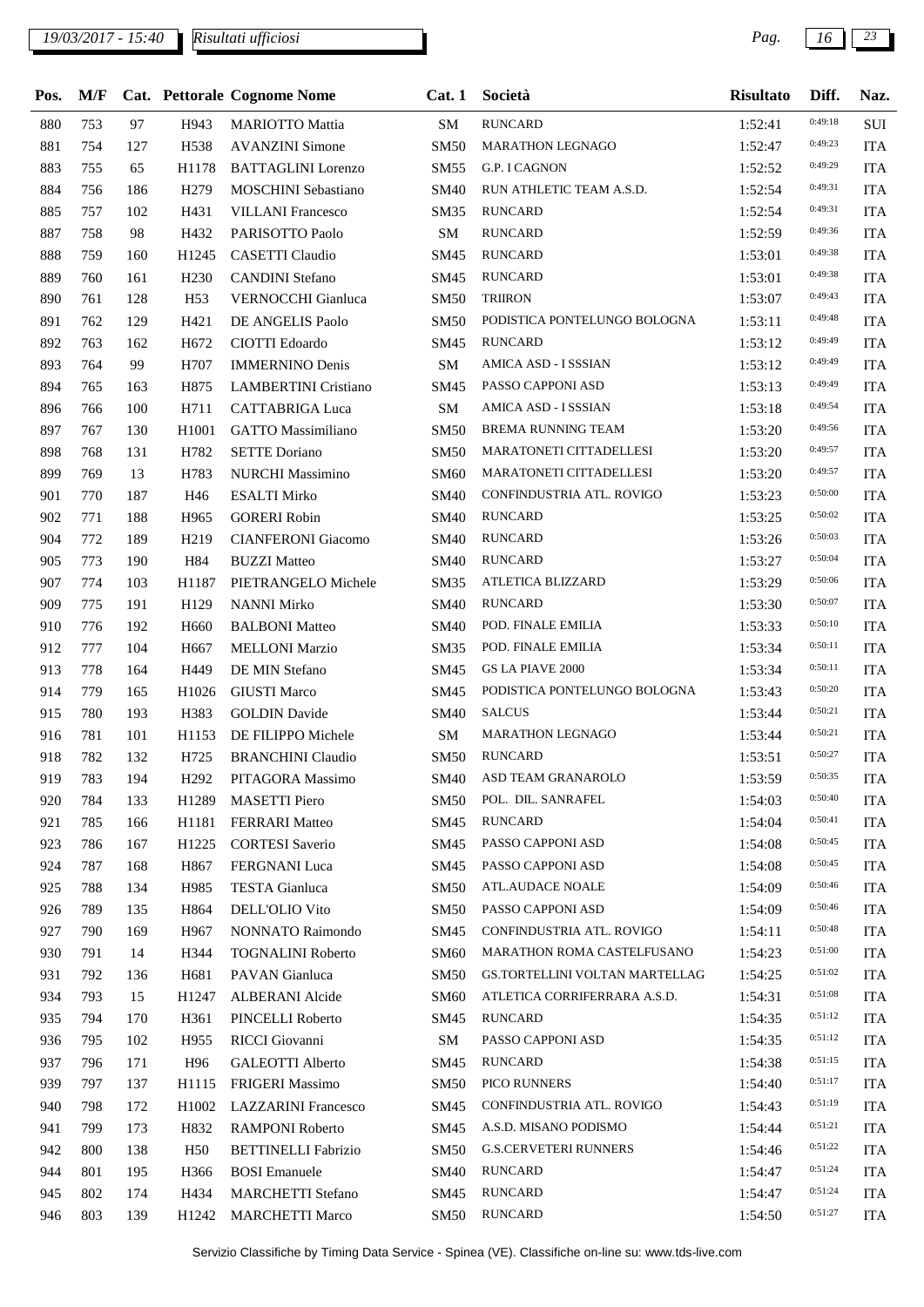### *19/03/2017 - 15:40 Pag. 17 23*

*Risultati ufficiosi*

| Pos. | M/F |     |                   | Cat. Pettorale Cognome Nome  | Cat.1       | Società                        | <b>Risultato</b> | Diff.   | Naz.       |
|------|-----|-----|-------------------|------------------------------|-------------|--------------------------------|------------------|---------|------------|
| 947  | 804 | 140 | H340              | <b>MARTINI</b> Ardilio Marco | <b>SM50</b> | <b>G.P. ARCI GOODWIN</b>       | 1:54:50          | 0:51:27 | <b>ITA</b> |
| 948  | 805 | 175 | H1080             | <b>VACCA Massimo</b>         | SM45        | <b>RUNCARD</b>                 | 1:54:52          | 0:51:28 | <b>ITA</b> |
| 951  | 806 | 176 | H860              | <b>BIANCHI</b> Piero         | SM45        | PASSO CAPPONI ASD              | 1:54:55          | 0:51:32 | <b>ITA</b> |
| 952  | 807 | 103 | H791              | <b>BORDIGNON David</b>       | SM          | <b>ASD NICO RUNNERS</b>        | 1:54:55          | 0:51:32 | <b>ITA</b> |
| 953  | 808 | 196 | H1086             | <b>TINTO Alessandro</b>      | <b>SM40</b> | <b>RUNCARD</b>                 | 1:54:58          | 0:51:35 | <b>ITA</b> |
| 954  | 809 | 141 | H939              | <b>CREMONINI Fabio</b>       | <b>SM50</b> | PERSICETANA PODISTICA          | 1:54:59          | 0:51:36 | <b>ITA</b> |
| 955  | 810 | 142 | H <sub>268</sub>  | <b>TACCON</b> Graziano       | <b>SM50</b> | LIBERI PODISTI PONTECCHIO      | 1:54:59          | 0:51:36 | <b>ITA</b> |
| 956  | 811 | 177 | H <sub>269</sub>  | <b>GRIGOLATO</b> Gianni      | SM45        | ASD LIBERI PODISTI PONTECCHIO  | 1:55:00          | 0:51:36 | <b>ITA</b> |
| 958  | 812 | 104 | H1229             | <b>CESCHELLI Alberto</b>     | SM          | ATL LIB MIRANO                 | 1:55:01          | 0:51:37 | <b>ITA</b> |
| 959  | 813 | 178 | H145              | ZANZI Luca                   | SM45        | RUN & BIKE CYCLING TEAM        | 1:55:01          | 0:51:38 | <b>ITA</b> |
| 960  | 814 | 105 | H1052             | <b>ARPICELLI Gabriele</b>    | <b>SM35</b> | <b>ROVIGOHM</b>                | 1:55:04          | 0:51:41 | <b>ITA</b> |
| 961  | 815 | 143 | H403              | <b>ZENATO Sandro</b>         | <b>SM50</b> | CONFINDUSTRIA ATL. ROVIGO      | 1:55:08          | 0:51:45 | <b>ITA</b> |
| 962  | 816 | 106 | H1170             | <b>DELVECCHIO Simone</b>     | <b>SM35</b> | <b>RUNCARD</b>                 | 1:55:10          | 0:51:47 | <b>ITA</b> |
| 963  | 817 | 16  | H1281             | <b>BALDI</b> Mauro           | <b>SM60</b> | <b>RUNCARD</b>                 | 1:55:10          | 0:51:47 | <b>MON</b> |
| 964  | 818 | 144 | H311              | <b>CAVICCHI Marco</b>        | <b>SM50</b> | PODISTICA PONTELUNGO BOLOGNA   | 1:55:11          | 0:51:48 | <b>ITA</b> |
| 965  | 819 | 197 | H1092             | <b>CAMPAGNA Daniele</b>      | <b>SM40</b> | <b>RUNCARD</b>                 | 1:55:13          | 0:51:50 | <b>ITA</b> |
| 967  | 820 | 198 | H1114             | COVA Dario Pietro            | SM40        | <b>RUNCARD</b>                 | 1:55:21          | 0:51:58 | <b>ITA</b> |
| 968  | 821 | 199 | H165              | <b>BASILE Alessandro</b>     | <b>SM40</b> | CIRCOLO ATL.GUARDIA DI FINANZA | 1:55:24          | 0:52:01 | <b>ITA</b> |
| 970  | 822 | 66  | H868              | <b>FUGGINI Flavio</b>        | <b>SM55</b> | PASSO CAPPONI ASD              | 1:55:34          | 0:52:11 | <b>ITA</b> |
| 971  | 823 | 107 | H988              | PUGGIOLI Andrea              | <b>SM35</b> | <b>RUNCARD</b>                 | 1:55:35          | 0:52:12 | <b>ITA</b> |
| 972  | 824 | 145 | H178              | <b>MANTICA Roberto</b>       | <b>SM50</b> | A.S.D. ATLETICA LUPATOTINA     | 1:55:37          | 0:52:14 | <b>ITA</b> |
| 974  | 825 | 179 | H1075             | <b>CAVEDON</b> Lorenzo       | SM45        | GS SCHIO BIKE VALLI SPORT      | 1:55:37          | 0:52:14 | <b>ITA</b> |
| 975  | 826 | 108 | H <sub>558</sub>  | ZITO Giuseppe                | SM35        | <b>RUNCARD</b>                 | 1:55:41          | 0:52:18 | <b>ITA</b> |
| 976  | 827 | 180 | H <sub>645</sub>  | <b>TIENGO Sergio</b>         | SM45        | ATLETICA CORRIFERRARA          | 1:55:44          | 0:52:21 | <b>ITA</b> |
| 977  | 828 | 181 | H745              | <b>AUSTRANTI Alessandro</b>  | SM45        | POL. ZOLA SEZ. ATLETICA        | 1:55:46          | 0:52:22 | <b>ITA</b> |
| 978  | 829 | 67  | H517              | <b>GRECO</b> Giancarlo       | SM55        | <b>RUNCARD</b>                 | 1:55:46          | 0:52:23 | <b>ITA</b> |
| 981  | 830 | 182 | H92               | GIOIOSA Antonello            | SM45        | EUROATLETICA 2002              | 1:55:52          | 0:52:29 | <b>ITA</b> |
| 982  | 831 | 68  | H978              | <b>OTTAVI</b> Massimo        | <b>SM55</b> | CIRCOLO GHINELLI               | 1:55:59          | 0:52:36 | <b>ITA</b> |
| 984  | 832 | 146 | H1191             | <b>BACCEI</b> Massimo        | <b>SM50</b> | 9,92 RUNNING ASD               | 1:56:00          | 0:52:37 | <b>ITA</b> |
| 985  | 833 | 147 | H442              | PUSCEDDU Paolo               | <b>SM50</b> | <b>RUNCARD</b>                 | 1:56:02          | 0:52:39 | <b>ITA</b> |
| 986  | 834 | 105 | H112              | <b>MARIOTTO Stefano</b>      | SM          |                                | 1:56:03          | 0:52:40 | <b>ITA</b> |
| 988  | 835 | 183 | H <sub>1173</sub> | MINGOZZI Gianluca            | SM45        | <b>RUNCARD</b>                 | 1:56:05          | 0:52:42 | <b>ITA</b> |
| 990  | 836 | 148 | H1027             | PERSONA Alessandro           | SM50        | TEAM PROETHICS                 | 1:56:19          | 0:52:56 | <b>ITA</b> |
| 991  | 837 | 149 | H186              | <b>ZAMPOLLO Massimo</b>      | <b>SM50</b> | A.S.D. ATLETICA LUPATOTINA     | 1:56:20          | 0:52:57 | <b>ITA</b> |
| 992  | 838 | 69  | H179              | <b>MUNARI</b> Franco         | <b>SM55</b> | A.S.D. ATLETICA LUPATOTINA     | 1:56:20          | 0:52:57 | <b>ITA</b> |
| 993  | 839 | 184 | H1241             | <b>BROCCOLI</b> Andrea       | SM45        | <b>RUNCARD</b>                 | 1:56:21          | 0:52:58 | <b>ITA</b> |
| 994  | 840 | 109 | H1234             | <b>CAMPANELLA Luca</b>       | SM35        | <b>RUNCARD</b>                 | 1:56:22          | 0:52:59 | <b>ITA</b> |
| 995  | 841 | 70  | H616              | <b>COLLINA</b> Gianni        | <b>SM55</b> | ATLETICA CORRIFERRARA          | 1:56:22          | 0:52:59 | <b>ITA</b> |
| 996  | 842 | 200 | H81               | RODA Michele                 | <b>SM40</b> | ASD POD. LIPPO CALDERARA       | 1:56:23          | 0:53:00 | <b>ITA</b> |
| 999  | 843 | 71  | H591              | <b>BRAIATO</b> Stefano       | SM55        | POL. QUADRILATERO              | 1:56:24          | 0:53:01 | <b>ITA</b> |
| 1000 | 844 | 185 | H918              | COCCO Vincenzo               | SM45        | <b>RUNCARD</b>                 | 1:56:29          | 0:53:06 | <b>ITA</b> |
| 1001 | 845 | 186 | H <sub>228</sub>  | <b>TOSTO</b> Antonio         | SM45        | PASSO CAPPONI ASD              | 1:56:29          | 0:53:06 | <b>ITA</b> |
| 1003 | 846 | 201 | H1018             | <b>MILANI</b> Franco         | <b>SM40</b> | <b>UISP</b>                    | 1:56:35          | 0:53:12 | <b>ITA</b> |
| 1004 | 847 | 202 | H <sub>273</sub>  | <b>CORAZZARI</b> Riccardo    | SM40        | PICO RUNNERS                   | 1:56:35          | 0:53:12 | <b>ITA</b> |
| 1005 | 848 | 187 | H983              | <b>BERTINI</b> Gianni        | SM45        | PASSO CAPPONI ASD              | 1:56:41          | 0:53:17 | <b>ITA</b> |
| 1006 | 849 | 188 | H1129             | PERDONATI Stefano            | SM45        | LIBERO MOVIMENTO PO RIVER ASD  | 1:56:42          | 0:53:19 | <b>ITA</b> |
| 1007 | 850 | 150 | H915              | <b>LOMBARDI Mauro</b>        | <b>SM50</b> | TRE CASALI SAN CESARIO         | 1:56:44          | 0:53:21 | <b>ITA</b> |
| 1008 | 851 | 106 | H <sub>535</sub>  | <b>DRAGHETTI Matteo</b>      | SM          | PODISTICA PONTELUNGO BOLOGNA   | 1:56:44          | 0:53:21 | <b>ITA</b> |
| 1009 | 852 | 151 | H461              | <b>CESTER Angelo</b>         | <b>SM50</b> | GR.PODISTICO AVIS TAGLIO DI PO | 1:56:45          | 0:53:22 | <b>ITA</b> |
| 1010 | 853 | 152 | H474              | PONZETTO Massimiliano        | <b>SM50</b> | GR.PODISTICO AVIS TAGLIO DI PO | 1:56:46          | 0:53:22 | <b>ITA</b> |
| 1011 | 854 | 189 | H964              | <b>ROSSI</b> Cristian        | SM45        | POL. ZOLA SEZ. ATLETICA        | 1:56:46          | 0:53:23 | <b>ITA</b> |
|      |     |     |                   |                              |             |                                |                  |         |            |

Servizio Classifiche by Timing Data Service - Spinea (VE). Classifiche on-line su: www.tds-live.com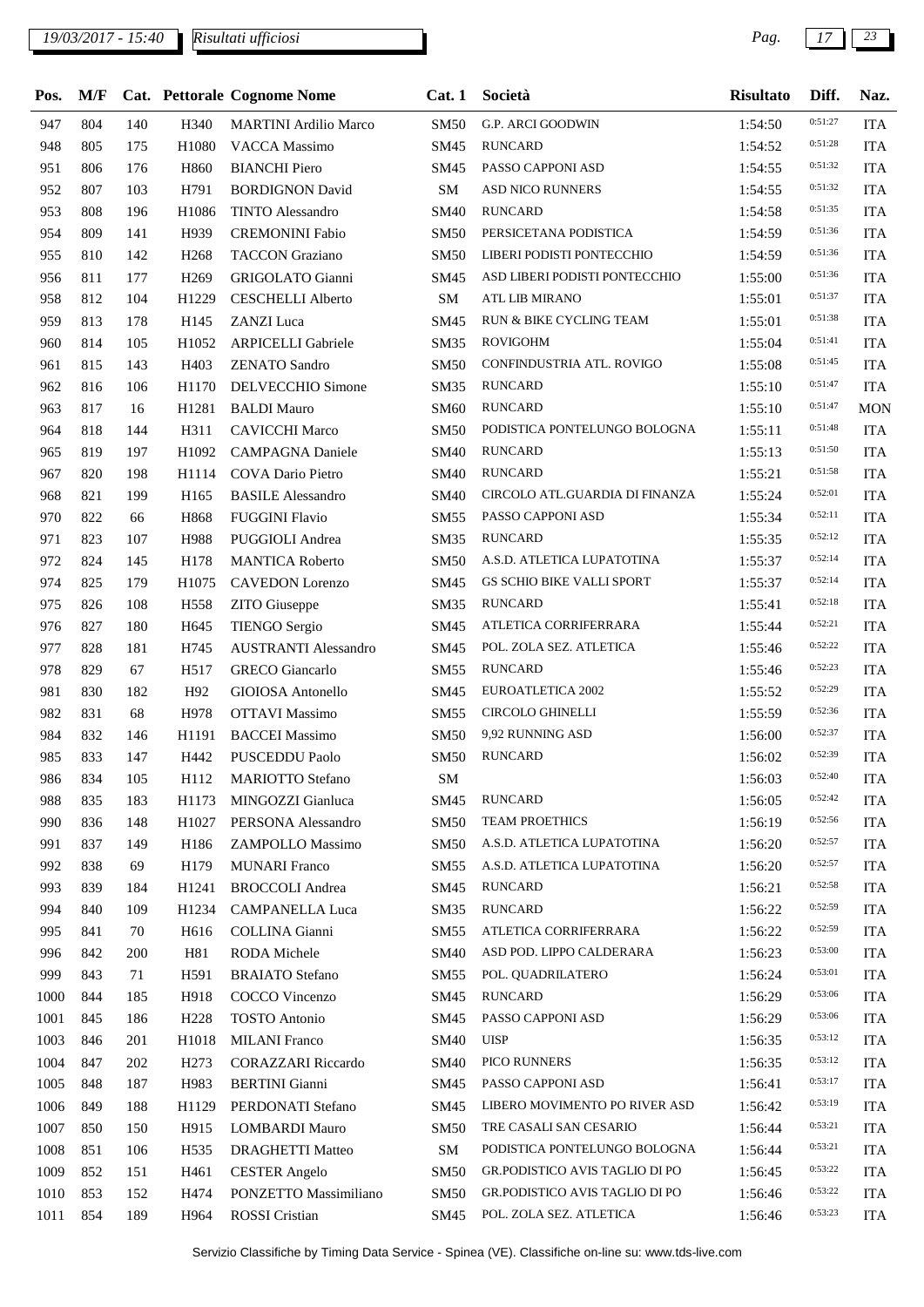# *19/03/2017 - 15:40 Pag. 18 23*

| Pos. | M/F |     |                   | Cat. Pettorale Cognome Nome  | Cat.1            | Società                       | <b>Risultato</b> | Diff.   | Naz.       |
|------|-----|-----|-------------------|------------------------------|------------------|-------------------------------|------------------|---------|------------|
| 1014 | 855 | 153 | H <sub>29</sub>   | <b>SODANI</b> Pietro         | <b>SM50</b>      | <b>VIRTUS VILLA ADA</b>       | 1:56:57          | 0:53:33 | <b>ITA</b> |
| 1015 | 856 | 154 | H438              | <b>BETTOCCHI Mario</b>       | <b>SM50</b>      | CSI SASSO MARCONI             | 1:56:58          | 0:53:34 | <b>ITA</b> |
| 1018 | 857 | 155 | H709              | <b>ZOPPI</b> Tonino          | <b>SM50</b>      | AMICA ASD - I SSSIAN          | 1:57:05          | 0:53:42 | <b>ITA</b> |
| 1019 | 858 | 110 | H1282             | <b>SORELLA Giuseppe</b>      | SM35             | <b>RUNCARD</b>                | 1:57:09          | 0:53:46 | <b>ITA</b> |
| 1021 | 859 | 203 | H740              | <b>SANTI Paolo</b>           | <b>SM40</b>      | <b>RUNCARD</b>                | 1:57:10          | 0:53:47 | <b>ITA</b> |
| 1023 | 860 | 190 | H <sub>258</sub>  | RAFFAGNINI Simone            | SM45             | <b>RUNCARD</b>                | 1:57:10          | 0:53:47 | <b>ITA</b> |
| 1024 | 861 | 191 | H106              | <b>INCATASCIATO Emmanuel</b> | SM45             | <b>RUNCARD</b>                | 1:57:11          | 0:53:48 | <b>ITA</b> |
| 1025 | 862 | 107 | H1215             | <b>ZANETTI Loris</b>         | SM               | <b>RUNCARD</b>                | 1:57:11          | 0:53:48 | <b>ITA</b> |
| 1027 | 863 | 204 | H464              | CAPPELLARI Luigi             | <b>SM40</b>      | <b>RUNCARD</b>                | 1:57:17          | 0:53:54 | <b>ITA</b> |
| 1028 | 864 | 111 | H1158             | <b>MONTANARI Nicola</b>      | SM35             | AMICA ASD - I SSSIAN          | 1:57:17          | 0:53:54 | <b>ITA</b> |
| 1029 | 865 | 192 | H <sub>503</sub>  | <b>SOVRANI</b> Alberto       | SM45             | A.S.D. FARO FORMIGNANA        | 1:57:18          | 0:53:55 | <b>ITA</b> |
| 1030 | 866 | 193 | H306              | <b>BETTINI</b> Marco         | SM45             | CSI SASSO MARCONI             | 1:57:19          | 0:53:55 | <b>ITA</b> |
| 1031 | 867 | 17  | H423              | <b>MANFREDI Claudio</b>      | <b>SM60</b>      | <b>RUNCARD</b>                | 1:57:19          | 0:53:56 | <b>ITA</b> |
| 1032 | 868 | 194 | H472              | <b>AVANZINI</b> Stefano      | SM45             | <b>RUNCARD</b>                | 1:57:19          | 0:53:56 | <b>ITA</b> |
| 1034 | 869 | 156 | H72               | <b>LANDUZZI Roberto</b>      | <b>SM50</b>      | PODISTICA PONTELUNGO BOLOGNA  | 1:57:23          | 0:54:00 | <b>ITA</b> |
| 1036 | 870 | 112 | H862              | CASSINA Andrea               | SM35             | PASSO CAPPONI ASD             | 1:57:28          | 0:54:05 | <b>ITA</b> |
| 1038 | 871 | 72  | H <sub>699</sub>  | <b>MONTUORI</b> Claudio      | SM55             | AMICA ASD - I SSSIAN          | 1:57:31          | 0:54:08 | <b>ITA</b> |
| 1040 | 872 | 73  | H452              | <b>ZELLA</b> Mirco           | SM55             | <b>BOOMERANG RUNNERS</b>      | 1:57:33          | 0:54:10 | <b>ITA</b> |
| 1042 | 873 | 157 | H124              | APUZZO Ferdinando            | <b>SM50</b>      | VENICEMARATHON CLUB           | 1:57:41          | 0:54:18 | <b>ITA</b> |
| 1044 | 874 | 113 | H1268             | PALASCIANO Quirico           | SM35             | PASSO CAPPONI ASD             | 1:57:43          | 0:54:20 | <b>ITA</b> |
| 1045 | 875 | 195 | H1236             | DE BIAGGI Gianluca           | SM45             | <b>RUNCARD</b>                | 1:57:44          | 0:54:21 | <b>ITA</b> |
| 1046 | 876 | 196 | H1240             | <b>VERONESI Luca</b>         | SM45             | <b>RUNCARD</b>                | 1:57:45          | 0:54:21 | <b>ITA</b> |
| 1047 | 877 | 205 | H741              | <b>LITTAME</b> Alessandro    | <b>SM40</b>      | CONFINDUSTRIA ATL. ROVIGO     | 1:57:46          | 0:54:23 | <b>ITA</b> |
| 1048 | 878 | 197 | H <sub>270</sub>  | <b>BERTELLI</b> Sandro       | SM45             | ATL. PIACENZA                 | 1:57:46          | 0:54:23 | <b>ITA</b> |
| 1050 | 879 | 114 | H991              | <b>GIURICIN Francesco</b>    | SM35             | <b>RUNCARD</b>                | 1:57:49          | 0:54:26 | <b>ITA</b> |
| 1051 | 880 | 206 | H1110             | <b>TOMEI Mirco</b>           | <b>SM40</b>      | <b>RUNCARD</b>                | 1:57:50          | 0:54:27 | <b>ITA</b> |
| 1052 | 881 | 207 | H <sub>1273</sub> | PUPPIN Diego                 | <b>SM40</b>      | <b>NEW ENGLAND</b>            | 1:57:51          | 0:54:28 | <b>ITA</b> |
| 1055 | 882 | 2   | H1047             | <b>CECCHETTI Alessandro</b>  | PM               | <b>ROVIGOHM</b>               | 1:57:56          | 0:54:33 | <b>ITA</b> |
| 1056 | 883 | 9   | H559              | <b>MISTRONI Francesco</b>    | SM65             | POL. PORTA SARAGOZZA          | 1:57:57          | 0:54:34 | <b>ITA</b> |
| 1057 | 884 | 208 | H375              | SCARDOVELLI Andrea           | <b>SM40</b>      | PHOENIX TEAM                  | 1:57:58          | 0:54:35 | <b>ITA</b> |
| 1058 | 885 | 209 | H <sub>575</sub>  | VUOCOLO Maurizio             | SM40             | A.S.D. POL. QUADRILATERO      | 1:57:58          | 0:54:35 | <b>ITA</b> |
| 1059 | 886 | 198 | H588              | <b>CECCHI Massimo</b>        | SM45             | A.S.D. POL. QUADRILATERO      | 1:57:59          | 0:54:35 | <b>ITA</b> |
| 1061 | 887 | 158 | H328              | <b>ROMANONI Mauro</b>        | SM <sub>50</sub> | <b>RUNCARD</b>                | 1:58:09          | 0:54:46 | <b>ITA</b> |
| 1063 | 888 | 108 | H1248             | DELLA VECCHIA Mirko          | SM               | <b>RUNCARD</b>                | 1:58:10          | 0:54:47 | <b>ITA</b> |
| 1064 | 889 | 18  | H376              | <b>STORARI</b> Daniele       | <b>SM60</b>      | PHOENIX TEAM                  | 1:58:14          | 0:54:51 | <b>ITA</b> |
| 1065 | 890 | 115 | H413              | <b>BERGANTIN Mauro</b>       | SM35             | <b>RUNCARD</b>                | 1:58:18          | 0:54:55 | <b>ITA</b> |
| 1067 | 891 | 74  | H487              | <b>BOTTONI</b> Alessandro    | SM55             | A.S.D. FARO FORMIGNANA        | 1:58:23          | 0:55:00 | <b>ITA</b> |
| 1068 | 892 | 75  | H490              | CALLEGARI Andrea             | SM55             | A.S.D. FARO FORMIGNANA        | 1:58:23          | 0:55:00 | <b>ITA</b> |
| 1069 | 893 | 76  | H887              | PATTUZZI Sergio              | SM55             | PASSO CAPPONI ASD             | 1:58:27          | 0:55:04 | <b>ITA</b> |
| 1070 | 894 | 199 | H <sub>55</sub>   | LANDUZZI Carlo               | SM45             | <b>RUNCARD</b>                | 1:58:27          | 0:55:04 | <b>ITA</b> |
| 1071 | 895 | 200 | H1055             | <b>MESTIERI</b> Roberto      | SM45             | <b>ROVIGOHM</b>               | 1:58:30          | 0:55:07 | <b>ITA</b> |
| 1073 | 896 | 10  | H172              | PELIGRA Carmelo              | SM65             | ASD MARATHON CAVALLI MARINI   | 1:58:36          | 0:55:13 | <b>ITA</b> |
| 1075 | 897 | 210 | H119              | LAZZARI Luca                 | <b>SM40</b>      | <b>RUNCARD</b>                | 1:58:37          | 0:55:14 | <b>ITA</b> |
| 1077 | 898 | 109 | H <sub>649</sub>  | <b>VEZZALI Marco</b>         | SM               | ATLETICA CORRIFERRARA         | 1:58:41          | 0:55:18 | <b>ITA</b> |
| 1078 | 899 | 211 | H748              | CALARI Gianluca              | <b>SM40</b>      | <b>RUNCARD</b>                | 1:58:48          | 0:55:25 | <b>ITA</b> |
| 1079 | 900 | 77  | H775              | COGNOLATO Giorgio            | SM55             | MARATONETI CITTADELLESI       | 1:58:48          | 0:55:25 | <b>ITA</b> |
| 1080 | 901 | 212 | H <sub>573</sub>  | FERRO Marco                  | <b>SM40</b>      | CONFINDUSTRIA ATL. ROVIGO     | 1:58:48          | 0:55:25 | <b>ITA</b> |
| 1081 | 902 | 213 | H445              | VIARA Federico               | <b>SM40</b>      | <b>RUNCARD</b>                | 1:58:52          | 0:55:28 | <b>ITA</b> |
| 1082 | 903 | 201 | H <sub>294</sub>  | LIONETTI Stefano             | SM45             | ATLETICA MDS PANARIAGROUP ASD | 1:58:55          | 0:55:32 | <b>ITA</b> |
| 1083 | 904 | 19  | H <sub>205</sub>  | <b>CASINI Mauro</b>          | SM60             | ATLETICA CORRIFERRARA         | 1:58:56          | 0:55:33 | <b>ITA</b> |
| 1085 | 905 | 202 | H831              | <b>SEREN Luca</b>            | SM45             | <b>G.S.ALPINI VICENZA</b>     | 1:58:57          | 0:55:34 | <b>ITA</b> |
|      |     |     |                   |                              |                  |                               |                  |         |            |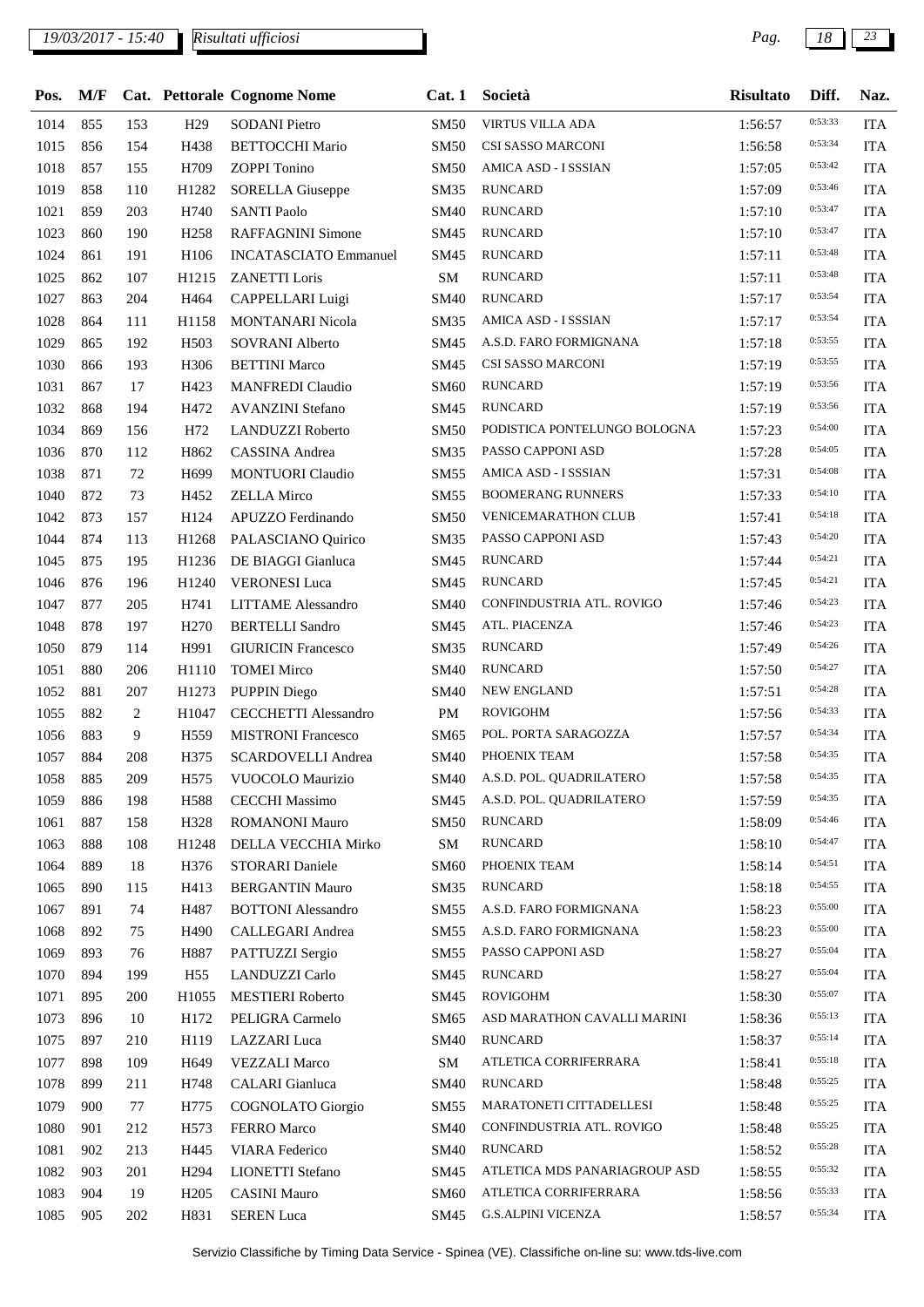# *19/03/2017 - 15:40 Pag. 19 23*

| Pos. | M/F |     |                  | Cat. Pettorale Cognome Nome | Cat.1       | Società                         | <b>Risultato</b> | Diff.   | Naz.       |
|------|-----|-----|------------------|-----------------------------|-------------|---------------------------------|------------------|---------|------------|
| 1086 | 906 | 159 | H750             | FRACCON Massimiliano        | <b>SM50</b> | <b>RUNCARD</b>                  | 1:58:58          | 0:55:35 | <b>ITA</b> |
| 1087 | 907 | 203 | H884             | <b>NEGRONI Nicola</b>       | SM45        | PASSO CAPPONI ASD               | 1:59:03          | 0:55:40 | <b>ITA</b> |
| 1088 | 908 | 160 | H1159            | <b>BRUNETTI</b> Loriano     | <b>SM50</b> | S.ATL. SENIGALLIA               | 1:59:07          | 0:55:44 | <b>ITA</b> |
| 1089 | 909 | 214 | H1204            | ERŠEG Marijo                | <b>SM40</b> | TK MARATHON 95 - VARAŽDIN - CRO | 1:59:07          | 0:55:44 | CRO        |
| 1090 | 910 | 161 | H990             | PEZZONI Valter              | <b>SM50</b> | <b>RUNCARD</b>                  | 1:59:08          | 0:55:45 | <b>ITA</b> |
| 1091 | 911 | 110 | H <sub>267</sub> | <b>LONGO Renato</b>         | SM          | ASD LAVORATORI INTESA SANPAOLO  | 1:59:12          | 0:55:49 | <b>ITA</b> |
| 1092 | 912 | 204 | H729             | <b>BERSELLI</b> Cristian    | SM45        | POL. PORTA SARAGOZZA            | 1:59:14          | 0:55:51 | <b>ITA</b> |
| 1094 | 913 | 215 | H962             | RAPATTONI Lido              | <b>SM40</b> | THE HURRICANE S.S.D. A R.L.     | 1:59:16          | 0:55:53 | <b>ITA</b> |
| 1095 | 914 | 216 | H718             | POLIMENO Andrea             | <b>SM40</b> | <b>RUNCARD</b>                  | 1:59:18          | 0:55:55 | <b>ITA</b> |
| 1096 | 915 | 217 | H460             | PERINA Daniele              | <b>SM40</b> | <b>RUNCARD</b>                  | 1:59:20          | 0:55:56 | <b>ITA</b> |
| 1097 | 916 | 116 | H1263            | <b>AVRIL Damien</b>         | <b>SM35</b> | <b>RUNCARD</b>                  | 1:59:23          | 0:56:00 | <b>FRA</b> |
| 1098 | 917 | 218 | H <sub>621</sub> | PIZZINARDI Gabriele         | <b>SM40</b> | ATLETICA CORRIFERRARA           | 1:59:24          | 0:56:01 | <b>ITA</b> |
| 1099 | 918 | 11  | H1044            | CARLETTI Gabriele           | SM65        | <b>G.P. VIGARANESE</b>          | 1:59:28          | 0:56:05 | <b>ITA</b> |
| 1100 | 919 | 78  | H642             | <b>TADDIA Alberto</b>       | <b>SM55</b> | ATLETICA CORRIFERRARA           | 1:59:30          | 0:56:07 | <b>ITA</b> |
| 1101 | 920 | 20  | H <sub>212</sub> | PAVAN Alessandro            | <b>SM60</b> | ASSINDUSTRIA SPORT PADOVA       | 1:59:34          | 0:56:11 | <b>ITA</b> |
| 1102 | 921 | 117 | H <sub>608</sub> | <b>NOZZI</b> Luca           | <b>SM35</b> | <b>RUNCARD</b>                  | 1:59:36          | 0:56:13 | <b>ITA</b> |
| 1103 | 922 | 162 | H77              | <b>SITA Luca</b>            | <b>SM50</b> |                                 | 1:59:37          | 0:56:14 | <b>ITA</b> |
| 1104 | 923 | 205 | H594             | <b>ZERBINI Vittorio</b>     | SM45        | POL. QUADRILATERO               | 1:59:42          | 0:56:19 | <b>ITA</b> |
| 1105 | 924 | 206 | H593             | <b>ZERBINI</b> Enrico       | SM45        | POL. QUADRILATERO               | 1:59:42          | 0:56:19 | <b>ITA</b> |
| 1106 | 925 | 79  | H1284            | <b>CESTAR Dragutin</b>      | SM55        | <b>RUNCARD</b>                  | 1:59:46          | 0:56:23 | CRO        |
| 1107 | 926 | 80  | H1264            | MARTINOZZI Sergio           | SM55        | ATL. BONDENO                    | 1:59:48          | 0:56:25 | <b>ITA</b> |
| 1108 | 927 | 111 | H1189            | <b>COSTANTINI Enrico</b>    | SM          | ATLETICA CORRIFERRARA           | 1:59:49          | 0:56:25 | <b>ITA</b> |
| 1111 | 928 | 163 | H792             | <b>BERNO</b> Angelo         | <b>SM50</b> | MARATONETI CITTADELLESI         | 1:59:55          | 0:56:32 | <b>ITA</b> |
| 1113 | 929 | 207 | H <sub>561</sub> | PIRONDINI Andrea            | SM45        | POL. PORTA SARAGOZZA            | 1:59:58          | 0:56:35 | <b>ITA</b> |
| 1114 | 930 | 112 | H79              | MALAVASI Andrea             | SM          | POL. ZOLA SEZ. ATLETICA         | 1:59:58          | 0:56:35 | <b>ITA</b> |
| 1115 | 931 | 81  | H349             | <b>TARGHINI Roberto</b>     | <b>SM55</b> | CORRI FORREST ASSOCIAZIONE SPO  | 2:00:00          | 0:56:37 | <b>ITA</b> |
| 1116 | 932 | 219 | H521             | <b>AMADORI</b> Cristian     | <b>SM40</b> | <b>RUNCARD</b>                  | 2:00:02          | 0:56:39 | <b>ITA</b> |
| 1117 | 933 | 82  | H569             | VANNINI Roberto             | <b>SM55</b> | POL. PORTA SARAGOZZA            | 2:00:04          | 0:56:40 | <b>ITA</b> |
| 1118 | 934 | 118 | H1243            | <b>DISARO'</b> Matteo       | SM35        | <b>RUNCARD</b>                  | 2:00:04          | 0:56:41 | <b>ITA</b> |
| 1119 | 935 | 220 | H742             | <b>ZANON Filippo</b>        | <b>SM40</b> | RUNNING TEAM MESTRE             | 2:00:05          | 0:56:41 | <b>ITA</b> |
| 1120 | 936 | 21  | H <sub>126</sub> | PAGANO Loris                | SM60        | VENICEMARATHON CLUB             | 2:00:05          | 0:56:42 | <b>ITA</b> |
| 1121 | 937 | 221 | H303             | MILANI Guido                | SM40        | <b>RUNCARD</b>                  | 2:00:06          | 0:56:43 | <b>ITA</b> |
| 1124 | 938 | 208 | H <sub>607</sub> | <b>GALLO</b> Michele        | SM45        | HAPPY RUNNER CLUB               | 2:00:16          | 0:56:53 | <b>ITA</b> |
| 1125 | 939 | 83  | H556             | <b>GENTILINI Alessandro</b> | SM55        | POL. PORTA SARAGOZZA            | 2:00:17          | 0:56:54 | <b>ITA</b> |
| 1126 | 940 | 164 | H424             | PIERGENTILI Maurizio        | <b>SM50</b> | HAPPY RUNNER CLUB               | 2:00:18          | 0:56:55 | <b>ITA</b> |
| 1127 | 941 | 222 | H <sub>215</sub> | <b>ZANON</b> Andrea         | <b>SM40</b> | PICO RUNNERS                    | 2:00:23          | 0:57:00 | <b>ITA</b> |
| 1129 | 942 | 22  | H1098            | <b>SABATTINI</b> Gaetano    | <b>SM60</b> | POL. PORTA SARAGOZZA            | 2:00:25          | 0:57:02 | <b>ITA</b> |
| 1131 | 943 | 209 | H98              | ESPOSTO Stefano             | SM45        | <b>RUNCARD</b>                  | 2:00:28          | 0:57:05 | <b>ITA</b> |
| 1132 | 944 | 223 | H <sub>200</sub> | PASQUALI Mauro              | <b>SM40</b> | POL. COOP CERAMICA ASD          | 2:00:32          | 0:57:09 | <b>ITA</b> |
| 1133 | 945 | 210 | H197             | <b>BARONCINI Fabrizio</b>   | SM45        | POL. COOP CERAMICA ASD          | 2:00:33          | 0:57:10 | <b>ITA</b> |
| 1134 | 946 | 224 | H980             | RIBEIRO CAVAZZUTI Lucian    | <b>SM40</b> | <b>RUNCARD</b>                  | 2:00:33          | 0:57:10 | <b>ITA</b> |
| 1135 | 947 | 84  | H1085            | <b>BOSI</b> Alessandro      | SM55        | <b>RUNCARD</b>                  | 2:00:34          | 0:57:11 | <b>ITA</b> |
| 1137 | 948 | 225 | H463             | <b>CECCARELLI Michele</b>   | <b>SM40</b> | TRAIL RUNNING PROJECT ASD       | 2:00:36          | 0:57:13 | <b>ITA</b> |
| 1138 | 949 | 226 | H992             | <b>FORNI</b> Lorenzo        | SM40        | 9,92 RUNNING ASD                | 2:00:37          | 0:57:13 | <b>ITA</b> |
| 1140 | 950 | 85  | H1142            | LASAGNI Giovanni            | SM55        | ATL. GNARRO JET MATTEI          | 2:00:37          | 0:57:14 | <b>ITA</b> |
| 1141 | 951 | 119 | H698             | <b>NALLI Alex</b>           | SM35        | AMICA ASD - I SSSIAN            | 2:00:40          | 0:57:17 | <b>ITA</b> |
| 1142 | 952 | 165 | H861             | <b>BUDRIESI Stefano</b>     | <b>SM50</b> | PASSO CAPPONI ASD               | 2:00:41          | 0:57:18 | <b>ITA</b> |
| 1143 | 953 | 227 | H691             | <b>MOSCA</b> Igor           | <b>SM40</b> | <b>RUNCARD</b>                  | 2:00:41          | 0:57:18 | <b>ITA</b> |
| 1144 | 954 | 211 | H <sub>156</sub> | RAFFANINI Michele           | SM45        | C.A.S.C.                        | 2:00:42          | 0:57:19 | <b>ITA</b> |
| 1146 | 955 | 212 | H <sub>969</sub> | <b>BIANCHI</b> Giovanni     | SM45        | OLIMPIA NUOVA RUNNING A.S.D.    | 2:00:47          | 0:57:24 | <b>ITA</b> |
| 1147 | 956 | 228 | H127             | <b>SERRA Gabriele</b>       | <b>SM40</b> | <b>RUNCARD</b>                  | 2:00:49          | 0:57:26 | <b>ITA</b> |
|      |     |     |                  |                             |             |                                 |                  |         |            |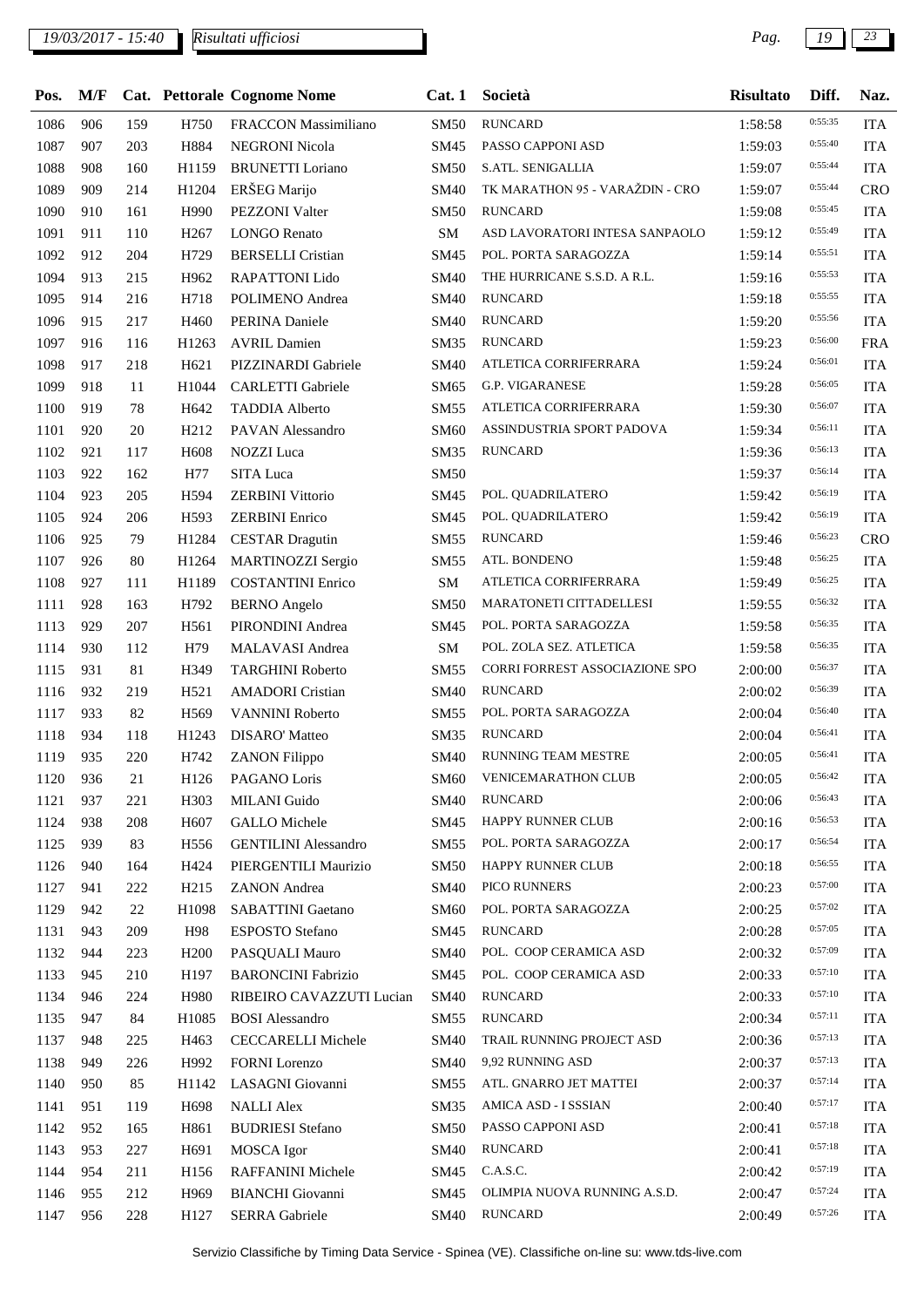# *19/03/2017 - 15:40 Pag. 20 23*

| 0:57:31<br><b>RUNCARD</b><br><b>SM35</b><br>1150<br>957<br>120<br>H <sub>218</sub><br><b>ANTONUCCI Antonio</b><br>2:00:54<br><b>ITA</b><br>0:57:33<br>958<br>213<br>H753<br>SM45<br><b>MARATHON LEGNAGO</b><br><b>ITA</b><br>1151<br><b>BUZZACCHI Simone</b><br>2:00:56<br>0:57:42<br><b>BOOMERANG RUNNERS</b><br>1154<br>959<br>214<br>H1015<br>DE BELLO Alfredo<br>SM45<br>2:01:05<br><b>ITA</b><br>HAVAŠ Juraj<br>0:57:43<br>${\bf SM}$<br><b>RUNCARD</b><br><b>CRO</b><br>1155<br>960<br>113<br>H1205<br>2:01:06<br>0:57:46<br><b>MARATONETI ERACLEA</b><br>SM45<br><b>ITA</b><br>1156<br>961<br>215<br>H <sub>537</sub><br><b>BORIN</b> Nicola<br>2:01:09<br>0:57:47<br>RUNNING TEAM MESTRE<br>1160<br>962<br>166<br>H531<br>FACCO Moreno<br><b>SM50</b><br><b>ITA</b><br>2:01:10<br>0:57:49<br>${\rm SM}$<br>PASSO CAPPONI ASD<br>1161<br>H952<br>FELICANI Marco<br><b>ITA</b><br>963<br>114<br>2:01:12<br>0:57:50<br>1162<br>SM35<br>A.S.D TEAM SPARTANS<br><b>ITA</b><br>964<br>121<br>H959<br><b>MANTOVANI Silvio</b><br>2:01:13<br>0:57:55<br>965<br>CSI SASSO MARCONI<br>1166<br>86<br>H415<br>PASCAI Luciano<br>SM55<br>2:01:18<br><b>ITA</b><br>0:57:56<br>1168<br>SM45<br>ATLETICA CORRIFERRARA<br><b>ITA</b><br>966<br>216<br>H <sub>627</sub><br><b>BIGONI</b> Massimiliano<br>2:01:19<br>0:57:57<br>1169<br><b>RUNCARD</b><br><b>ITA</b><br>967<br>229<br>H430<br><b>BARALDI Mauro</b><br><b>SM40</b><br>2:01:21<br>0:58:00<br>A.R.C.U.S.<br>1170<br>968<br>167<br>H428<br>UGOLINI Fabrizio<br><b>SM50</b><br>2:01:23<br><b>ITA</b><br>0:58:00<br>PASSO CAPPONI ASD<br>1171<br>SM45<br><b>ITA</b><br>969<br>217<br>H1269<br><b>VENTURA Roberto</b><br>2:01:23<br>0:58:01<br>PASSO CAPPONI ASD<br>1172<br>970<br>218<br>H855<br><b>BATTISTINI</b> Claudio<br>SM45<br>2:01:25<br><b>ITA</b><br>0:58:16<br><b>RUNNERS PADOVA</b><br>1173<br>971<br>12<br>H105<br><b>BARBONI</b> Giorgio<br>SM65<br>2:01:39<br><b>ITA</b><br>0:58:28<br>POL. PORTA SARAGOZZA<br>1175<br>972<br>SM40<br><b>ITA</b><br>230<br>H <sub>570</sub><br><b>ZECCHI</b> Cristiano<br>2:01:51<br>0:58:29<br>973<br>23<br>POLISPORTIVA RUNNERS ORISTANO<br><b>ITA</b><br>1176<br>H192<br><b>SERRA Guido</b><br><b>SM60</b><br>2:01:52<br>0:58:44<br>1181<br>974<br>A.S.D. ATLETICA LUPATOTINA<br><b>ITA</b><br>24<br>H175<br>DE BIANCHI Dario<br><b>SM60</b><br>2:02:07<br>0:58:48<br>1182<br>975<br>H <sub>66</sub><br><b>SM55</b><br><b>RUNCARD</b><br><b>BRA</b><br>87<br>LOUREIRO E SILVA Ricardo<br>2:02:12<br>0:58:54<br>1183<br>ATLETICA CORRIFERRARA<br>976<br>231<br>H1261<br><b>BERGAMINI</b> Davide<br><b>SM40</b><br><b>ITA</b><br>2:02:17<br>0:58:59<br>1184<br>977<br><b>BASSI William</b><br>PASSO CAPPONI ASD<br>168<br>H854<br><b>SM50</b><br>2:02:22<br><b>ITA</b><br>0:59:02<br>CONFINDUSTRIA ATL. ROVIGO<br>978<br>SM45<br><b>ITA</b><br>1185<br>219<br>H1048<br>MILANI Alessandro<br>2:02:25<br>0:59:07<br>1186<br>979<br>169<br>ZACCARELLI William<br><b>SM50</b><br>PODISTICA CORREGGIO<br><b>ITA</b><br>H <sub>1155</sub><br>2:02:30<br>0:59:07<br>PASSO CAPPONI ASD<br>1187<br>SM<br>980<br>115<br>H890<br>PIZZI Davide<br>2:02:30<br><b>ITA</b><br>0:59:08<br>1188<br>981<br>H579<br><b>BOLOGNESI Marcello</b><br>${\bf SM}$<br><b>ITA</b><br>116<br>A.S.D. POL. QUADRILATERO<br>2:02:31<br>0:59:08<br><b>SINGOLO</b><br>1190<br>88<br>982<br>H1006<br><b>TOMESANI Vittorio Emanuele</b><br>SM55<br><b>ITA</b><br>2:02:31<br>0:59:09<br>ASD TEAM GRANAROLO<br>1191<br>983<br>122<br>H441<br><b>MENARINI</b> Andrea<br><b>SM35</b><br>2:02:32<br><b>ITA</b><br>0:59:13<br>984<br>SM35<br><b>RUNCARD</b><br><b>ITA</b><br>1195<br>123<br>H <sub>528</sub><br><b>FUMANERI Alessandro</b><br>2:02:36<br>0:59:16<br>1196<br>985<br>170<br>H1094<br><b>CARPANI</b> Giulio<br><b>SM50</b><br>A.S.D.POL.MAGNETI MARELLI<br><b>ITA</b><br>2:02:39<br>0:59:18<br>1197<br><b>RUNCARD</b><br>986<br>25<br>H32<br>VILLANI Marco Maria<br>SM60<br><b>ITA</b><br>2:02:41<br>0:59:18<br>987<br>89<br>SM55 ATLETICA CORRIFERRARA<br>2:02:42<br><b>ITA</b><br>1198<br>H1066 PIERAGNOLI Lorenzo<br>0:59:21<br>POD. FINALE EMILIA<br>1199<br>988<br>232<br>H <sub>662</sub><br><b>BARALDI Rudy</b><br>SM40<br>2:02:44<br><b>ITA</b><br>0:59:25<br>HAPPY RUNNER CLUB<br>1200<br>989<br>90<br>H1226<br>SM55<br>2:02:48<br><b>ITA</b><br><b>GIAROLI</b> Angelo<br>0:59:28<br>1202<br>990<br>220<br>H1062<br>MELOCCO Piero<br>SM45<br>ATLETICA CORRIFERRARA<br>2:02:51<br><b>ITA</b><br>0:59:34<br><b>RUNCARD</b><br>1204<br>991<br><b>ACCINELLI Benedetto</b><br>171<br>H1188<br><b>SM50</b><br>2:02:57<br><b>ITA</b><br>0:59:40<br>1206<br>H816<br>DI TRANI Alessio<br>SM35<br>ATL. CIBENO<br>2:03:03<br><b>ITA</b><br>992<br>124<br>0:59:43<br>A.S.D. FARO FORMIGNANA<br>1207<br>993<br>221<br>H486<br><b>BISI</b> Gianni<br>SM45<br><b>ITA</b><br>2:03:06<br>0:59:44<br>1208<br>RAVAZZI Alessandro<br>A.S.D. FARO FORMIGNANA<br>994<br>222<br>H <sub>502</sub><br>SM45<br>2:03:07<br><b>ITA</b><br>0:59:48<br>AMICA ASD - I SSSIAN<br>1209<br>995<br>233<br>H712<br>ORSI Massimiliano<br><b>SM40</b><br><b>ITA</b><br>2:03:11<br>0:59:50<br>1211<br>996<br>172<br>H422<br>RICHARD Iacopo<br><b>SM50</b><br>ASD MARATHON CAVALLI MARINI<br>2:03:13<br><b>ITA</b><br>0:59:51<br><b>RUNCARD</b><br>1212<br>997<br>H534<br><b>MARTINO Carmelo</b><br><b>SM50</b><br><b>ITA</b><br>173<br>2:03:14<br>POLISPORTIVA COLVERDE<br>0:59:53<br>1214<br>998<br>174<br>H49<br><b>IPPOLITI Antonio</b><br><b>SM50</b><br>2:03:16<br><b>ITA</b><br>0:59:53<br>AMICA ASD - I SSSIAN<br>1215<br>999<br>MOSCATO Andrea<br><b>SM35</b><br><b>ITA</b><br>125<br>H <sub>697</sub><br>2:03:16<br>0:59:54<br>1216<br>1000<br>H511<br><b>NALDONI</b> Luca<br><b>RUNCARD</b><br><b>ITA</b><br>126<br>SM35<br>2:03:17<br>0:59:58<br>ATLETICA MDS PANARIAGROUP ASD<br>1219<br>1001<br>91<br>H668<br><b>CHITTO Vainer</b><br>SM55<br><b>ITA</b><br>2:03:21<br>0:59:58<br>1220<br>1002<br><b>VANI</b> Carlo<br><b>SM80</b><br>ASD MARATHON CAVALLI MARINI<br><b>ITA</b><br>-1<br>H796<br>2:03:21<br>0:59:59<br>G.S. GABBI<br>1221<br>1003<br><b>GUIZZARDI Marco</b><br>SM35<br><b>ITA</b><br>127<br>H448<br>2:03:22<br>1:00:04<br>POL. PORTA SARAGOZZA<br>1225<br>1004<br>DEL VECCHIO Aurelio<br><b>SM60</b><br><b>ITA</b><br>26<br>H <sub>554</sub><br>2:03:27<br>1:00:12<br>POLISPORTIVA RUBIERA<br>1228<br>1005<br>DE NISCO Andrea<br>SM35<br><b>ITA</b><br>128<br>H <sub>1078</sub><br>2:03:35<br>1:00:18<br>1230<br>1006<br>223<br>H925<br><b>GARDIN Marcello</b><br>SM45<br>HAPPY RUNNER CLUB<br>2:03:41<br><b>ITA</b><br>1:00:19<br>1231 1007<br>PODISTICA PONTELUNGO BOLOGNA<br>224<br>PAIOLA Claudio<br>SM45<br><b>ITA</b><br>H1025<br>2:03:42 | Pos. | M/F |  | Cat. Pettorale Cognome Nome | Cat.1 | Società | <b>Risultato</b> | Diff. | Naz. |
|-------------------------------------------------------------------------------------------------------------------------------------------------------------------------------------------------------------------------------------------------------------------------------------------------------------------------------------------------------------------------------------------------------------------------------------------------------------------------------------------------------------------------------------------------------------------------------------------------------------------------------------------------------------------------------------------------------------------------------------------------------------------------------------------------------------------------------------------------------------------------------------------------------------------------------------------------------------------------------------------------------------------------------------------------------------------------------------------------------------------------------------------------------------------------------------------------------------------------------------------------------------------------------------------------------------------------------------------------------------------------------------------------------------------------------------------------------------------------------------------------------------------------------------------------------------------------------------------------------------------------------------------------------------------------------------------------------------------------------------------------------------------------------------------------------------------------------------------------------------------------------------------------------------------------------------------------------------------------------------------------------------------------------------------------------------------------------------------------------------------------------------------------------------------------------------------------------------------------------------------------------------------------------------------------------------------------------------------------------------------------------------------------------------------------------------------------------------------------------------------------------------------------------------------------------------------------------------------------------------------------------------------------------------------------------------------------------------------------------------------------------------------------------------------------------------------------------------------------------------------------------------------------------------------------------------------------------------------------------------------------------------------------------------------------------------------------------------------------------------------------------------------------------------------------------------------------------------------------------------------------------------------------------------------------------------------------------------------------------------------------------------------------------------------------------------------------------------------------------------------------------------------------------------------------------------------------------------------------------------------------------------------------------------------------------------------------------------------------------------------------------------------------------------------------------------------------------------------------------------------------------------------------------------------------------------------------------------------------------------------------------------------------------------------------------------------------------------------------------------------------------------------------------------------------------------------------------------------------------------------------------------------------------------------------------------------------------------------------------------------------------------------------------------------------------------------------------------------------------------------------------------------------------------------------------------------------------------------------------------------------------------------------------------------------------------------------------------------------------------------------------------------------------------------------------------------------------------------------------------------------------------------------------------------------------------------------------------------------------------------------------------------------------------------------------------------------------------------------------------------------------------------------------------------------------------------------------------------------------------------------------------------------------------------------------------------------------------------------------------------------------------------------------------------------------------------------------------------------------------------------------------------------------------------------------------------------------------------------------------------------------------------------------------------------------------------------------------------------------------------------------------------------------------------------------------------------------------------------------------------------------------------------------------------------------------------------------------------------------------------------------------------------------------------------------------------------------------------------------------------------------------------------------------------------------------------------------------------------------------------------------------------------------------------------------------------------------------------------------------------------------------------------------------------------------------------------------------------------------------------------------------------------------------------------------------------------------------------------------------------------------------------------------------------------------------------------------------------|------|-----|--|-----------------------------|-------|---------|------------------|-------|------|
|                                                                                                                                                                                                                                                                                                                                                                                                                                                                                                                                                                                                                                                                                                                                                                                                                                                                                                                                                                                                                                                                                                                                                                                                                                                                                                                                                                                                                                                                                                                                                                                                                                                                                                                                                                                                                                                                                                                                                                                                                                                                                                                                                                                                                                                                                                                                                                                                                                                                                                                                                                                                                                                                                                                                                                                                                                                                                                                                                                                                                                                                                                                                                                                                                                                                                                                                                                                                                                                                                                                                                                                                                                                                                                                                                                                                                                                                                                                                                                                                                                                                                                                                                                                                                                                                                                                                                                                                                                                                                                                                                                                                                                                                                                                                                                                                                                                                                                                                                                                                                                                                                                                                                                                                                                                                                                                                                                                                                                                                                                                                                                                                                                                                                                                                                                                                                                                                                                                                                                                                                                                                                                                                                                                                                                                                                                                                                                                                                                                                                                                                                                                                                                                                                                                   |      |     |  |                             |       |         |                  |       |      |
|                                                                                                                                                                                                                                                                                                                                                                                                                                                                                                                                                                                                                                                                                                                                                                                                                                                                                                                                                                                                                                                                                                                                                                                                                                                                                                                                                                                                                                                                                                                                                                                                                                                                                                                                                                                                                                                                                                                                                                                                                                                                                                                                                                                                                                                                                                                                                                                                                                                                                                                                                                                                                                                                                                                                                                                                                                                                                                                                                                                                                                                                                                                                                                                                                                                                                                                                                                                                                                                                                                                                                                                                                                                                                                                                                                                                                                                                                                                                                                                                                                                                                                                                                                                                                                                                                                                                                                                                                                                                                                                                                                                                                                                                                                                                                                                                                                                                                                                                                                                                                                                                                                                                                                                                                                                                                                                                                                                                                                                                                                                                                                                                                                                                                                                                                                                                                                                                                                                                                                                                                                                                                                                                                                                                                                                                                                                                                                                                                                                                                                                                                                                                                                                                                                                   |      |     |  |                             |       |         |                  |       |      |
|                                                                                                                                                                                                                                                                                                                                                                                                                                                                                                                                                                                                                                                                                                                                                                                                                                                                                                                                                                                                                                                                                                                                                                                                                                                                                                                                                                                                                                                                                                                                                                                                                                                                                                                                                                                                                                                                                                                                                                                                                                                                                                                                                                                                                                                                                                                                                                                                                                                                                                                                                                                                                                                                                                                                                                                                                                                                                                                                                                                                                                                                                                                                                                                                                                                                                                                                                                                                                                                                                                                                                                                                                                                                                                                                                                                                                                                                                                                                                                                                                                                                                                                                                                                                                                                                                                                                                                                                                                                                                                                                                                                                                                                                                                                                                                                                                                                                                                                                                                                                                                                                                                                                                                                                                                                                                                                                                                                                                                                                                                                                                                                                                                                                                                                                                                                                                                                                                                                                                                                                                                                                                                                                                                                                                                                                                                                                                                                                                                                                                                                                                                                                                                                                                                                   |      |     |  |                             |       |         |                  |       |      |
|                                                                                                                                                                                                                                                                                                                                                                                                                                                                                                                                                                                                                                                                                                                                                                                                                                                                                                                                                                                                                                                                                                                                                                                                                                                                                                                                                                                                                                                                                                                                                                                                                                                                                                                                                                                                                                                                                                                                                                                                                                                                                                                                                                                                                                                                                                                                                                                                                                                                                                                                                                                                                                                                                                                                                                                                                                                                                                                                                                                                                                                                                                                                                                                                                                                                                                                                                                                                                                                                                                                                                                                                                                                                                                                                                                                                                                                                                                                                                                                                                                                                                                                                                                                                                                                                                                                                                                                                                                                                                                                                                                                                                                                                                                                                                                                                                                                                                                                                                                                                                                                                                                                                                                                                                                                                                                                                                                                                                                                                                                                                                                                                                                                                                                                                                                                                                                                                                                                                                                                                                                                                                                                                                                                                                                                                                                                                                                                                                                                                                                                                                                                                                                                                                                                   |      |     |  |                             |       |         |                  |       |      |
|                                                                                                                                                                                                                                                                                                                                                                                                                                                                                                                                                                                                                                                                                                                                                                                                                                                                                                                                                                                                                                                                                                                                                                                                                                                                                                                                                                                                                                                                                                                                                                                                                                                                                                                                                                                                                                                                                                                                                                                                                                                                                                                                                                                                                                                                                                                                                                                                                                                                                                                                                                                                                                                                                                                                                                                                                                                                                                                                                                                                                                                                                                                                                                                                                                                                                                                                                                                                                                                                                                                                                                                                                                                                                                                                                                                                                                                                                                                                                                                                                                                                                                                                                                                                                                                                                                                                                                                                                                                                                                                                                                                                                                                                                                                                                                                                                                                                                                                                                                                                                                                                                                                                                                                                                                                                                                                                                                                                                                                                                                                                                                                                                                                                                                                                                                                                                                                                                                                                                                                                                                                                                                                                                                                                                                                                                                                                                                                                                                                                                                                                                                                                                                                                                                                   |      |     |  |                             |       |         |                  |       |      |
|                                                                                                                                                                                                                                                                                                                                                                                                                                                                                                                                                                                                                                                                                                                                                                                                                                                                                                                                                                                                                                                                                                                                                                                                                                                                                                                                                                                                                                                                                                                                                                                                                                                                                                                                                                                                                                                                                                                                                                                                                                                                                                                                                                                                                                                                                                                                                                                                                                                                                                                                                                                                                                                                                                                                                                                                                                                                                                                                                                                                                                                                                                                                                                                                                                                                                                                                                                                                                                                                                                                                                                                                                                                                                                                                                                                                                                                                                                                                                                                                                                                                                                                                                                                                                                                                                                                                                                                                                                                                                                                                                                                                                                                                                                                                                                                                                                                                                                                                                                                                                                                                                                                                                                                                                                                                                                                                                                                                                                                                                                                                                                                                                                                                                                                                                                                                                                                                                                                                                                                                                                                                                                                                                                                                                                                                                                                                                                                                                                                                                                                                                                                                                                                                                                                   |      |     |  |                             |       |         |                  |       |      |
|                                                                                                                                                                                                                                                                                                                                                                                                                                                                                                                                                                                                                                                                                                                                                                                                                                                                                                                                                                                                                                                                                                                                                                                                                                                                                                                                                                                                                                                                                                                                                                                                                                                                                                                                                                                                                                                                                                                                                                                                                                                                                                                                                                                                                                                                                                                                                                                                                                                                                                                                                                                                                                                                                                                                                                                                                                                                                                                                                                                                                                                                                                                                                                                                                                                                                                                                                                                                                                                                                                                                                                                                                                                                                                                                                                                                                                                                                                                                                                                                                                                                                                                                                                                                                                                                                                                                                                                                                                                                                                                                                                                                                                                                                                                                                                                                                                                                                                                                                                                                                                                                                                                                                                                                                                                                                                                                                                                                                                                                                                                                                                                                                                                                                                                                                                                                                                                                                                                                                                                                                                                                                                                                                                                                                                                                                                                                                                                                                                                                                                                                                                                                                                                                                                                   |      |     |  |                             |       |         |                  |       |      |
|                                                                                                                                                                                                                                                                                                                                                                                                                                                                                                                                                                                                                                                                                                                                                                                                                                                                                                                                                                                                                                                                                                                                                                                                                                                                                                                                                                                                                                                                                                                                                                                                                                                                                                                                                                                                                                                                                                                                                                                                                                                                                                                                                                                                                                                                                                                                                                                                                                                                                                                                                                                                                                                                                                                                                                                                                                                                                                                                                                                                                                                                                                                                                                                                                                                                                                                                                                                                                                                                                                                                                                                                                                                                                                                                                                                                                                                                                                                                                                                                                                                                                                                                                                                                                                                                                                                                                                                                                                                                                                                                                                                                                                                                                                                                                                                                                                                                                                                                                                                                                                                                                                                                                                                                                                                                                                                                                                                                                                                                                                                                                                                                                                                                                                                                                                                                                                                                                                                                                                                                                                                                                                                                                                                                                                                                                                                                                                                                                                                                                                                                                                                                                                                                                                                   |      |     |  |                             |       |         |                  |       |      |
|                                                                                                                                                                                                                                                                                                                                                                                                                                                                                                                                                                                                                                                                                                                                                                                                                                                                                                                                                                                                                                                                                                                                                                                                                                                                                                                                                                                                                                                                                                                                                                                                                                                                                                                                                                                                                                                                                                                                                                                                                                                                                                                                                                                                                                                                                                                                                                                                                                                                                                                                                                                                                                                                                                                                                                                                                                                                                                                                                                                                                                                                                                                                                                                                                                                                                                                                                                                                                                                                                                                                                                                                                                                                                                                                                                                                                                                                                                                                                                                                                                                                                                                                                                                                                                                                                                                                                                                                                                                                                                                                                                                                                                                                                                                                                                                                                                                                                                                                                                                                                                                                                                                                                                                                                                                                                                                                                                                                                                                                                                                                                                                                                                                                                                                                                                                                                                                                                                                                                                                                                                                                                                                                                                                                                                                                                                                                                                                                                                                                                                                                                                                                                                                                                                                   |      |     |  |                             |       |         |                  |       |      |
|                                                                                                                                                                                                                                                                                                                                                                                                                                                                                                                                                                                                                                                                                                                                                                                                                                                                                                                                                                                                                                                                                                                                                                                                                                                                                                                                                                                                                                                                                                                                                                                                                                                                                                                                                                                                                                                                                                                                                                                                                                                                                                                                                                                                                                                                                                                                                                                                                                                                                                                                                                                                                                                                                                                                                                                                                                                                                                                                                                                                                                                                                                                                                                                                                                                                                                                                                                                                                                                                                                                                                                                                                                                                                                                                                                                                                                                                                                                                                                                                                                                                                                                                                                                                                                                                                                                                                                                                                                                                                                                                                                                                                                                                                                                                                                                                                                                                                                                                                                                                                                                                                                                                                                                                                                                                                                                                                                                                                                                                                                                                                                                                                                                                                                                                                                                                                                                                                                                                                                                                                                                                                                                                                                                                                                                                                                                                                                                                                                                                                                                                                                                                                                                                                                                   |      |     |  |                             |       |         |                  |       |      |
|                                                                                                                                                                                                                                                                                                                                                                                                                                                                                                                                                                                                                                                                                                                                                                                                                                                                                                                                                                                                                                                                                                                                                                                                                                                                                                                                                                                                                                                                                                                                                                                                                                                                                                                                                                                                                                                                                                                                                                                                                                                                                                                                                                                                                                                                                                                                                                                                                                                                                                                                                                                                                                                                                                                                                                                                                                                                                                                                                                                                                                                                                                                                                                                                                                                                                                                                                                                                                                                                                                                                                                                                                                                                                                                                                                                                                                                                                                                                                                                                                                                                                                                                                                                                                                                                                                                                                                                                                                                                                                                                                                                                                                                                                                                                                                                                                                                                                                                                                                                                                                                                                                                                                                                                                                                                                                                                                                                                                                                                                                                                                                                                                                                                                                                                                                                                                                                                                                                                                                                                                                                                                                                                                                                                                                                                                                                                                                                                                                                                                                                                                                                                                                                                                                                   |      |     |  |                             |       |         |                  |       |      |
|                                                                                                                                                                                                                                                                                                                                                                                                                                                                                                                                                                                                                                                                                                                                                                                                                                                                                                                                                                                                                                                                                                                                                                                                                                                                                                                                                                                                                                                                                                                                                                                                                                                                                                                                                                                                                                                                                                                                                                                                                                                                                                                                                                                                                                                                                                                                                                                                                                                                                                                                                                                                                                                                                                                                                                                                                                                                                                                                                                                                                                                                                                                                                                                                                                                                                                                                                                                                                                                                                                                                                                                                                                                                                                                                                                                                                                                                                                                                                                                                                                                                                                                                                                                                                                                                                                                                                                                                                                                                                                                                                                                                                                                                                                                                                                                                                                                                                                                                                                                                                                                                                                                                                                                                                                                                                                                                                                                                                                                                                                                                                                                                                                                                                                                                                                                                                                                                                                                                                                                                                                                                                                                                                                                                                                                                                                                                                                                                                                                                                                                                                                                                                                                                                                                   |      |     |  |                             |       |         |                  |       |      |
|                                                                                                                                                                                                                                                                                                                                                                                                                                                                                                                                                                                                                                                                                                                                                                                                                                                                                                                                                                                                                                                                                                                                                                                                                                                                                                                                                                                                                                                                                                                                                                                                                                                                                                                                                                                                                                                                                                                                                                                                                                                                                                                                                                                                                                                                                                                                                                                                                                                                                                                                                                                                                                                                                                                                                                                                                                                                                                                                                                                                                                                                                                                                                                                                                                                                                                                                                                                                                                                                                                                                                                                                                                                                                                                                                                                                                                                                                                                                                                                                                                                                                                                                                                                                                                                                                                                                                                                                                                                                                                                                                                                                                                                                                                                                                                                                                                                                                                                                                                                                                                                                                                                                                                                                                                                                                                                                                                                                                                                                                                                                                                                                                                                                                                                                                                                                                                                                                                                                                                                                                                                                                                                                                                                                                                                                                                                                                                                                                                                                                                                                                                                                                                                                                                                   |      |     |  |                             |       |         |                  |       |      |
|                                                                                                                                                                                                                                                                                                                                                                                                                                                                                                                                                                                                                                                                                                                                                                                                                                                                                                                                                                                                                                                                                                                                                                                                                                                                                                                                                                                                                                                                                                                                                                                                                                                                                                                                                                                                                                                                                                                                                                                                                                                                                                                                                                                                                                                                                                                                                                                                                                                                                                                                                                                                                                                                                                                                                                                                                                                                                                                                                                                                                                                                                                                                                                                                                                                                                                                                                                                                                                                                                                                                                                                                                                                                                                                                                                                                                                                                                                                                                                                                                                                                                                                                                                                                                                                                                                                                                                                                                                                                                                                                                                                                                                                                                                                                                                                                                                                                                                                                                                                                                                                                                                                                                                                                                                                                                                                                                                                                                                                                                                                                                                                                                                                                                                                                                                                                                                                                                                                                                                                                                                                                                                                                                                                                                                                                                                                                                                                                                                                                                                                                                                                                                                                                                                                   |      |     |  |                             |       |         |                  |       |      |
|                                                                                                                                                                                                                                                                                                                                                                                                                                                                                                                                                                                                                                                                                                                                                                                                                                                                                                                                                                                                                                                                                                                                                                                                                                                                                                                                                                                                                                                                                                                                                                                                                                                                                                                                                                                                                                                                                                                                                                                                                                                                                                                                                                                                                                                                                                                                                                                                                                                                                                                                                                                                                                                                                                                                                                                                                                                                                                                                                                                                                                                                                                                                                                                                                                                                                                                                                                                                                                                                                                                                                                                                                                                                                                                                                                                                                                                                                                                                                                                                                                                                                                                                                                                                                                                                                                                                                                                                                                                                                                                                                                                                                                                                                                                                                                                                                                                                                                                                                                                                                                                                                                                                                                                                                                                                                                                                                                                                                                                                                                                                                                                                                                                                                                                                                                                                                                                                                                                                                                                                                                                                                                                                                                                                                                                                                                                                                                                                                                                                                                                                                                                                                                                                                                                   |      |     |  |                             |       |         |                  |       |      |
|                                                                                                                                                                                                                                                                                                                                                                                                                                                                                                                                                                                                                                                                                                                                                                                                                                                                                                                                                                                                                                                                                                                                                                                                                                                                                                                                                                                                                                                                                                                                                                                                                                                                                                                                                                                                                                                                                                                                                                                                                                                                                                                                                                                                                                                                                                                                                                                                                                                                                                                                                                                                                                                                                                                                                                                                                                                                                                                                                                                                                                                                                                                                                                                                                                                                                                                                                                                                                                                                                                                                                                                                                                                                                                                                                                                                                                                                                                                                                                                                                                                                                                                                                                                                                                                                                                                                                                                                                                                                                                                                                                                                                                                                                                                                                                                                                                                                                                                                                                                                                                                                                                                                                                                                                                                                                                                                                                                                                                                                                                                                                                                                                                                                                                                                                                                                                                                                                                                                                                                                                                                                                                                                                                                                                                                                                                                                                                                                                                                                                                                                                                                                                                                                                                                   |      |     |  |                             |       |         |                  |       |      |
|                                                                                                                                                                                                                                                                                                                                                                                                                                                                                                                                                                                                                                                                                                                                                                                                                                                                                                                                                                                                                                                                                                                                                                                                                                                                                                                                                                                                                                                                                                                                                                                                                                                                                                                                                                                                                                                                                                                                                                                                                                                                                                                                                                                                                                                                                                                                                                                                                                                                                                                                                                                                                                                                                                                                                                                                                                                                                                                                                                                                                                                                                                                                                                                                                                                                                                                                                                                                                                                                                                                                                                                                                                                                                                                                                                                                                                                                                                                                                                                                                                                                                                                                                                                                                                                                                                                                                                                                                                                                                                                                                                                                                                                                                                                                                                                                                                                                                                                                                                                                                                                                                                                                                                                                                                                                                                                                                                                                                                                                                                                                                                                                                                                                                                                                                                                                                                                                                                                                                                                                                                                                                                                                                                                                                                                                                                                                                                                                                                                                                                                                                                                                                                                                                                                   |      |     |  |                             |       |         |                  |       |      |
|                                                                                                                                                                                                                                                                                                                                                                                                                                                                                                                                                                                                                                                                                                                                                                                                                                                                                                                                                                                                                                                                                                                                                                                                                                                                                                                                                                                                                                                                                                                                                                                                                                                                                                                                                                                                                                                                                                                                                                                                                                                                                                                                                                                                                                                                                                                                                                                                                                                                                                                                                                                                                                                                                                                                                                                                                                                                                                                                                                                                                                                                                                                                                                                                                                                                                                                                                                                                                                                                                                                                                                                                                                                                                                                                                                                                                                                                                                                                                                                                                                                                                                                                                                                                                                                                                                                                                                                                                                                                                                                                                                                                                                                                                                                                                                                                                                                                                                                                                                                                                                                                                                                                                                                                                                                                                                                                                                                                                                                                                                                                                                                                                                                                                                                                                                                                                                                                                                                                                                                                                                                                                                                                                                                                                                                                                                                                                                                                                                                                                                                                                                                                                                                                                                                   |      |     |  |                             |       |         |                  |       |      |
|                                                                                                                                                                                                                                                                                                                                                                                                                                                                                                                                                                                                                                                                                                                                                                                                                                                                                                                                                                                                                                                                                                                                                                                                                                                                                                                                                                                                                                                                                                                                                                                                                                                                                                                                                                                                                                                                                                                                                                                                                                                                                                                                                                                                                                                                                                                                                                                                                                                                                                                                                                                                                                                                                                                                                                                                                                                                                                                                                                                                                                                                                                                                                                                                                                                                                                                                                                                                                                                                                                                                                                                                                                                                                                                                                                                                                                                                                                                                                                                                                                                                                                                                                                                                                                                                                                                                                                                                                                                                                                                                                                                                                                                                                                                                                                                                                                                                                                                                                                                                                                                                                                                                                                                                                                                                                                                                                                                                                                                                                                                                                                                                                                                                                                                                                                                                                                                                                                                                                                                                                                                                                                                                                                                                                                                                                                                                                                                                                                                                                                                                                                                                                                                                                                                   |      |     |  |                             |       |         |                  |       |      |
|                                                                                                                                                                                                                                                                                                                                                                                                                                                                                                                                                                                                                                                                                                                                                                                                                                                                                                                                                                                                                                                                                                                                                                                                                                                                                                                                                                                                                                                                                                                                                                                                                                                                                                                                                                                                                                                                                                                                                                                                                                                                                                                                                                                                                                                                                                                                                                                                                                                                                                                                                                                                                                                                                                                                                                                                                                                                                                                                                                                                                                                                                                                                                                                                                                                                                                                                                                                                                                                                                                                                                                                                                                                                                                                                                                                                                                                                                                                                                                                                                                                                                                                                                                                                                                                                                                                                                                                                                                                                                                                                                                                                                                                                                                                                                                                                                                                                                                                                                                                                                                                                                                                                                                                                                                                                                                                                                                                                                                                                                                                                                                                                                                                                                                                                                                                                                                                                                                                                                                                                                                                                                                                                                                                                                                                                                                                                                                                                                                                                                                                                                                                                                                                                                                                   |      |     |  |                             |       |         |                  |       |      |
|                                                                                                                                                                                                                                                                                                                                                                                                                                                                                                                                                                                                                                                                                                                                                                                                                                                                                                                                                                                                                                                                                                                                                                                                                                                                                                                                                                                                                                                                                                                                                                                                                                                                                                                                                                                                                                                                                                                                                                                                                                                                                                                                                                                                                                                                                                                                                                                                                                                                                                                                                                                                                                                                                                                                                                                                                                                                                                                                                                                                                                                                                                                                                                                                                                                                                                                                                                                                                                                                                                                                                                                                                                                                                                                                                                                                                                                                                                                                                                                                                                                                                                                                                                                                                                                                                                                                                                                                                                                                                                                                                                                                                                                                                                                                                                                                                                                                                                                                                                                                                                                                                                                                                                                                                                                                                                                                                                                                                                                                                                                                                                                                                                                                                                                                                                                                                                                                                                                                                                                                                                                                                                                                                                                                                                                                                                                                                                                                                                                                                                                                                                                                                                                                                                                   |      |     |  |                             |       |         |                  |       |      |
|                                                                                                                                                                                                                                                                                                                                                                                                                                                                                                                                                                                                                                                                                                                                                                                                                                                                                                                                                                                                                                                                                                                                                                                                                                                                                                                                                                                                                                                                                                                                                                                                                                                                                                                                                                                                                                                                                                                                                                                                                                                                                                                                                                                                                                                                                                                                                                                                                                                                                                                                                                                                                                                                                                                                                                                                                                                                                                                                                                                                                                                                                                                                                                                                                                                                                                                                                                                                                                                                                                                                                                                                                                                                                                                                                                                                                                                                                                                                                                                                                                                                                                                                                                                                                                                                                                                                                                                                                                                                                                                                                                                                                                                                                                                                                                                                                                                                                                                                                                                                                                                                                                                                                                                                                                                                                                                                                                                                                                                                                                                                                                                                                                                                                                                                                                                                                                                                                                                                                                                                                                                                                                                                                                                                                                                                                                                                                                                                                                                                                                                                                                                                                                                                                                                   |      |     |  |                             |       |         |                  |       |      |
|                                                                                                                                                                                                                                                                                                                                                                                                                                                                                                                                                                                                                                                                                                                                                                                                                                                                                                                                                                                                                                                                                                                                                                                                                                                                                                                                                                                                                                                                                                                                                                                                                                                                                                                                                                                                                                                                                                                                                                                                                                                                                                                                                                                                                                                                                                                                                                                                                                                                                                                                                                                                                                                                                                                                                                                                                                                                                                                                                                                                                                                                                                                                                                                                                                                                                                                                                                                                                                                                                                                                                                                                                                                                                                                                                                                                                                                                                                                                                                                                                                                                                                                                                                                                                                                                                                                                                                                                                                                                                                                                                                                                                                                                                                                                                                                                                                                                                                                                                                                                                                                                                                                                                                                                                                                                                                                                                                                                                                                                                                                                                                                                                                                                                                                                                                                                                                                                                                                                                                                                                                                                                                                                                                                                                                                                                                                                                                                                                                                                                                                                                                                                                                                                                                                   |      |     |  |                             |       |         |                  |       |      |
|                                                                                                                                                                                                                                                                                                                                                                                                                                                                                                                                                                                                                                                                                                                                                                                                                                                                                                                                                                                                                                                                                                                                                                                                                                                                                                                                                                                                                                                                                                                                                                                                                                                                                                                                                                                                                                                                                                                                                                                                                                                                                                                                                                                                                                                                                                                                                                                                                                                                                                                                                                                                                                                                                                                                                                                                                                                                                                                                                                                                                                                                                                                                                                                                                                                                                                                                                                                                                                                                                                                                                                                                                                                                                                                                                                                                                                                                                                                                                                                                                                                                                                                                                                                                                                                                                                                                                                                                                                                                                                                                                                                                                                                                                                                                                                                                                                                                                                                                                                                                                                                                                                                                                                                                                                                                                                                                                                                                                                                                                                                                                                                                                                                                                                                                                                                                                                                                                                                                                                                                                                                                                                                                                                                                                                                                                                                                                                                                                                                                                                                                                                                                                                                                                                                   |      |     |  |                             |       |         |                  |       |      |
|                                                                                                                                                                                                                                                                                                                                                                                                                                                                                                                                                                                                                                                                                                                                                                                                                                                                                                                                                                                                                                                                                                                                                                                                                                                                                                                                                                                                                                                                                                                                                                                                                                                                                                                                                                                                                                                                                                                                                                                                                                                                                                                                                                                                                                                                                                                                                                                                                                                                                                                                                                                                                                                                                                                                                                                                                                                                                                                                                                                                                                                                                                                                                                                                                                                                                                                                                                                                                                                                                                                                                                                                                                                                                                                                                                                                                                                                                                                                                                                                                                                                                                                                                                                                                                                                                                                                                                                                                                                                                                                                                                                                                                                                                                                                                                                                                                                                                                                                                                                                                                                                                                                                                                                                                                                                                                                                                                                                                                                                                                                                                                                                                                                                                                                                                                                                                                                                                                                                                                                                                                                                                                                                                                                                                                                                                                                                                                                                                                                                                                                                                                                                                                                                                                                   |      |     |  |                             |       |         |                  |       |      |
|                                                                                                                                                                                                                                                                                                                                                                                                                                                                                                                                                                                                                                                                                                                                                                                                                                                                                                                                                                                                                                                                                                                                                                                                                                                                                                                                                                                                                                                                                                                                                                                                                                                                                                                                                                                                                                                                                                                                                                                                                                                                                                                                                                                                                                                                                                                                                                                                                                                                                                                                                                                                                                                                                                                                                                                                                                                                                                                                                                                                                                                                                                                                                                                                                                                                                                                                                                                                                                                                                                                                                                                                                                                                                                                                                                                                                                                                                                                                                                                                                                                                                                                                                                                                                                                                                                                                                                                                                                                                                                                                                                                                                                                                                                                                                                                                                                                                                                                                                                                                                                                                                                                                                                                                                                                                                                                                                                                                                                                                                                                                                                                                                                                                                                                                                                                                                                                                                                                                                                                                                                                                                                                                                                                                                                                                                                                                                                                                                                                                                                                                                                                                                                                                                                                   |      |     |  |                             |       |         |                  |       |      |
|                                                                                                                                                                                                                                                                                                                                                                                                                                                                                                                                                                                                                                                                                                                                                                                                                                                                                                                                                                                                                                                                                                                                                                                                                                                                                                                                                                                                                                                                                                                                                                                                                                                                                                                                                                                                                                                                                                                                                                                                                                                                                                                                                                                                                                                                                                                                                                                                                                                                                                                                                                                                                                                                                                                                                                                                                                                                                                                                                                                                                                                                                                                                                                                                                                                                                                                                                                                                                                                                                                                                                                                                                                                                                                                                                                                                                                                                                                                                                                                                                                                                                                                                                                                                                                                                                                                                                                                                                                                                                                                                                                                                                                                                                                                                                                                                                                                                                                                                                                                                                                                                                                                                                                                                                                                                                                                                                                                                                                                                                                                                                                                                                                                                                                                                                                                                                                                                                                                                                                                                                                                                                                                                                                                                                                                                                                                                                                                                                                                                                                                                                                                                                                                                                                                   |      |     |  |                             |       |         |                  |       |      |
|                                                                                                                                                                                                                                                                                                                                                                                                                                                                                                                                                                                                                                                                                                                                                                                                                                                                                                                                                                                                                                                                                                                                                                                                                                                                                                                                                                                                                                                                                                                                                                                                                                                                                                                                                                                                                                                                                                                                                                                                                                                                                                                                                                                                                                                                                                                                                                                                                                                                                                                                                                                                                                                                                                                                                                                                                                                                                                                                                                                                                                                                                                                                                                                                                                                                                                                                                                                                                                                                                                                                                                                                                                                                                                                                                                                                                                                                                                                                                                                                                                                                                                                                                                                                                                                                                                                                                                                                                                                                                                                                                                                                                                                                                                                                                                                                                                                                                                                                                                                                                                                                                                                                                                                                                                                                                                                                                                                                                                                                                                                                                                                                                                                                                                                                                                                                                                                                                                                                                                                                                                                                                                                                                                                                                                                                                                                                                                                                                                                                                                                                                                                                                                                                                                                   |      |     |  |                             |       |         |                  |       |      |
|                                                                                                                                                                                                                                                                                                                                                                                                                                                                                                                                                                                                                                                                                                                                                                                                                                                                                                                                                                                                                                                                                                                                                                                                                                                                                                                                                                                                                                                                                                                                                                                                                                                                                                                                                                                                                                                                                                                                                                                                                                                                                                                                                                                                                                                                                                                                                                                                                                                                                                                                                                                                                                                                                                                                                                                                                                                                                                                                                                                                                                                                                                                                                                                                                                                                                                                                                                                                                                                                                                                                                                                                                                                                                                                                                                                                                                                                                                                                                                                                                                                                                                                                                                                                                                                                                                                                                                                                                                                                                                                                                                                                                                                                                                                                                                                                                                                                                                                                                                                                                                                                                                                                                                                                                                                                                                                                                                                                                                                                                                                                                                                                                                                                                                                                                                                                                                                                                                                                                                                                                                                                                                                                                                                                                                                                                                                                                                                                                                                                                                                                                                                                                                                                                                                   |      |     |  |                             |       |         |                  |       |      |
|                                                                                                                                                                                                                                                                                                                                                                                                                                                                                                                                                                                                                                                                                                                                                                                                                                                                                                                                                                                                                                                                                                                                                                                                                                                                                                                                                                                                                                                                                                                                                                                                                                                                                                                                                                                                                                                                                                                                                                                                                                                                                                                                                                                                                                                                                                                                                                                                                                                                                                                                                                                                                                                                                                                                                                                                                                                                                                                                                                                                                                                                                                                                                                                                                                                                                                                                                                                                                                                                                                                                                                                                                                                                                                                                                                                                                                                                                                                                                                                                                                                                                                                                                                                                                                                                                                                                                                                                                                                                                                                                                                                                                                                                                                                                                                                                                                                                                                                                                                                                                                                                                                                                                                                                                                                                                                                                                                                                                                                                                                                                                                                                                                                                                                                                                                                                                                                                                                                                                                                                                                                                                                                                                                                                                                                                                                                                                                                                                                                                                                                                                                                                                                                                                                                   |      |     |  |                             |       |         |                  |       |      |
|                                                                                                                                                                                                                                                                                                                                                                                                                                                                                                                                                                                                                                                                                                                                                                                                                                                                                                                                                                                                                                                                                                                                                                                                                                                                                                                                                                                                                                                                                                                                                                                                                                                                                                                                                                                                                                                                                                                                                                                                                                                                                                                                                                                                                                                                                                                                                                                                                                                                                                                                                                                                                                                                                                                                                                                                                                                                                                                                                                                                                                                                                                                                                                                                                                                                                                                                                                                                                                                                                                                                                                                                                                                                                                                                                                                                                                                                                                                                                                                                                                                                                                                                                                                                                                                                                                                                                                                                                                                                                                                                                                                                                                                                                                                                                                                                                                                                                                                                                                                                                                                                                                                                                                                                                                                                                                                                                                                                                                                                                                                                                                                                                                                                                                                                                                                                                                                                                                                                                                                                                                                                                                                                                                                                                                                                                                                                                                                                                                                                                                                                                                                                                                                                                                                   |      |     |  |                             |       |         |                  |       |      |
|                                                                                                                                                                                                                                                                                                                                                                                                                                                                                                                                                                                                                                                                                                                                                                                                                                                                                                                                                                                                                                                                                                                                                                                                                                                                                                                                                                                                                                                                                                                                                                                                                                                                                                                                                                                                                                                                                                                                                                                                                                                                                                                                                                                                                                                                                                                                                                                                                                                                                                                                                                                                                                                                                                                                                                                                                                                                                                                                                                                                                                                                                                                                                                                                                                                                                                                                                                                                                                                                                                                                                                                                                                                                                                                                                                                                                                                                                                                                                                                                                                                                                                                                                                                                                                                                                                                                                                                                                                                                                                                                                                                                                                                                                                                                                                                                                                                                                                                                                                                                                                                                                                                                                                                                                                                                                                                                                                                                                                                                                                                                                                                                                                                                                                                                                                                                                                                                                                                                                                                                                                                                                                                                                                                                                                                                                                                                                                                                                                                                                                                                                                                                                                                                                                                   |      |     |  |                             |       |         |                  |       |      |
|                                                                                                                                                                                                                                                                                                                                                                                                                                                                                                                                                                                                                                                                                                                                                                                                                                                                                                                                                                                                                                                                                                                                                                                                                                                                                                                                                                                                                                                                                                                                                                                                                                                                                                                                                                                                                                                                                                                                                                                                                                                                                                                                                                                                                                                                                                                                                                                                                                                                                                                                                                                                                                                                                                                                                                                                                                                                                                                                                                                                                                                                                                                                                                                                                                                                                                                                                                                                                                                                                                                                                                                                                                                                                                                                                                                                                                                                                                                                                                                                                                                                                                                                                                                                                                                                                                                                                                                                                                                                                                                                                                                                                                                                                                                                                                                                                                                                                                                                                                                                                                                                                                                                                                                                                                                                                                                                                                                                                                                                                                                                                                                                                                                                                                                                                                                                                                                                                                                                                                                                                                                                                                                                                                                                                                                                                                                                                                                                                                                                                                                                                                                                                                                                                                                   |      |     |  |                             |       |         |                  |       |      |
|                                                                                                                                                                                                                                                                                                                                                                                                                                                                                                                                                                                                                                                                                                                                                                                                                                                                                                                                                                                                                                                                                                                                                                                                                                                                                                                                                                                                                                                                                                                                                                                                                                                                                                                                                                                                                                                                                                                                                                                                                                                                                                                                                                                                                                                                                                                                                                                                                                                                                                                                                                                                                                                                                                                                                                                                                                                                                                                                                                                                                                                                                                                                                                                                                                                                                                                                                                                                                                                                                                                                                                                                                                                                                                                                                                                                                                                                                                                                                                                                                                                                                                                                                                                                                                                                                                                                                                                                                                                                                                                                                                                                                                                                                                                                                                                                                                                                                                                                                                                                                                                                                                                                                                                                                                                                                                                                                                                                                                                                                                                                                                                                                                                                                                                                                                                                                                                                                                                                                                                                                                                                                                                                                                                                                                                                                                                                                                                                                                                                                                                                                                                                                                                                                                                   |      |     |  |                             |       |         |                  |       |      |
|                                                                                                                                                                                                                                                                                                                                                                                                                                                                                                                                                                                                                                                                                                                                                                                                                                                                                                                                                                                                                                                                                                                                                                                                                                                                                                                                                                                                                                                                                                                                                                                                                                                                                                                                                                                                                                                                                                                                                                                                                                                                                                                                                                                                                                                                                                                                                                                                                                                                                                                                                                                                                                                                                                                                                                                                                                                                                                                                                                                                                                                                                                                                                                                                                                                                                                                                                                                                                                                                                                                                                                                                                                                                                                                                                                                                                                                                                                                                                                                                                                                                                                                                                                                                                                                                                                                                                                                                                                                                                                                                                                                                                                                                                                                                                                                                                                                                                                                                                                                                                                                                                                                                                                                                                                                                                                                                                                                                                                                                                                                                                                                                                                                                                                                                                                                                                                                                                                                                                                                                                                                                                                                                                                                                                                                                                                                                                                                                                                                                                                                                                                                                                                                                                                                   |      |     |  |                             |       |         |                  |       |      |
|                                                                                                                                                                                                                                                                                                                                                                                                                                                                                                                                                                                                                                                                                                                                                                                                                                                                                                                                                                                                                                                                                                                                                                                                                                                                                                                                                                                                                                                                                                                                                                                                                                                                                                                                                                                                                                                                                                                                                                                                                                                                                                                                                                                                                                                                                                                                                                                                                                                                                                                                                                                                                                                                                                                                                                                                                                                                                                                                                                                                                                                                                                                                                                                                                                                                                                                                                                                                                                                                                                                                                                                                                                                                                                                                                                                                                                                                                                                                                                                                                                                                                                                                                                                                                                                                                                                                                                                                                                                                                                                                                                                                                                                                                                                                                                                                                                                                                                                                                                                                                                                                                                                                                                                                                                                                                                                                                                                                                                                                                                                                                                                                                                                                                                                                                                                                                                                                                                                                                                                                                                                                                                                                                                                                                                                                                                                                                                                                                                                                                                                                                                                                                                                                                                                   |      |     |  |                             |       |         |                  |       |      |
|                                                                                                                                                                                                                                                                                                                                                                                                                                                                                                                                                                                                                                                                                                                                                                                                                                                                                                                                                                                                                                                                                                                                                                                                                                                                                                                                                                                                                                                                                                                                                                                                                                                                                                                                                                                                                                                                                                                                                                                                                                                                                                                                                                                                                                                                                                                                                                                                                                                                                                                                                                                                                                                                                                                                                                                                                                                                                                                                                                                                                                                                                                                                                                                                                                                                                                                                                                                                                                                                                                                                                                                                                                                                                                                                                                                                                                                                                                                                                                                                                                                                                                                                                                                                                                                                                                                                                                                                                                                                                                                                                                                                                                                                                                                                                                                                                                                                                                                                                                                                                                                                                                                                                                                                                                                                                                                                                                                                                                                                                                                                                                                                                                                                                                                                                                                                                                                                                                                                                                                                                                                                                                                                                                                                                                                                                                                                                                                                                                                                                                                                                                                                                                                                                                                   |      |     |  |                             |       |         |                  |       |      |
|                                                                                                                                                                                                                                                                                                                                                                                                                                                                                                                                                                                                                                                                                                                                                                                                                                                                                                                                                                                                                                                                                                                                                                                                                                                                                                                                                                                                                                                                                                                                                                                                                                                                                                                                                                                                                                                                                                                                                                                                                                                                                                                                                                                                                                                                                                                                                                                                                                                                                                                                                                                                                                                                                                                                                                                                                                                                                                                                                                                                                                                                                                                                                                                                                                                                                                                                                                                                                                                                                                                                                                                                                                                                                                                                                                                                                                                                                                                                                                                                                                                                                                                                                                                                                                                                                                                                                                                                                                                                                                                                                                                                                                                                                                                                                                                                                                                                                                                                                                                                                                                                                                                                                                                                                                                                                                                                                                                                                                                                                                                                                                                                                                                                                                                                                                                                                                                                                                                                                                                                                                                                                                                                                                                                                                                                                                                                                                                                                                                                                                                                                                                                                                                                                                                   |      |     |  |                             |       |         |                  |       |      |
|                                                                                                                                                                                                                                                                                                                                                                                                                                                                                                                                                                                                                                                                                                                                                                                                                                                                                                                                                                                                                                                                                                                                                                                                                                                                                                                                                                                                                                                                                                                                                                                                                                                                                                                                                                                                                                                                                                                                                                                                                                                                                                                                                                                                                                                                                                                                                                                                                                                                                                                                                                                                                                                                                                                                                                                                                                                                                                                                                                                                                                                                                                                                                                                                                                                                                                                                                                                                                                                                                                                                                                                                                                                                                                                                                                                                                                                                                                                                                                                                                                                                                                                                                                                                                                                                                                                                                                                                                                                                                                                                                                                                                                                                                                                                                                                                                                                                                                                                                                                                                                                                                                                                                                                                                                                                                                                                                                                                                                                                                                                                                                                                                                                                                                                                                                                                                                                                                                                                                                                                                                                                                                                                                                                                                                                                                                                                                                                                                                                                                                                                                                                                                                                                                                                   |      |     |  |                             |       |         |                  |       |      |
|                                                                                                                                                                                                                                                                                                                                                                                                                                                                                                                                                                                                                                                                                                                                                                                                                                                                                                                                                                                                                                                                                                                                                                                                                                                                                                                                                                                                                                                                                                                                                                                                                                                                                                                                                                                                                                                                                                                                                                                                                                                                                                                                                                                                                                                                                                                                                                                                                                                                                                                                                                                                                                                                                                                                                                                                                                                                                                                                                                                                                                                                                                                                                                                                                                                                                                                                                                                                                                                                                                                                                                                                                                                                                                                                                                                                                                                                                                                                                                                                                                                                                                                                                                                                                                                                                                                                                                                                                                                                                                                                                                                                                                                                                                                                                                                                                                                                                                                                                                                                                                                                                                                                                                                                                                                                                                                                                                                                                                                                                                                                                                                                                                                                                                                                                                                                                                                                                                                                                                                                                                                                                                                                                                                                                                                                                                                                                                                                                                                                                                                                                                                                                                                                                                                   |      |     |  |                             |       |         |                  |       |      |
|                                                                                                                                                                                                                                                                                                                                                                                                                                                                                                                                                                                                                                                                                                                                                                                                                                                                                                                                                                                                                                                                                                                                                                                                                                                                                                                                                                                                                                                                                                                                                                                                                                                                                                                                                                                                                                                                                                                                                                                                                                                                                                                                                                                                                                                                                                                                                                                                                                                                                                                                                                                                                                                                                                                                                                                                                                                                                                                                                                                                                                                                                                                                                                                                                                                                                                                                                                                                                                                                                                                                                                                                                                                                                                                                                                                                                                                                                                                                                                                                                                                                                                                                                                                                                                                                                                                                                                                                                                                                                                                                                                                                                                                                                                                                                                                                                                                                                                                                                                                                                                                                                                                                                                                                                                                                                                                                                                                                                                                                                                                                                                                                                                                                                                                                                                                                                                                                                                                                                                                                                                                                                                                                                                                                                                                                                                                                                                                                                                                                                                                                                                                                                                                                                                                   |      |     |  |                             |       |         |                  |       |      |
|                                                                                                                                                                                                                                                                                                                                                                                                                                                                                                                                                                                                                                                                                                                                                                                                                                                                                                                                                                                                                                                                                                                                                                                                                                                                                                                                                                                                                                                                                                                                                                                                                                                                                                                                                                                                                                                                                                                                                                                                                                                                                                                                                                                                                                                                                                                                                                                                                                                                                                                                                                                                                                                                                                                                                                                                                                                                                                                                                                                                                                                                                                                                                                                                                                                                                                                                                                                                                                                                                                                                                                                                                                                                                                                                                                                                                                                                                                                                                                                                                                                                                                                                                                                                                                                                                                                                                                                                                                                                                                                                                                                                                                                                                                                                                                                                                                                                                                                                                                                                                                                                                                                                                                                                                                                                                                                                                                                                                                                                                                                                                                                                                                                                                                                                                                                                                                                                                                                                                                                                                                                                                                                                                                                                                                                                                                                                                                                                                                                                                                                                                                                                                                                                                                                   |      |     |  |                             |       |         |                  |       |      |
|                                                                                                                                                                                                                                                                                                                                                                                                                                                                                                                                                                                                                                                                                                                                                                                                                                                                                                                                                                                                                                                                                                                                                                                                                                                                                                                                                                                                                                                                                                                                                                                                                                                                                                                                                                                                                                                                                                                                                                                                                                                                                                                                                                                                                                                                                                                                                                                                                                                                                                                                                                                                                                                                                                                                                                                                                                                                                                                                                                                                                                                                                                                                                                                                                                                                                                                                                                                                                                                                                                                                                                                                                                                                                                                                                                                                                                                                                                                                                                                                                                                                                                                                                                                                                                                                                                                                                                                                                                                                                                                                                                                                                                                                                                                                                                                                                                                                                                                                                                                                                                                                                                                                                                                                                                                                                                                                                                                                                                                                                                                                                                                                                                                                                                                                                                                                                                                                                                                                                                                                                                                                                                                                                                                                                                                                                                                                                                                                                                                                                                                                                                                                                                                                                                                   |      |     |  |                             |       |         |                  |       |      |
|                                                                                                                                                                                                                                                                                                                                                                                                                                                                                                                                                                                                                                                                                                                                                                                                                                                                                                                                                                                                                                                                                                                                                                                                                                                                                                                                                                                                                                                                                                                                                                                                                                                                                                                                                                                                                                                                                                                                                                                                                                                                                                                                                                                                                                                                                                                                                                                                                                                                                                                                                                                                                                                                                                                                                                                                                                                                                                                                                                                                                                                                                                                                                                                                                                                                                                                                                                                                                                                                                                                                                                                                                                                                                                                                                                                                                                                                                                                                                                                                                                                                                                                                                                                                                                                                                                                                                                                                                                                                                                                                                                                                                                                                                                                                                                                                                                                                                                                                                                                                                                                                                                                                                                                                                                                                                                                                                                                                                                                                                                                                                                                                                                                                                                                                                                                                                                                                                                                                                                                                                                                                                                                                                                                                                                                                                                                                                                                                                                                                                                                                                                                                                                                                                                                   |      |     |  |                             |       |         |                  |       |      |
|                                                                                                                                                                                                                                                                                                                                                                                                                                                                                                                                                                                                                                                                                                                                                                                                                                                                                                                                                                                                                                                                                                                                                                                                                                                                                                                                                                                                                                                                                                                                                                                                                                                                                                                                                                                                                                                                                                                                                                                                                                                                                                                                                                                                                                                                                                                                                                                                                                                                                                                                                                                                                                                                                                                                                                                                                                                                                                                                                                                                                                                                                                                                                                                                                                                                                                                                                                                                                                                                                                                                                                                                                                                                                                                                                                                                                                                                                                                                                                                                                                                                                                                                                                                                                                                                                                                                                                                                                                                                                                                                                                                                                                                                                                                                                                                                                                                                                                                                                                                                                                                                                                                                                                                                                                                                                                                                                                                                                                                                                                                                                                                                                                                                                                                                                                                                                                                                                                                                                                                                                                                                                                                                                                                                                                                                                                                                                                                                                                                                                                                                                                                                                                                                                                                   |      |     |  |                             |       |         |                  |       |      |
|                                                                                                                                                                                                                                                                                                                                                                                                                                                                                                                                                                                                                                                                                                                                                                                                                                                                                                                                                                                                                                                                                                                                                                                                                                                                                                                                                                                                                                                                                                                                                                                                                                                                                                                                                                                                                                                                                                                                                                                                                                                                                                                                                                                                                                                                                                                                                                                                                                                                                                                                                                                                                                                                                                                                                                                                                                                                                                                                                                                                                                                                                                                                                                                                                                                                                                                                                                                                                                                                                                                                                                                                                                                                                                                                                                                                                                                                                                                                                                                                                                                                                                                                                                                                                                                                                                                                                                                                                                                                                                                                                                                                                                                                                                                                                                                                                                                                                                                                                                                                                                                                                                                                                                                                                                                                                                                                                                                                                                                                                                                                                                                                                                                                                                                                                                                                                                                                                                                                                                                                                                                                                                                                                                                                                                                                                                                                                                                                                                                                                                                                                                                                                                                                                                                   |      |     |  |                             |       |         |                  |       |      |
|                                                                                                                                                                                                                                                                                                                                                                                                                                                                                                                                                                                                                                                                                                                                                                                                                                                                                                                                                                                                                                                                                                                                                                                                                                                                                                                                                                                                                                                                                                                                                                                                                                                                                                                                                                                                                                                                                                                                                                                                                                                                                                                                                                                                                                                                                                                                                                                                                                                                                                                                                                                                                                                                                                                                                                                                                                                                                                                                                                                                                                                                                                                                                                                                                                                                                                                                                                                                                                                                                                                                                                                                                                                                                                                                                                                                                                                                                                                                                                                                                                                                                                                                                                                                                                                                                                                                                                                                                                                                                                                                                                                                                                                                                                                                                                                                                                                                                                                                                                                                                                                                                                                                                                                                                                                                                                                                                                                                                                                                                                                                                                                                                                                                                                                                                                                                                                                                                                                                                                                                                                                                                                                                                                                                                                                                                                                                                                                                                                                                                                                                                                                                                                                                                                                   |      |     |  |                             |       |         |                  |       |      |
|                                                                                                                                                                                                                                                                                                                                                                                                                                                                                                                                                                                                                                                                                                                                                                                                                                                                                                                                                                                                                                                                                                                                                                                                                                                                                                                                                                                                                                                                                                                                                                                                                                                                                                                                                                                                                                                                                                                                                                                                                                                                                                                                                                                                                                                                                                                                                                                                                                                                                                                                                                                                                                                                                                                                                                                                                                                                                                                                                                                                                                                                                                                                                                                                                                                                                                                                                                                                                                                                                                                                                                                                                                                                                                                                                                                                                                                                                                                                                                                                                                                                                                                                                                                                                                                                                                                                                                                                                                                                                                                                                                                                                                                                                                                                                                                                                                                                                                                                                                                                                                                                                                                                                                                                                                                                                                                                                                                                                                                                                                                                                                                                                                                                                                                                                                                                                                                                                                                                                                                                                                                                                                                                                                                                                                                                                                                                                                                                                                                                                                                                                                                                                                                                                                                   |      |     |  |                             |       |         |                  |       |      |
|                                                                                                                                                                                                                                                                                                                                                                                                                                                                                                                                                                                                                                                                                                                                                                                                                                                                                                                                                                                                                                                                                                                                                                                                                                                                                                                                                                                                                                                                                                                                                                                                                                                                                                                                                                                                                                                                                                                                                                                                                                                                                                                                                                                                                                                                                                                                                                                                                                                                                                                                                                                                                                                                                                                                                                                                                                                                                                                                                                                                                                                                                                                                                                                                                                                                                                                                                                                                                                                                                                                                                                                                                                                                                                                                                                                                                                                                                                                                                                                                                                                                                                                                                                                                                                                                                                                                                                                                                                                                                                                                                                                                                                                                                                                                                                                                                                                                                                                                                                                                                                                                                                                                                                                                                                                                                                                                                                                                                                                                                                                                                                                                                                                                                                                                                                                                                                                                                                                                                                                                                                                                                                                                                                                                                                                                                                                                                                                                                                                                                                                                                                                                                                                                                                                   |      |     |  |                             |       |         |                  |       |      |
|                                                                                                                                                                                                                                                                                                                                                                                                                                                                                                                                                                                                                                                                                                                                                                                                                                                                                                                                                                                                                                                                                                                                                                                                                                                                                                                                                                                                                                                                                                                                                                                                                                                                                                                                                                                                                                                                                                                                                                                                                                                                                                                                                                                                                                                                                                                                                                                                                                                                                                                                                                                                                                                                                                                                                                                                                                                                                                                                                                                                                                                                                                                                                                                                                                                                                                                                                                                                                                                                                                                                                                                                                                                                                                                                                                                                                                                                                                                                                                                                                                                                                                                                                                                                                                                                                                                                                                                                                                                                                                                                                                                                                                                                                                                                                                                                                                                                                                                                                                                                                                                                                                                                                                                                                                                                                                                                                                                                                                                                                                                                                                                                                                                                                                                                                                                                                                                                                                                                                                                                                                                                                                                                                                                                                                                                                                                                                                                                                                                                                                                                                                                                                                                                                                                   |      |     |  |                             |       |         |                  |       |      |
|                                                                                                                                                                                                                                                                                                                                                                                                                                                                                                                                                                                                                                                                                                                                                                                                                                                                                                                                                                                                                                                                                                                                                                                                                                                                                                                                                                                                                                                                                                                                                                                                                                                                                                                                                                                                                                                                                                                                                                                                                                                                                                                                                                                                                                                                                                                                                                                                                                                                                                                                                                                                                                                                                                                                                                                                                                                                                                                                                                                                                                                                                                                                                                                                                                                                                                                                                                                                                                                                                                                                                                                                                                                                                                                                                                                                                                                                                                                                                                                                                                                                                                                                                                                                                                                                                                                                                                                                                                                                                                                                                                                                                                                                                                                                                                                                                                                                                                                                                                                                                                                                                                                                                                                                                                                                                                                                                                                                                                                                                                                                                                                                                                                                                                                                                                                                                                                                                                                                                                                                                                                                                                                                                                                                                                                                                                                                                                                                                                                                                                                                                                                                                                                                                                                   |      |     |  |                             |       |         |                  |       |      |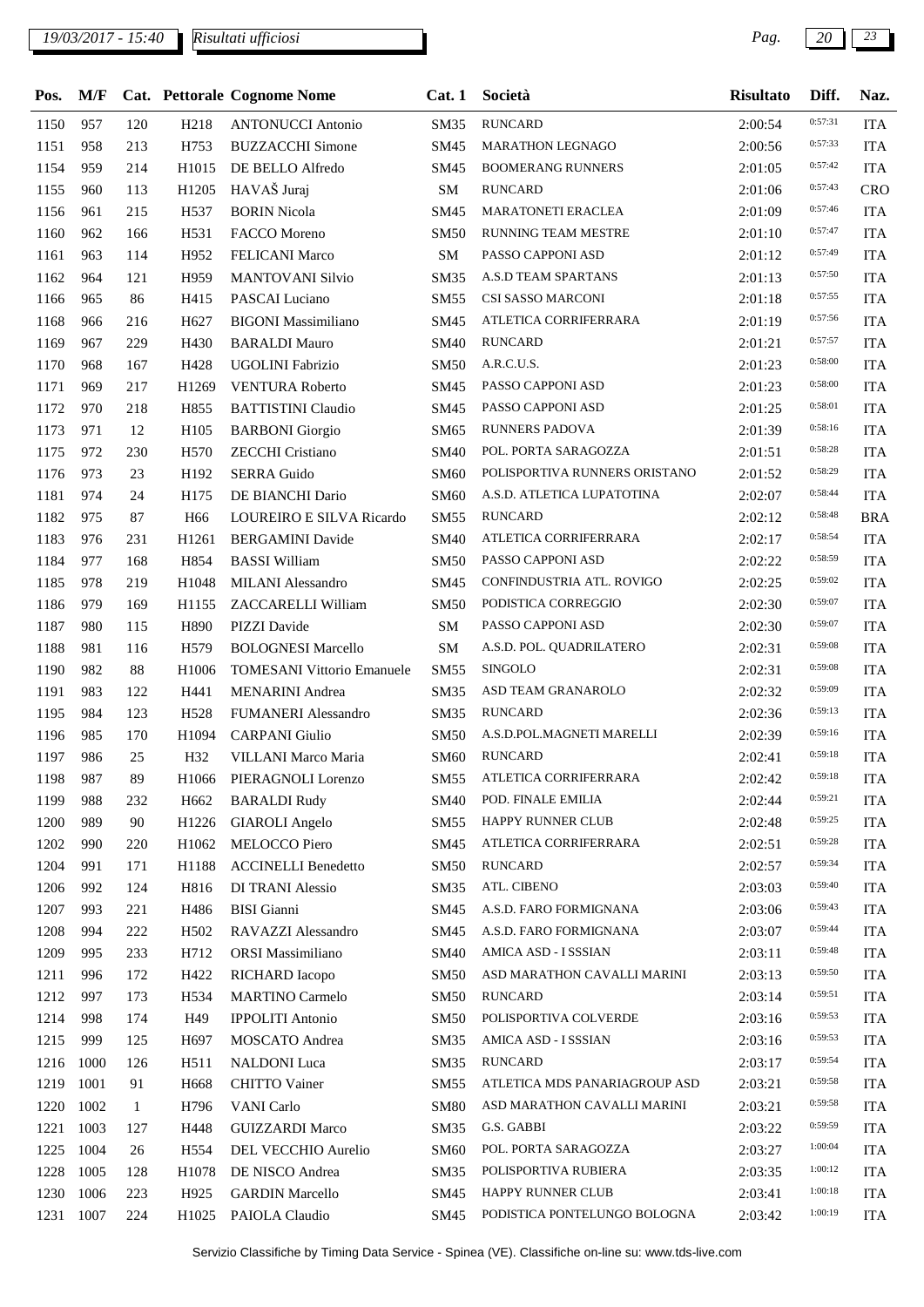# *19/03/2017 - 15:40 Pag. 21 23*

| Pos.      | M/F       |              |                  | Cat. Pettorale Cognome Nome    | Cat.1       | Società                             | <b>Risultato</b> | Diff.   | Naz.       |
|-----------|-----------|--------------|------------------|--------------------------------|-------------|-------------------------------------|------------------|---------|------------|
| 1232      | 1008      | 225          | H100             | <b>FRATELLI Arturo</b>         | SM45        | <b>RUNCARD</b>                      | 2:03:43          | 1:00:20 | <b>ITA</b> |
| 1235      | 1009      | 234          | H1130            | <b>GHISELLINI</b> Massimiliano | <b>SM40</b> | LIBERO MOVIMENTO PO RIVER ASD       | 2:03:55          | 1:00:32 | <b>ITA</b> |
| 1236      | 1010      | 235          | H <sub>234</sub> | HERNANDEZ Jordi                | <b>SM40</b> | <b>RUNCARD</b>                      | 2:03:56          | 1:00:33 | <b>ESP</b> |
| 1239      | 1011      | 226          | H751             | <b>BOZZETTI</b> Roberto        | SM45        | <b>RUNCARD</b>                      | 2:04:00          | 1:00:36 | <b>ITA</b> |
| 1242      | 1012      | 92           | H710             | FIZZONI Mauro                  | <b>SM55</b> | AMICA ASD - I SSSIAN                | 2:04:03          | 1:00:40 | <b>ITA</b> |
| 1243      | 1013      | 227          | H114             | <b>CERA</b> Claudio            | SM45        | POL. ZOLA SEZ. ATLETICA             | 2:04:04          | 1:00:41 | <b>ITA</b> |
| 1245      | 1014      | 175          | H989             | <b>SEITONE Valter</b>          | <b>SM50</b> | <b>ATLETICANELLI</b>                | 2:04:12          | 1:00:49 | <b>ITA</b> |
| 1247      | 1015      | 176          | H305             | <b>BOTTONI</b> Giancarlo       | <b>SM50</b> | <b>RUNCARD</b>                      | 2:04:14          | 1:00:51 | <b>ITA</b> |
| 1248      | 1016      | 228          | H1190            | <b>MIANI</b> Massimiliano      | SM45        | ASD RUNNERS PESCARA                 | 2:04:15          | 1:00:52 | <b>ITA</b> |
| 1249      | 1017      | 117          | H1061            | HASEGAWA Christofer            | SM          | ATLETICA CORRIFERRARA               | 2:04:18          | 1:00:55 | <b>USA</b> |
| 1250      | 1018      | 229          | H1163            | <b>DOMINICI Massimo</b>        | SM45        | <b>RUNCARD</b>                      | 2:04:18          | 1:00:55 | <b>ITA</b> |
| 1251      | 1019      | 93           | H75              | <b>SKORIC Zeljko</b>           | SM55        | MK FESTINA LENTE                    | 2:04:20          | 1:00:57 | CRO        |
| 1252      | 1020      | 177          | H373             | <b>FAVERI Marco</b>            | <b>SM50</b> | PHOENIX TEAM                        | 2:04:21          | 1:00:58 | <b>ITA</b> |
| 1255      | 1021      | 230          | H94              | MIRELLA Gianluca               | SM45        | TIGER SPORT RUNNING TEAM ASD        | 2:04:37          | 1:01:14 | <b>ITA</b> |
| 1257      | 1022      | 27           | H829             | <b>BEDETTI Vittorio</b>        | <b>SM60</b> | ASD MARATONA ALZHEIMER              | 2:04:46          | 1:01:23 | <b>ITA</b> |
| 1258      | 1023      | 178          | H <sub>666</sub> | MARESCALCHI Michele            | <b>SM50</b> | POD. FINALE EMILIA                  | 2:04:53          | 1:01:30 | <b>ITA</b> |
| 1259      | 1024      | 236          | H809             | <b>BORTOLOZZO Carlo</b>        | <b>SM40</b> | <b>RUNCARD</b>                      | 2:04:58          | 1:01:35 | <b>ITA</b> |
| 1260      | 1025      | 129          | H <sub>250</sub> | <b>BOSSOLARI</b> Fabio         | SM35        | ATLETICA CORRIFERRARA               | 2:05:09          | 1:01:45 | <b>ITA</b> |
| 1262      | 1026      | $\mathbf{1}$ | H780             | <b>GREGGIO Carlo</b>           | <b>SM70</b> | MARATONETI CITTADELLESI             | 2:05:15          | 1:01:52 | <b>ITA</b> |
| 1264      | 1027      | 237          | H <sub>295</sub> | <b>CORNELIO</b> Francesco      | <b>SM40</b> | <b>RUNCARD</b>                      | 2:05:41          | 1:02:18 | <b>ITA</b> |
| 1267      | 1028      | 231          | H402             | <b>MILAN Alessandro</b>        | SM45        | CONFINDUSTRIA ATL. ROVIGO           | 2:05:52          | 1:02:29 | <b>ITA</b> |
| 1268      | 1029      | 238          | H1212            | ŠKVORC Alen                    | <b>SM40</b> | INDIVIDUALAC, SV KRIŽ - CRO         | 2:05:55          | 1:02:32 | CRO        |
| 1269      | 1030      | 232          | H355             | AMMENDOLA Raffaele             | SM45        | CSI SASSO MARCONI                   | 2:05:58          | 1:02:35 | <b>ITA</b> |
| 1271      | 1031      | 179          | H <sub>563</sub> | <b>SIGNORILE Domenico</b>      | <b>SM50</b> | POL. PORTA SARAGOZZA                | 2:05:59          | 1:02:36 | <b>ITA</b> |
| 1273      | 1032      | 233          | H51              | <b>BOLOGNESI Mirco</b>         | SM45        | <b>UNION 81</b>                     | 2:06:09          | 1:02:46 | <b>ITA</b> |
| 1275      | 1033      | 180          | H <sub>687</sub> | <b>FUSARO</b> Demetrio         | <b>SM50</b> | ATLETICA SCIUTO                     | 2:06:11          | 1:02:48 | <b>ITA</b> |
| 1278      | 1034      | 118          | H933             | <b>GALLI</b> Andrea            | SM          | <b>RUNCARD</b>                      | 2:06:13          | 1:02:50 | <b>ITA</b> |
| 1280      | 1035      | 94           | H151             | <b>ALVAREZ Rafael</b>          | SM55        |                                     | 2:06:23          | 1:03:00 | <b>ESP</b> |
| 1281      | 1036      | 234          | H93              | <b>TRABUIO Romano</b>          | SM45        | <b>RUNCARD</b>                      | 2:06:29          | 1:03:06 | <b>ITA</b> |
| 1282      | 1037      | 239          | H870             | <b>GALLIERI</b> Alessandro     | <b>SM40</b> | PASSO CAPPONI ASD                   | 2:06:32          | 1:03:09 | <b>ITA</b> |
|           | 1286 1038 | 235          |                  | H1294 BORTOLUSSI Enrico        | SM45        | RUN ATHLETIC TEAM A.S.D.            | 2:06:46          | 1:03:23 | <b>ITA</b> |
| 1290 1039 |           | 236          | H317             | <b>BONSI Maximiliano</b>       | SM45        | RUNCARD                             | 2:06:55          | 1:03:32 | <b>ITA</b> |
| 1291      | 1040      | 119          | H <sub>207</sub> | LA CONTANA Michele             | SM          | <b>RUNCARD</b>                      | 2:06:55          | 1:03:32 | <b>ITA</b> |
| 1292      | 1041      | 28           | H929             | <b>CATARSI</b> Luca            | <b>SM60</b> | ASD MARATHON CLUB PISA              | 2:06:55          | 1:03:32 | <b>ITA</b> |
| 1293      | 1042      | 95           | H88              | <b>MANGINI</b> Giancarlo       | SM55        | <b>TRIIRON</b>                      | 2:06:57          | 1:03:34 | <b>ITA</b> |
| 1296      | 1043      | 240          | H80              | <b>MARTANO</b> Luigi           | <b>SM40</b> | PASSO CAPPONI ASD                   | 2:07:05          | 1:03:42 | <b>ITA</b> |
| 1298      | 1044      | 237          | H954             | <b>MANDINI Massimo</b>         | SM45        | PASSO CAPPONI ASD                   | 2:07:12          | 1:03:49 | <b>ITA</b> |
| 1299      | 1045      | 241          | H722             | <b>BERTONI</b> Fabrizio        | <b>SM40</b> | PICO RUNNERS                        | 2:07:13          | 1:03:50 | <b>ITA</b> |
| 1300      | 1046      | 13           | H1210            | PINTARIĆ Drago                 | SM65        | TK KOTORIPSKI BEGAČI, KOTORIBA - CR | 2:07:14          | 1:03:51 | CRO        |
| 1301      | 1047      | 238          | H1032            | FAVARETTO Davide               | SM45        | 9,92 RUNNING ASD                    | 2:07:14          | 1:03:51 | <b>ITA</b> |
| 1302      | 1048      | 96           | H1208            | KŐVÁGÓ Károly                  | SM55        | <b>RUNCARD</b>                      | 2:07:19          | 1:03:55 | <b>CRO</b> |
| 1305      | 1049      | 181          | H756             | <b>ABBALLE Pierpaolo</b>       | <b>SM50</b> | POL. AVIS BOLOGNESE                 | 2:07:34          | 1:04:11 | <b>ITA</b> |
| 1307      | 1050      | 239          | H1065            | <b>BERTI</b> Roberto           | SM45        | ATLETICA CORRIFERRARA               | 2:07:44          | 1:04:21 | <b>ITA</b> |
| 1309      | 1051      | 242          | H350             | <b>BANDINI</b> Thomas          | <b>SM40</b> | <b>RUNCARD</b>                      | 2:07:48          | 1:04:25 | <b>ITA</b> |
| 1310      | 1052      | 130          | H1054            | LAZZARINI Filippo              | SM35        | <b>ROVIGOHM</b>                     | 2:07:49          | 1:04:26 | <b>ITA</b> |
| 1311      | 1053      | 182          | H843             | <b>OCCHI</b> Marcello          | <b>SM50</b> | <b>G.P. VIGARANESE</b>              | 2:07:55          | 1:04:31 | <b>ITA</b> |
| 1312      | 1054      | 240          | H842             | FABBRI Massimiliano            | SM45        | <b>G.P. VIGARANESE</b>              | 2:07:56          | 1:04:32 | <b>ITA</b> |
| 1313      | 1055      | 97           | H1102            | MARIANTI SPADONI Michel        | SM55        | ATLETICA CISTELLA                   | 2:08:14          | 1:04:51 | <b>ITA</b> |
| 1314      | 1056      | 241          | H <sub>202</sub> | <b>STEIRO</b> Corey            | SM45        | ATLETICA CORRIFERRARA               | 2:08:14          | 1:04:51 | <b>ITA</b> |
| 1315      | 1057      | 242          | H104             | <b>MARTIN Cristian</b>         | SM45        | <b>RUNCARD</b>                      | 2:08:20          | 1:04:57 | <b>ITA</b> |
|           | 1317 1058 | 183          | H1031            | <b>COLOMBO Livio</b>           | SM50        | SSD RCS ACTIVE TEAM A R.L.          | 2:08:24          | 1:05:01 | <b>ITA</b> |
|           |           |              |                  |                                |             |                                     |                  |         |            |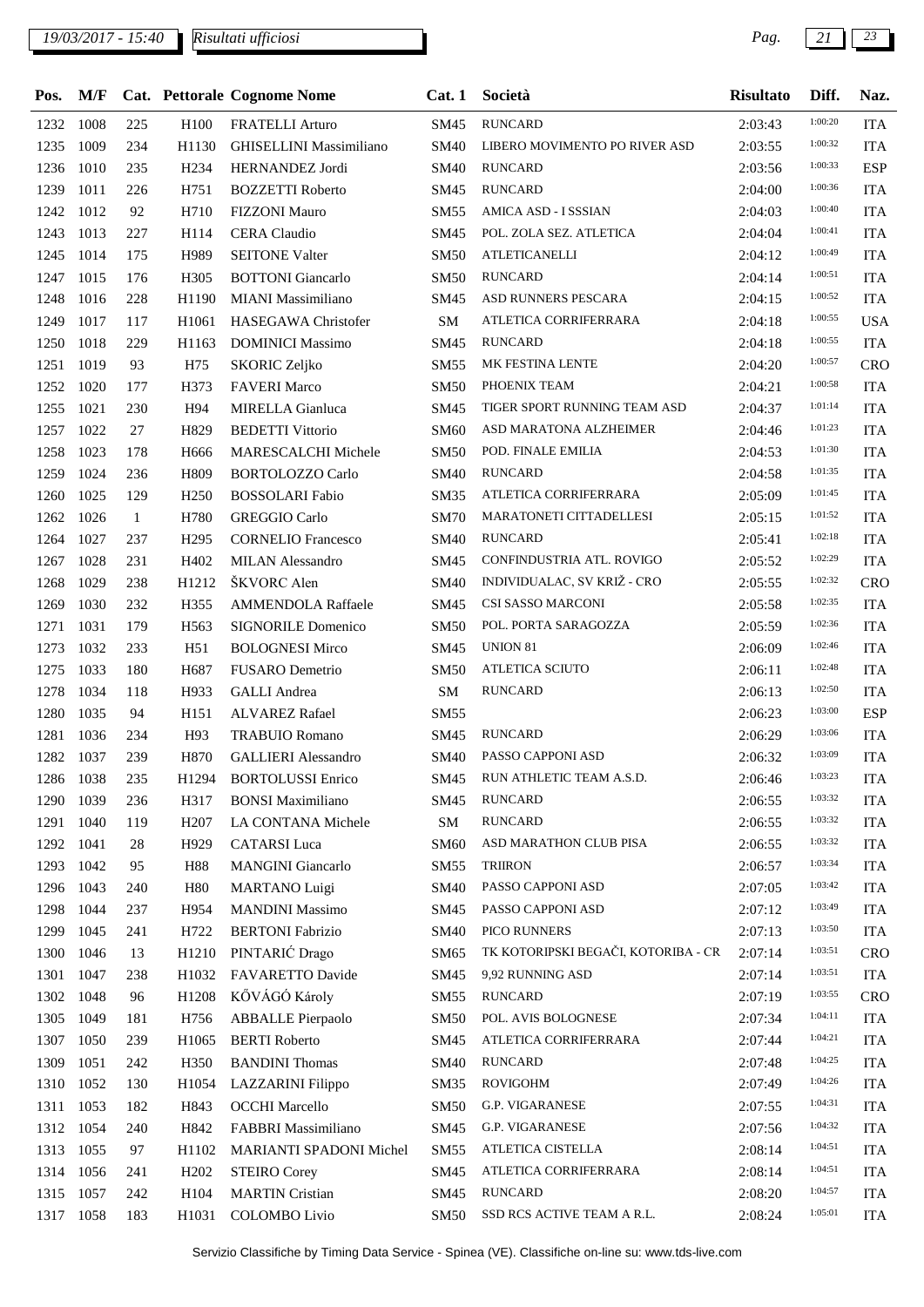# *19/03/2017 - 15:40 Pag. 22 23*

| Pos.      | M/F       |     |                   | Cat. Pettorale Cognome Nome | Cat.1       | Società                       | <b>Risultato</b> | Diff.   | Naz.       |
|-----------|-----------|-----|-------------------|-----------------------------|-------------|-------------------------------|------------------|---------|------------|
| 1318      | 1059      | 120 | H1201             | <b>BLAGUS Nikola</b>        | SM          | <b>RUNCARD</b>                | 2:08:26          | 1:05:03 | <b>CRO</b> |
| 1320      | 1060      | 243 | H873              | <b>GUIDI</b> Alessio        | SM40        | PASSO CAPPONI ASD             | 2:08:32          | 1:05:09 | <b>ITA</b> |
| 1321      | 1061      | 243 | H886              | <b>PASSARINI Matteo</b>     | SM45        | PASSO CAPPONI ASD             | 2:08:32          | 1:05:09 | <b>ITA</b> |
| 1323      | 1062      | 131 | H122              | <b>RIZZATO</b> Marco        | SM35        | ASSINDUSTRIA SPORT PADOVA     | 2:08:33          | 1:05:10 | <b>ITA</b> |
| 1324      | 1063      | 244 | H859              | <b>BERTOCCHI Alberto</b>    | SM40        | PASSO CAPPONI ASD             | 2:08:33          | 1:05:10 | <b>ITA</b> |
| 1325      | 1064      | 245 | H835              | <b>BORSARI</b> Gianluca     | <b>SM40</b> | CIRC.RICREATIVO CITTANOVA     | 2:08:33          | 1:05:10 | <b>ITA</b> |
| 1328      | 1065      | 244 | H907              | PIAZZI Roberto              | SM45        | CONTRADA SAN GIACOMO          | 2:08:39          | 1:05:16 | <b>ITA</b> |
| 1329      | 1066      | 246 | H846              | <b>GOVONI</b> Sebastiano    | <b>SM40</b> | ATLETICA CORRIFERRARA         | 2:08:39          | 1:05:16 | <b>ITA</b> |
| 1330      | 1067      | 132 | H1088             | <b>MONTANARI Alessio</b>    | SM35        | <b>RUNCARD</b>                | 2:08:40          | 1:05:17 | <b>ITA</b> |
| 1334      | 1068      | 98  | H <sub>284</sub>  | <b>ZUCCHINI</b> Cesare      | SM55        | <b>RUNCARD</b>                | 2:09:06          | 1:05:43 | <b>ITA</b> |
| 1335      | 1069      | 184 | H <sub>577</sub>  | MUSACCHI Gianluca           | <b>SM50</b> | A.S.D. POL. QUADRILATERO      | 2:09:07          | 1:05:44 | <b>ITA</b> |
| 1336      | 1070      | 133 | H1133             | <b>TREVISI Simone</b>       | SM35        | LIBERO MOVIMENTO PO RIVER ASD | 2:09:17          | 1:05:54 | <b>ITA</b> |
| 1338      | 1071      | 185 | H881              | <b>MINEO Stefano</b>        | <b>SM50</b> | PASSO CAPPONI ASD             | 2:09:19          | 1:05:56 | <b>ITA</b> |
| 1341      | 1072      | 99  | H1259             | <b>ADALIO</b> Mauro         | SM55        | POL. PORTA SARAGOZZA          | 2:09:36          | 1:06:13 | <b>ITA</b> |
| 1344      | 1073      | 14  | H916              | DE CASTRO Roberto           | SM65        | TRE CASALI SAN CESARIO        | 2:09:47          | 1:06:24 | <b>ITA</b> |
| 1345      | 1074      | 245 | H701              | <b>BETTINI</b> Giuseppe     | SM45        | AMICA ASD - I SSSIAN          | 2:09:50          | 1:06:27 | <b>ITA</b> |
| 1348      | 1075      | 246 | H <sub>222</sub>  | <b>BERTAGNON Simone</b>     | SM45        | <b>ATL.VICENTINA</b>          | 2:10:02          | 1:06:39 | <b>ITA</b> |
| 1350      | 1076      | 247 | H618              | DE SIENA Davide             | SM40        | ATLETICA CORRIFERRARA         | 2:10:02          | 1:06:39 | <b>ITA</b> |
| 1352      | 1077      | 248 | H739              | <b>MAESTRI</b> Diego        | <b>SM40</b> | ATL. BONDENO                  | 2:10:08          | 1:06:45 | <b>ITA</b> |
| 1353      | 1078      | 249 | H1072             | <b>GRANATA</b> Cesare       | SM40        | <b>RUNCARD</b>                | 2:10:12          | 1:06:48 | <b>ITA</b> |
| 1354      | 1079      | 250 | H1073             | ZANELLA Alessandro          | SM40        | <b>RUNCARD</b>                | 2:10:12          | 1:06:49 | <b>ITA</b> |
| 1356      | 1080      | 186 | H878              | LODI Gianluca               | <b>SM50</b> | PASSO CAPPONI ASD             | 2:10:36          | 1:07:13 | <b>ITA</b> |
| 1357      | 1081      | 134 | H <sub>1179</sub> | PIVA Matteo                 | SM35        | ATL LIB MIRANO                | 2:10:38          | 1:07:14 | <b>ITA</b> |
| 1358      | 1082      | 251 | H118              | <b>NOVI Mirco</b>           | <b>SM40</b> | A.S.D TEAM SPARTANS           | 2:10:42          | 1:07:19 | <b>ITA</b> |
| 1359      | 1083      | 135 | H1028             | CAVALLO Emanuele            | SM35        | <b>TRIIRON</b>                | 2:10:43          | 1:07:19 | <b>ITA</b> |
| 1362      | 1084      | 100 | H354              | <b>LENZI Paolo</b>          | SM55        | <b>RUNCARD</b>                | 2:10:56          | 1:07:33 | <b>ITA</b> |
| 1363      | 1085      | 247 | H728              | <b>BALBONI</b> Alessandro   | SM45        | <b>RUNCARD</b>                | 2:10:57          | 1:07:34 | <b>ITA</b> |
| 1367      | 1086      | 101 | H1145             | <b>CAPOFERRI</b> Franco     | SM55        | <b>RUNNERS CAPRIOLESE</b>     | 2:11:31          | 1:08:08 | <b>ITA</b> |
| 1370      | 1087      | 248 | H <sub>695</sub>  | <b>BUZZONI Mirco</b>        | SM45        | AMICA ASD - I SSSIAN          | 2:11:38          | 1:08:15 | <b>ITA</b> |
| 1373      | 1088      | 121 | H372              | DELVECCHIO Luigi            | SM          | PHOENIX TEAM                  | 2:12:01          | 1:08:38 | <b>ITA</b> |
| 1374 1089 |           | 249 | H746              | <b>BARALDI Mirko</b>        | SM45        | <b>RUNCARD</b>                | 2:12:02          | 1:08:39 | <b>ITA</b> |
| 1380      | 1090      | 15  | H <sub>176</sub>  | <b>DUSI</b> Giuliano        | SM65        | A.S.D. ATLETICA LUPATOTINA    | 2:12:19          | 1:08:56 | <b>ITA</b> |
| 1382      | 1091      | 250 | H173              | PENZO Paolo                 | SM45        | ASD MARATHON CAVALLI MARINI   | 2:12:24          | 1:09:01 | <b>ITA</b> |
| 1386      | 1092      | 102 | H335              | <b>TRENTIN Mirco</b>        | SM55        | <b>RUNNERS PADOVA</b>         | 2:12:46          | 1:09:23 | <b>ITA</b> |
| 1387      | 1093      | 251 | H853              | <b>BALOCCHI Roberto</b>     | SM45        | PASSO CAPPONI ASD             | 2:13:06          | 1:09:43 | <b>ITA</b> |
| 1388      | 1094      | 103 | H1232             | PUGLIESE Domenico           | SM55        | MARGHERITA DI SAVOIA RUNNERS  | 2:13:10          | 1:09:47 | <b>ITA</b> |
| 1389      | 1095      | 122 | H1103             | <b>BJURBACK Jesse</b>       | SM          | ATLETICA CORRIFERRARA         | 2:13:12          | 1:09:48 | <b>ITA</b> |
| 1391      | 1096      | 136 | H462              | <b>CAMERAN Stefano</b>      | SM35        | <b>RUNCARD</b>                | 2:13:19          | 1:09:56 | <b>ITA</b> |
| 1395      | 1097      | 29  | H638              | <b>SACCHI</b> Gilberto      | <b>SM60</b> | ATLETICA CORRIFERRARA         | 2:13:47          | 1:10:24 | <b>ITA</b> |
| 1397      | 1098      | 137 | H <sub>61</sub>   | CLO' Alessandro             | SM35        | <b>RUNCARD</b>                | 2:14:11          | 1:10:48 | <b>ITA</b> |
| 1399      | 1099      | 30  | H926              | <b>BRIGHENTI Alessandro</b> | SM60        | A.S.GAGLIANICO 1974           | 2:14:24          | 1:11:00 | <b>ITA</b> |
| 1402      | 1100      | 187 | H41               | <b>OCRI</b> Bruno           | <b>SM50</b> | GS LA PIAVE 2000              | 2:14:46          | 1:11:23 | <b>ITA</b> |
| 1403      | 1101      | 188 | H181              | SALA' Andrea                | <b>SM50</b> | A.S.D. ATLETICA LUPATOTINA    | 2:14:47          | 1:11:24 | <b>ITA</b> |
| 1404      | 1102      | 2   | H <sub>291</sub>  | STRAZZARI Anselmo           | <b>SM70</b> | VICENZA MARATHON              | 2:14:53          | 1:11:29 | <b>ITA</b> |
| 1406      | 1103      | 189 | H <sub>469</sub>  | DAL BARCO Stefano           | <b>SM50</b> | 9,92 RUNNING ASD              | 2:14:55          | 1:11:32 | <b>ITA</b> |
| 1407      | 1104      | 190 | H95               | <b>BOSCOLO</b> Mario        | <b>SM50</b> | <b>RUNCARD</b>                | 2:15:02          | 1:11:39 | <b>ITA</b> |
|           | 1412 1105 | 191 | H <sub>688</sub>  | POLES Fabio                 | SM50        | RUNNING TEAM MESTRE           | 2:15:56          | 1:12:33 | <b>ITA</b> |
|           | 1415 1106 | 252 | H1003             | MUSIANI Stefano             | SM45        | POL. ZOLA SEZ. ATLETICA       | 2:16:00          | 1:12:37 | <b>ITA</b> |
| 1416      | 1107      | 253 | H876              | LEOPARDI Cristian           | SM45        | PASSO CAPPONI ASD             | 2:16:03          | 1:12:40 | <b>ITA</b> |
| 1417      | 1108      | 104 | H352              | FERNIANI Alberto            | SM55        | <b>MARATHON CREMONA</b>       | 2:16:04          | 1:12:41 | <b>ITA</b> |
|           | 1419 1109 | 192 | H680              | RIGHETTI Gianluca           | <b>SM50</b> | FIACCA E DEBOLEZZA            | 2:16:11          | 1:12:48 | <b>ITA</b> |
|           |           |     |                   |                             |             |                               |                  |         |            |